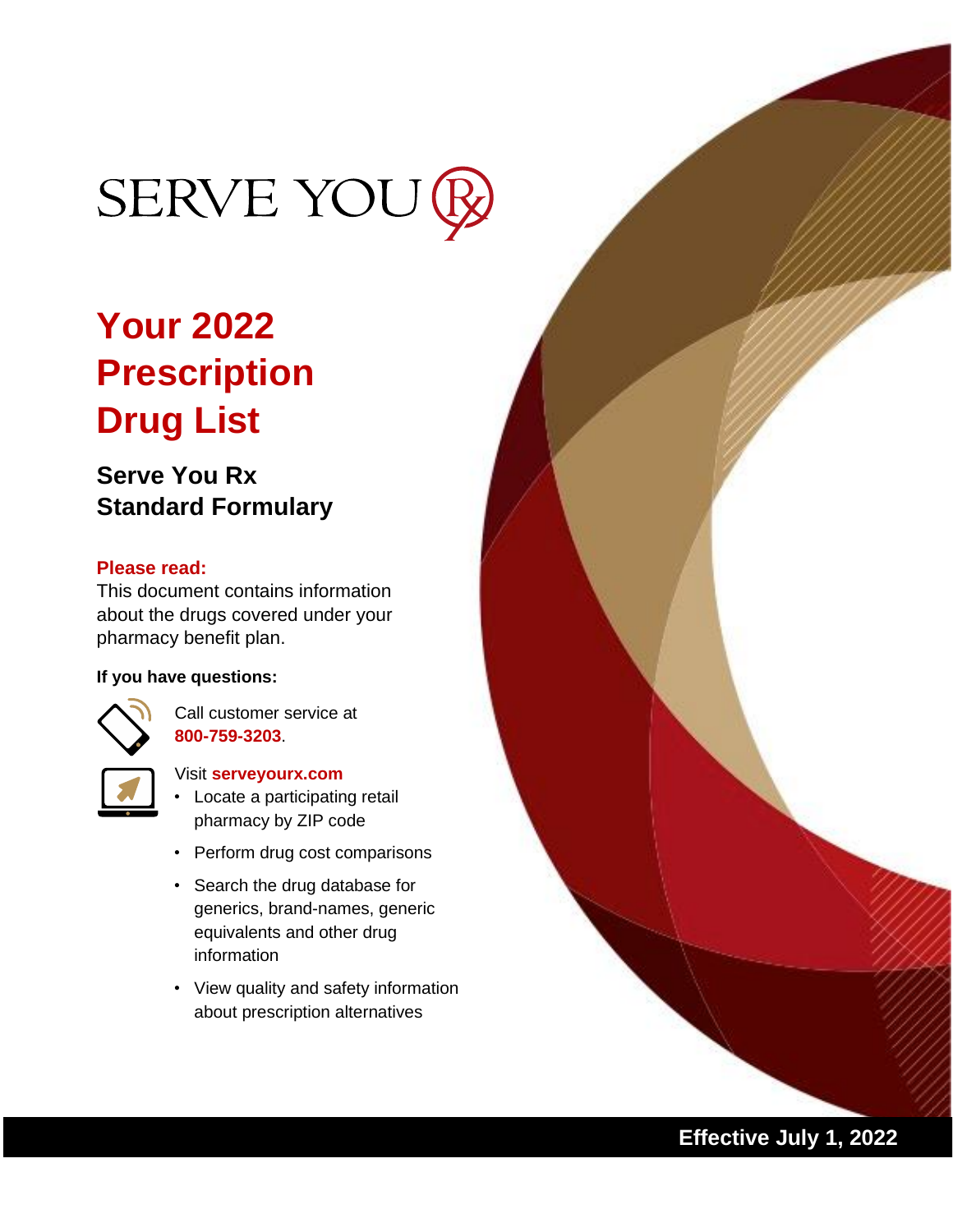## **Your Prescription Drug List (PDL)**

The Prescription Drug List, or formulary, is a listing of the most commonly prescribed medications sorted by therapeutic category. The PDL identifies the drugs available for certain conditions and organizes them into cost levels, also known as tiers. It is intended to be used as a guide to help you and your doctor choose the best course of treatment for you. Drug designation by category is for reference only and not clinical comparison. The PDL is not intended to be a substitute for the clinical knowledge and judgement of the medical practitioner in their choice of drug therapy. In all cases, the prescriber is expected to select appropriate drug therapy for the individual patient and provide high-quality healthcare.

#### **Please note:**

- Where differences are noted between this PDL and your benefit plan documents, the benefit plan documents will rule.
- This document is not intended to be a complete list of medications, and not all medications listed may be covered under your plan. Please look at your benefit plan documents provided by your employer or plan sponsor to see what medications are covered under your plan.
- You may also log on to **serveyourx.com** or call customer service at **800-759-3203** for more information.

### **At Serve You Rx, we are committed to helping you better understand your medication options.**

Your pharmacy benefit offers flexibility and choice in determining the right medication for you. To help you get the most out of your pharmacy benefit, we've included some of the most commonly asked questions about the PDL.

### **How do I use my Prescription Drug List?**

Bring this PDL with you when you see your doctor. You and your doctor should consult it when choosing a medication. It is organized by common medical conditions. Medications are then listed alphabetically and identified as generic or brand, and if special rules apply. If your medication is not listed in this document, please visit **serveyourx.com** or call customer service at **800-759-3203**.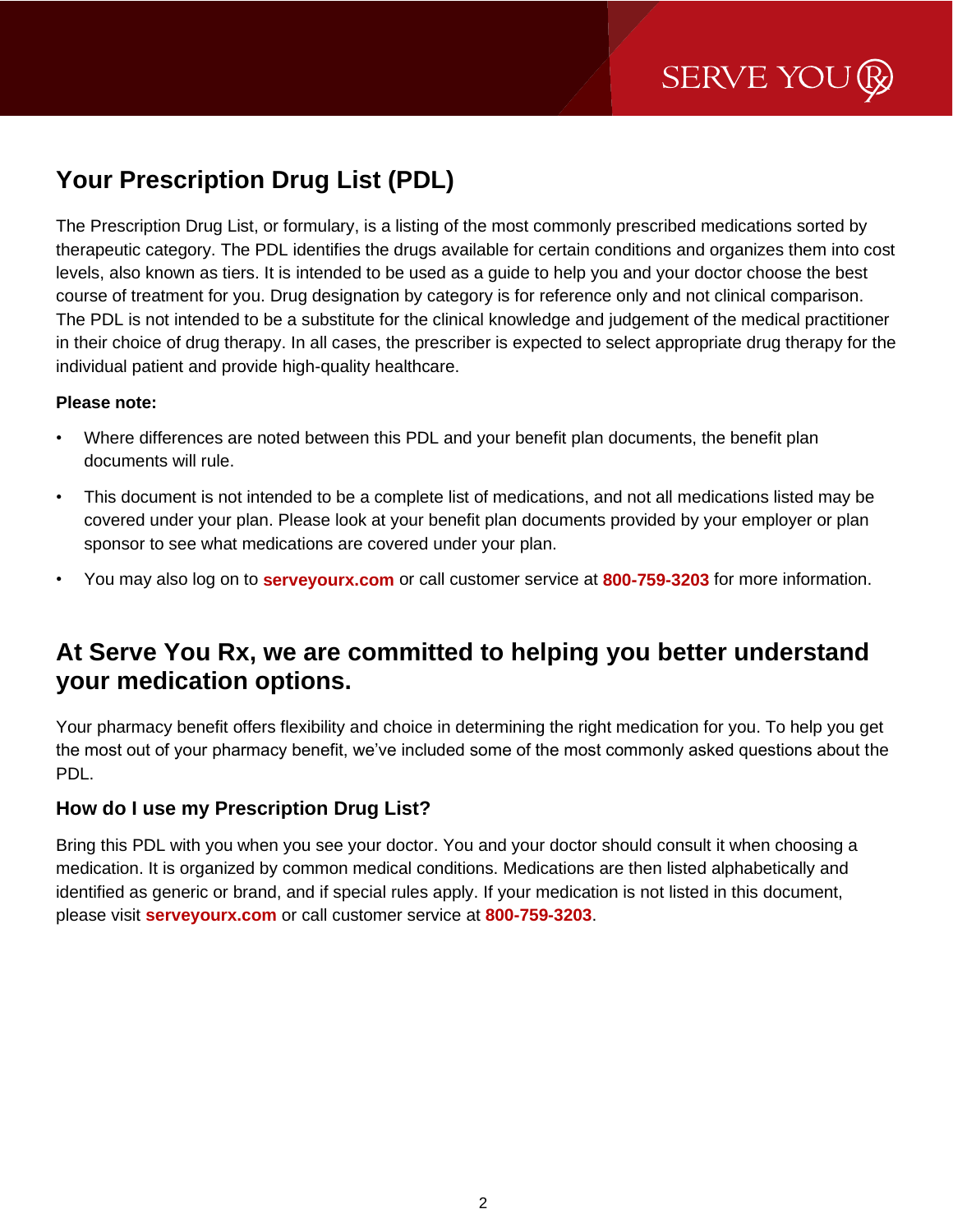### **What are tiers?**

Tiers are the different cost levels you pay for a medication. Each tier is assigned a cost, which is determined by your employer or plan sponsor. Tier 1 medications are your lowest-cost options. If your medication is placed in Tier 2 or 3, look to see if there is a Tier 1 option available. Discuss these options with your doctor.

Check your benefit plan documents to find out your specific pharmacy plan costs.

| $\boldsymbol{\mathsf{s}}$ | <b>DRUG TIER</b>              | <b>INCLUDES</b>                                                            | <b>HELPFUL TIPS</b>                                                                                         |
|---------------------------|-------------------------------|----------------------------------------------------------------------------|-------------------------------------------------------------------------------------------------------------|
|                           | Tier 1<br><b>Lowest Cost</b>  | Lower-cost, commonly<br>used generic drugs.                                | Use Tier 1 drugs for the lowest<br>out-of-pocket costs.                                                     |
| VEE                       | Tier 2<br>Mid-Range<br>Cost   | Many common brand-<br>name drugs, called<br>preferred brands.              | Use Tier 2 drugs, instead of Tier 3, to<br>help reduce your out-of-pocket costs.                            |
|                           | Tier 3<br><b>Highest Cost</b> | Mostly higher-cost brand<br>drugs, also known as non-<br>preferred brands. | Many Tier 3 drugs have lower-cost<br>options in Tier 1 or 2. Ask your doctor<br>if they could work for you. |

**Please note:** Plans may have different tiers (4, none, etc.). If your plan has a Tier 4, specialty drugs are included in this tier. If you have a high deductible plan, the tier cost levels may apply once you hit your deductible. Refer to your enrollment and plan documents or call customer service at **800-759-3203** for more information about your benefit plan.

### **When does the Prescription Drug List change?**

- Medications may move to a lower tier at any time.
- Medications may move to a higher tier when its generic becomes available.
- Medications may move to a higher tier or be excluded from coverage on January 1 or July 1 of each year.

When a medication changes tiers, you may have to pay a different amount for that medication.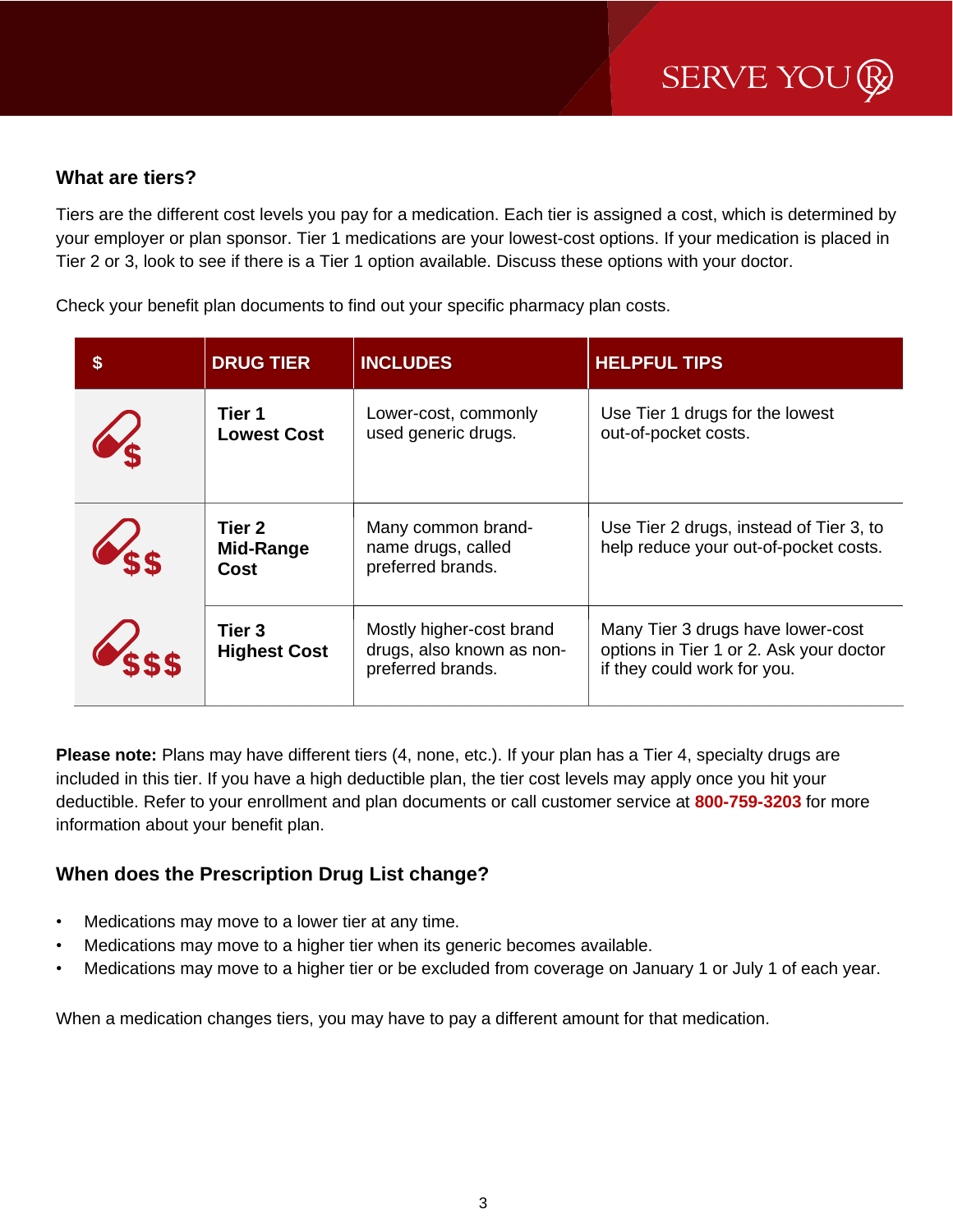### **Programs and Limits**

Some medications are noted with letters or symbols next to them. The letters and symbols refer to pharmacy benefit programs and are provided to help you check which medications may have a program or limit. Your benefit plan determines how these medications may be covered for you.

| <b>PA</b> | <b>Prior Authorization</b> - Your doctor is required to provide additional information to<br>determine coverage.                                                                                                    |
|-----------|---------------------------------------------------------------------------------------------------------------------------------------------------------------------------------------------------------------------|
| <b>ST</b> | <b>Step Therapy</b> — Trial of lower cost medication(s) is required before a higher cost<br>medication is covered, based on continually updated, evidenced-based research and<br>widely accepted medical practices. |
| QL        | <b>Quantity Limits</b> — Amount of medication covered per copayment or in a specific time<br>period. For selected medications, may include conversion from twice-daily dosing to<br>one-time-daily dosing.          |
| <b>SP</b> | <b>Specialty Medication</b> — Medication is designated as a specialty pharmacy drug.                                                                                                                                |
| Е         | <b>Excluded</b> — May be excluded from coverage or subject to prior authorization. Lower-<br>cost options are available and covered. Authorized Brand Alternatives (ABAs) are<br>excluded.                          |

To learn more about a Serve You Rx Clinical Pharmacy Program, or to find out if it applies to you, please visit **serveyourx.com** or call customer service at **800-759-3203**.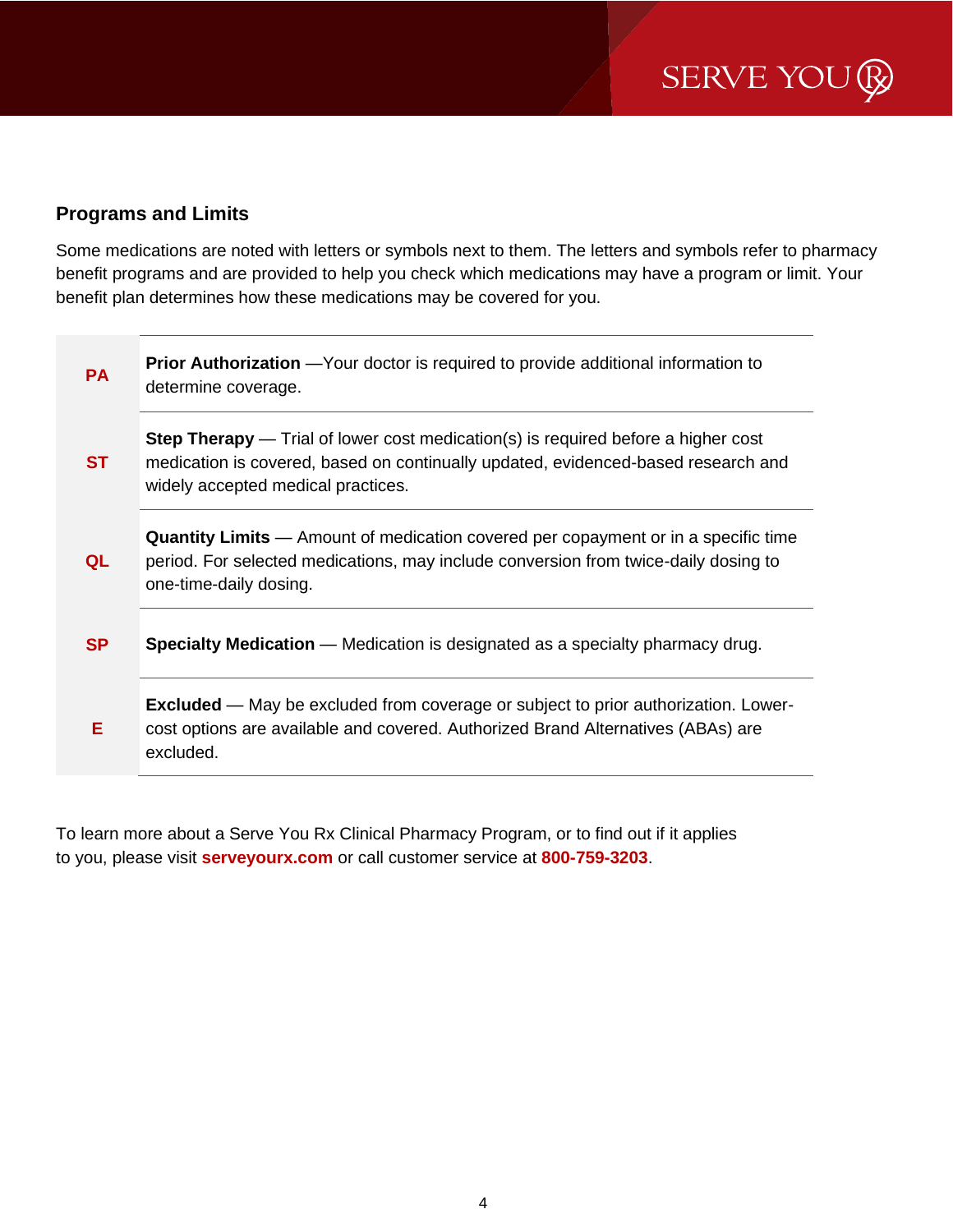### **What is the difference between brand-name and generic medications?**

Generic medications contain the same active ingredients (what makes the medication work) as brand-name medications, but they often cost less. Once the patent of a brand-name medication ends, the FDA can approve a generic version with the same active ingredients. These types of medications are known as generic medications. Sometimes the same company that makes a brand-name medication also makes the generic version.

### **Is it a generic or brand-name drug?**

The drug list shows **brand-name** drugs in **bold** type (for example, **Crestor**) and generic drugs in plain type (for example, rosuvastatin).

### **What if my doctor writes a brand-name prescription?**

The next time your doctor gives you a prescription for a brand-name medication, ask if a generic equivalent or lower-cost option is available and if it might be right for you. Generic medications are usually your lowest-cost option, but not always. Visit the drug cost comparison tool in the Member Portal at **serveyourx.com** to be sure.

### **Are you taking a specialty medication?**

Specialty medications treat rare or complex conditions and are typically higher cost medications. Specialty drugs have the following characteristics:

- Treat complex and often costly medical conditions such as: cancer, rheumatoid arthritis, multiple sclerosis, hepatitis C, and pulmonary hypertension
- Are often injected or infused (IV) medicines, but may also be taken orally
- Require close monitoring of response to drug therapy
- May require individualized dosing, medical devices to administer the medicine, and/or special handling and delivery
- Require additional education for safe and cost-effective use

Please note, not all specialty medications are listed in the PDL.

Serve You DirectRx<sup>SM</sup> Specialty Pharmacy stocks most specialty medications and is committed to helping patients navigate the complexity of specialty drug therapy with helpful programs, services, and enhanced patient care. Call customer service at **800-759-3203** and have your prescriptions delivered right to your home or office.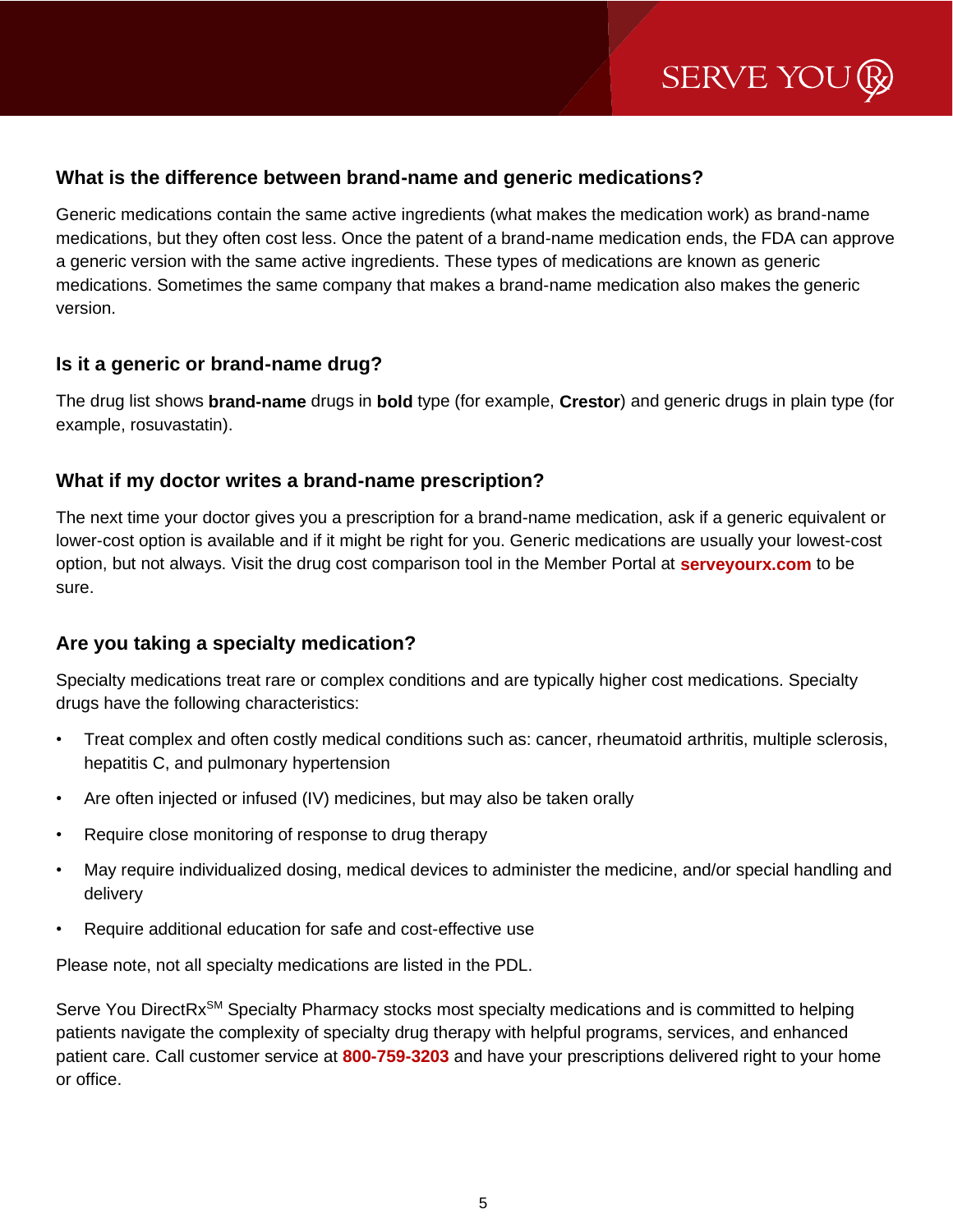SERVE YOU

### **Should I talk to my doctor about OTC medications?**

An over-the-counter (OTC, no prescription required) medication may be the right treatment option for some conditions. Talk to your doctor about available OTC options. Even though these medications may not be covered under your pharmacy benefit, they may cost less than your out-of-pocket expense for prescription medications.

### **How do I get updated information about my pharmacy benefit?**

Since the PDL may change during your plan year, we encourage you to visit **serveyourx.com** or call customer service at **800-759-3203** for more current information.

When you register at **serveyourx.com**, you can use the website's helpful tools and features to:

- Perform drug cost comparisons;
- Learn how to use mail service for home delivery of your medications;
- View your medication history;
- Locate in-plan, out-of-plan, and 24-hour pharmacies near you;
- Refill your prescriptions;
- Search the drug database for generics, brand-names, generic equivalents, and other drug information;
- View quality and safety information about prescription alternatives; and
- View any plan-specific content.



### **More Information**

If you have additional questions, please call customer service at **800-759-3203** or visit **serveyourx.com**.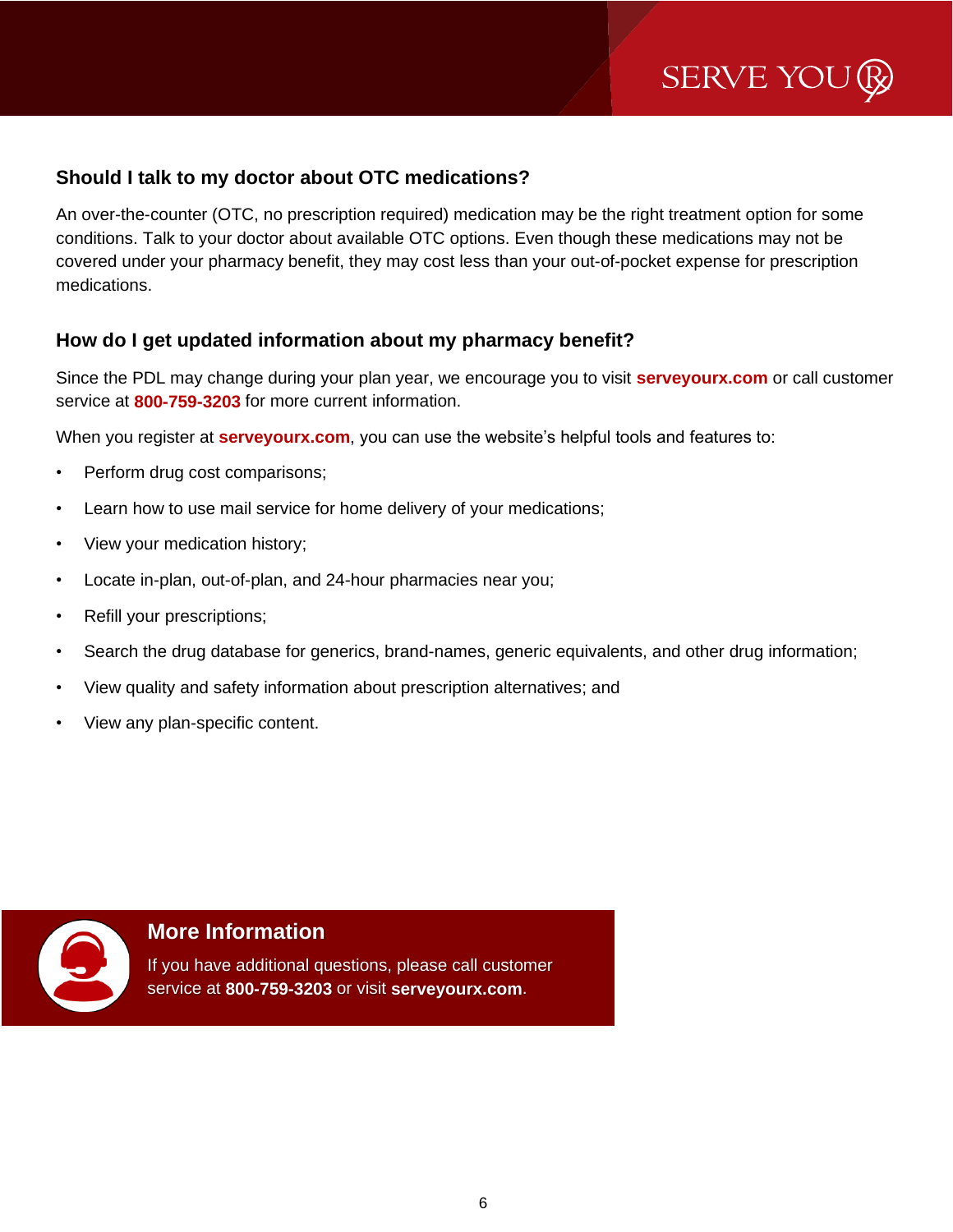## **Table of Contents**

| Cardiovascular/Heart Disease: Anticoagulants 9    |
|---------------------------------------------------|
| Cardiovascular/Heart Disease: High Blood          |
| Cardiovascular/Heart Disease: High Cholesterol 10 |
| Cardiovascular/Heart Disease: Other  11           |
| Cardiovascular/Heart Disease: Pulmonary Arterial  |
| Central Nervous System: Alzheimer's/Dementia 11   |
| Central Nervous System: Antipsychotics  11        |
| Central Nervous System: Attention Deficit         |
| Central Nervous System: Depression 11             |
| Central Nervous System: Migraine  12              |
| Central Nervous System: Multiple Sclerosis  12    |
| Central Nervous System: Other 12                  |
| Central Nervous System: Parkinson's Disease 12    |
| Central Nervous System: Sedatives/Hypnotics 12    |
| Central Nervous System: Seizure Disorders 13      |
|                                                   |
| Diabetes/Endocrine Blood: Glucose Monitoring 14   |
|                                                   |
| Diabetes/Endocrine: Non-Insulin  15               |
| Endocrine: Growth Hormone  16                     |
|                                                   |
| Endocrine: Thyroid Hormone Replacement 16         |
|                                                   |

| Gastrointestinal: Acid Suppression  17          |  |
|-------------------------------------------------|--|
| Gastrointestinal: Inflammatory Bowel Disease 17 |  |
| Gastrointestinal: Nausea/Vomiting 17            |  |
|                                                 |  |
|                                                 |  |
|                                                 |  |
|                                                 |  |
|                                                 |  |
| Men's Health: Erectile Dysfunction  18          |  |
|                                                 |  |
| Men's Health: Testosterone Therapy 18           |  |
|                                                 |  |
| Musculoskeletal: Osteoarthritis 19              |  |
| Musculoskeletal: Osteoporosis  19               |  |
|                                                 |  |
| Musculoskeletal: Pain Relief 19                 |  |
|                                                 |  |
|                                                 |  |
|                                                 |  |
|                                                 |  |
|                                                 |  |
|                                                 |  |
|                                                 |  |
| Women's Health: Birth Control 21                |  |
| Women's Health: Hormone Replacement 22          |  |
| Women's Health: Vaginal Anti-Infectives  22     |  |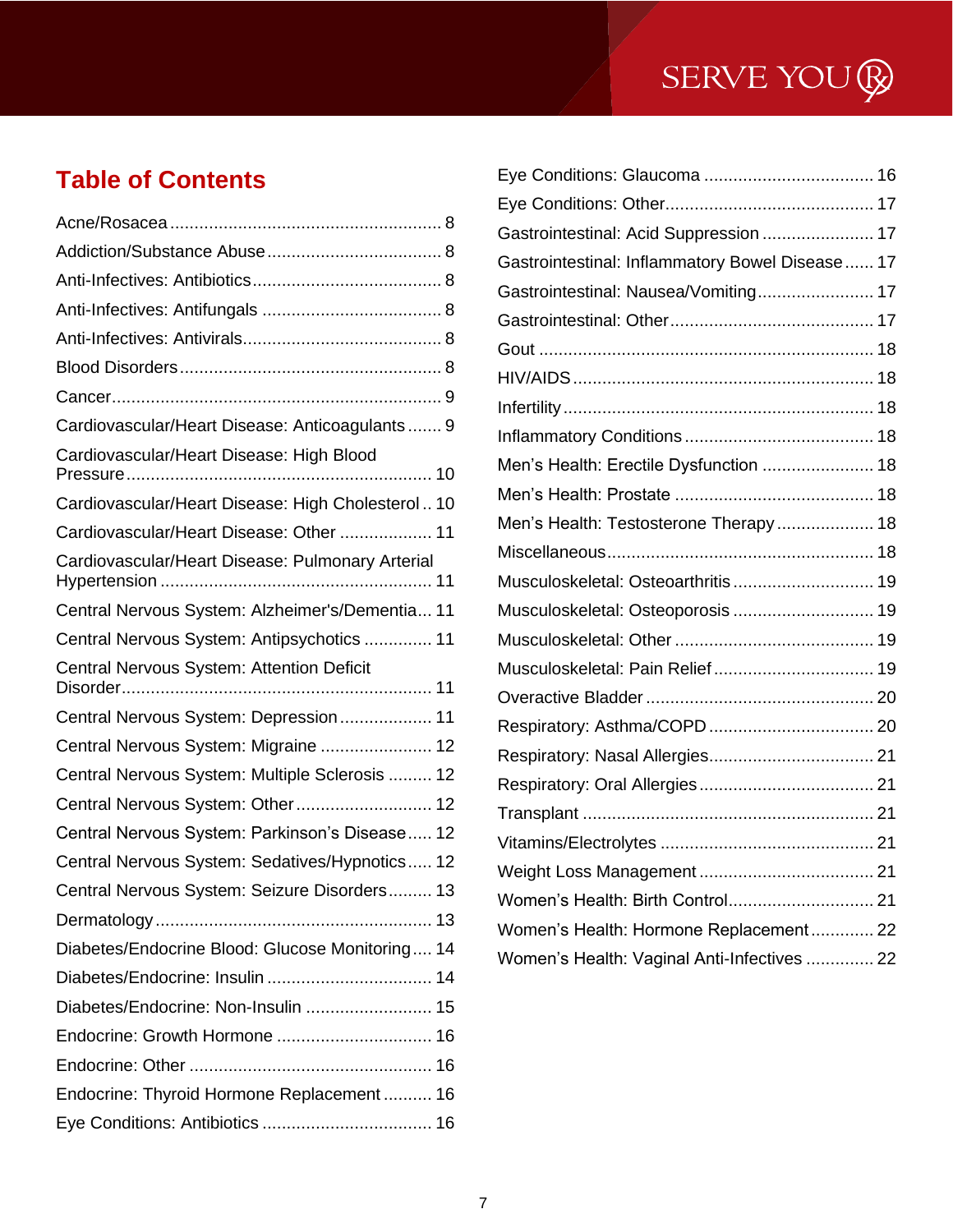<span id="page-7-2"></span><span id="page-7-1"></span><span id="page-7-0"></span>

| <b>DRUG NAME</b>                     | <b>DRUG</b><br><b>TIER</b> | <b>PROGRAMS</b><br><b>AND LIMITS</b> | <b>DRUG NAME</b>               |
|--------------------------------------|----------------------------|--------------------------------------|--------------------------------|
| <b>Acne/Rosacea</b>                  |                            |                                      | Nitrofurantoir                 |
| <b>Absorica LD</b>                   | 3                          | <b>PA</b>                            | Macrocry                       |
| Claravis                             | 1                          |                                      | Nitrofurantoir<br>Monohyd      |
| <b>Seysara</b>                       | 3                          | <b>ST</b>                            | Macrocry                       |
| <b>Addiction/Substance Abuse</b>     |                            |                                      | <b>Nuzyra</b>                  |
| <b>Buprenorphine SL</b>              | 1                          | QL                                   | Ofloxacin Oti                  |
| Buprenorphine/Naloxone               | 1                          | QL                                   | <b>Otovel</b>                  |
| Kloxxado                             | $\overline{2}$             |                                      | Penicillin VK                  |
| Naltrexone Tab                       | $\overline{1}$             |                                      | <b>Solosec</b>                 |
| <b>Narcan</b>                        | $\overline{2}$             |                                      | Sulfamethoxa                   |
| <b>Reset</b>                         | $\overline{2}$             |                                      | Trimethop<br><b>TOBI Podha</b> |
| <b>Reset-O</b>                       | $\overline{2}$             |                                      | <b>Xenleta</b>                 |
| <b>Sublocade</b>                     | 3                          | <b>SP</b>                            |                                |
| <b>Zubsolv</b>                       | $\overline{2}$             | QL                                   | <b>Anti-Infecti</b>            |
| <b>Anti-Infectives: Antibiotics</b>  |                            |                                      | <b>Cresemba</b>                |
| Amoxicillin                          | 1                          |                                      | Fluconazole                    |
| Amoxicillin/Clavulanate              | 1                          |                                      | Kerydin                        |
| <b>Azasite</b>                       | 3                          |                                      | <b>Nystatin Mou</b>            |
| Azithromycin                         | $\overline{1}$             |                                      | <b>Terbinafine T</b>           |
| Cefadroxil                           | 1                          |                                      | <b>Anti-Infecti</b>            |
| Cefdinir                             | $\overline{1}$             |                                      | <b>Acyclovir Tab</b>           |
| Cefuroxime                           | $\overline{1}$             |                                      | Entecavir                      |
| Cephalexin                           | $\overline{1}$             |                                      | <b>Epclusa</b>                 |
| Ciprofloxacin/<br>Dexamethasone Otic | 1                          |                                      | Harvoni<br>Ledipasvir/S        |
| Ciprofloxacin Tab                    | $\overline{1}$             |                                      | (Harvoni                       |
| Clarithromycin Tab                   | $\mathbf 1$                |                                      | <b>Mavyret</b>                 |
| Clindamycin Cap                      | 1                          |                                      | Oseltamivir P<br>Cap           |
| <b>Dificid</b>                       | 3                          |                                      | Sofosbuvir/\                   |
| Doxycycline Hyclate                  | $\overline{1}$             |                                      | (Epclusa                       |
| Doxycycline Monohydrate              | $\overline{1}$             |                                      | Valacyclovir                   |
| Levofloxacin Tab                     | $\mathbf 1$                |                                      | Vemlidy                        |
| Metronidazole Tab                    | 1                          |                                      | <b>Vosevi</b>                  |
| Minocycline Cap                      | $\overline{1}$             |                                      | <b>Xofluza</b>                 |
| Neomycin/Polymyxin/HC                | 1                          |                                      | <b>Blood Diso</b>              |
| Otic                                 |                            |                                      | <b>Advate</b>                  |

<span id="page-7-5"></span><span id="page-7-4"></span><span id="page-7-3"></span>

| <b>DRUG NAME</b>                               | <b>DRUG</b><br><b>TIER</b> | <b>PROGRAMS</b><br><b>AND LIMITS</b> |  |  |  |
|------------------------------------------------|----------------------------|--------------------------------------|--|--|--|
| Nitrofurantoin<br>Macrocrystals                | 1                          |                                      |  |  |  |
| Nitrofurantoin<br>Monohydrate<br>Macrocrystals | 1                          |                                      |  |  |  |
| <b>Nuzyra</b>                                  | 3                          | PA                                   |  |  |  |
| <b>Ofloxacin Otic</b>                          | 1                          |                                      |  |  |  |
| <b>Otovel</b>                                  | 3                          |                                      |  |  |  |
| Penicillin VK                                  | 1                          |                                      |  |  |  |
| <b>Solosec</b>                                 | 3                          |                                      |  |  |  |
| Sulfamethoxazole/<br>Trimethoprim              | 1                          |                                      |  |  |  |
| <b>TOBI Podhaler</b>                           | 3                          | QL, SP                               |  |  |  |
| <b>Xenleta</b>                                 | 3                          |                                      |  |  |  |
| <b>Anti-Infectives: Antifungals</b>            |                            |                                      |  |  |  |
| <b>Cresemba</b>                                | 3                          |                                      |  |  |  |
| Fluconazole                                    | 1                          |                                      |  |  |  |
| Kerydin                                        | 3                          | PA                                   |  |  |  |
| Nystatin Mouth/Throat                          | 1                          |                                      |  |  |  |
| <b>Terbinafine Tab</b>                         | 1                          | QL                                   |  |  |  |
| <b>Anti-Infectives: Antivirals</b>             |                            |                                      |  |  |  |
| <b>Acyclovir Tab</b>                           | 1                          |                                      |  |  |  |
| Entecavir                                      | 1                          | QL, SP                               |  |  |  |
| <b>Epclusa</b>                                 | 2                          | PA, QL, SP                           |  |  |  |
| <b>Harvoni</b>                                 | $\overline{2}$             | PA, QL, SP                           |  |  |  |
| Ledipasvir/Sofosbuvir<br>(Harvoni ABA)         | E                          | <b>SP</b>                            |  |  |  |
| <b>Mavyret</b>                                 | 2                          | PA, QL, SP                           |  |  |  |
| Oseltamivir Phosphate<br>Cap                   | 1                          | QL                                   |  |  |  |
| Sofosbuvir/Velpatasvir<br>(Epclusa ABA)        | Ε                          | <b>SP</b>                            |  |  |  |
| Valacyclovir                                   | 1                          | QL                                   |  |  |  |
| <b>Vemlidy</b>                                 | 3                          | <b>SP</b>                            |  |  |  |
| <b>Vosevi</b>                                  | 2                          | PA, QL, SP                           |  |  |  |
| <b>Xofluza</b>                                 | 3                          | QL                                   |  |  |  |
| <b>Blood Disorders</b>                         |                            |                                      |  |  |  |
| <b>Advate</b>                                  | 2                          | SP                                   |  |  |  |
| <b>Adynovate</b>                               | 3                          | <b>SP</b>                            |  |  |  |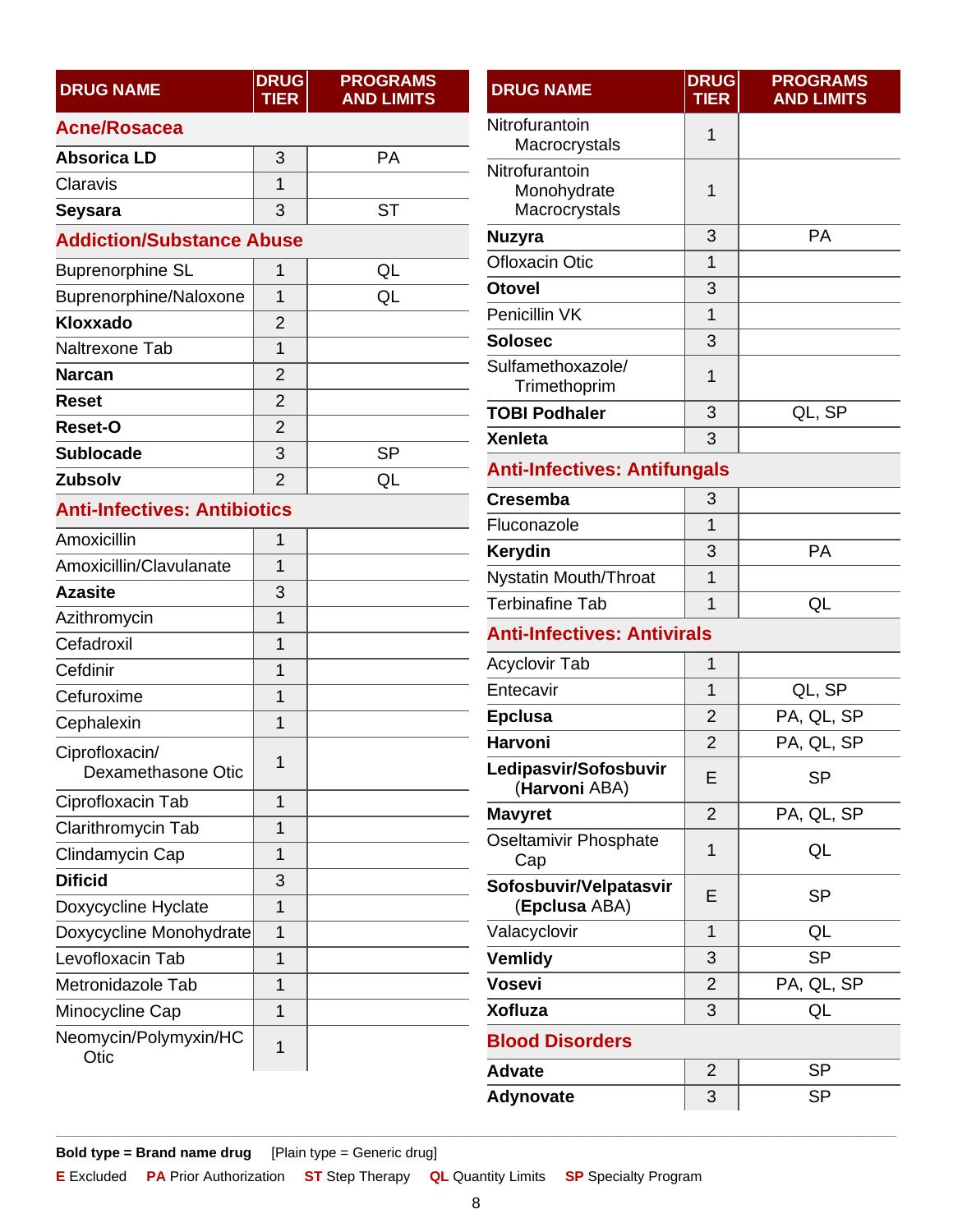<span id="page-8-1"></span><span id="page-8-0"></span>

| <b>DRUG NAME</b>       | <b>DRUG</b><br><b>TIER</b> | <b>PROGRAMS</b><br><b>AND LIMITS</b> | <b>DRUG NAME</b>                                    | <b>DRUG</b><br><b>TIER</b> | <b>PROGRAMS</b><br><b>AND LIMITS</b> |
|------------------------|----------------------------|--------------------------------------|-----------------------------------------------------|----------------------------|--------------------------------------|
| Afstyla                | 3                          | <b>SP</b>                            | <b>Imbruvica</b>                                    | 3                          | PA, SP                               |
| <b>Aranesp</b>         | $\overline{2}$             | PA, SP                               | Kanjinti                                            | $\overline{2}$             | PA, SP                               |
| <b>Doptelet</b>        | 3                          | PA, SP                               | <b>Kisgali</b>                                      | 3                          | PA, SP                               |
| <b>Eloctate</b>        | 3                          | <b>SP</b>                            | Kisqali Femara                                      | 3                          | PA, SP                               |
| Empaveli               | 3                          | PA, SP                               | Letrozole                                           | 1                          |                                      |
| Jivi                   | 3                          | <b>SP</b>                            | <b>Lumakras</b>                                     | 3                          | PA, SP                               |
| <b>Koate</b>           | $\overline{2}$             | <b>SP</b>                            | Lynparza                                            | $\overline{2}$             | PA, SP                               |
| <b>Mulpleta</b>        | $\overline{2}$             | PA, SP                               | <b>Mvasi</b>                                        | $\overline{2}$             | PA, SP                               |
| <b>Neulasta</b>        | 3                          | PA, SP                               | <b>Nubega</b>                                       | 3                          | PA, SP                               |
| <b>Neulasta Onpro</b>  | 3                          | PA, SP                               | Odomzo                                              | 3                          | PA, SP                               |
| <b>Nivestym</b>        | $\overline{2}$             | PA, SP                               | Orgovyx                                             | 3                          | PA, SP                               |
| Novoeight              | $\overline{2}$             | <b>SP</b>                            | <b>Panretin</b>                                     | 3                          |                                      |
| <b>Nuwiq</b>           | $\overline{2}$             | <b>SP</b>                            | Phesgo                                              | $\overline{2}$             | PA, SP                               |
| <b>Procrit</b>         | $\overline{2}$             | PA, SP                               | <b>Pomalyst</b>                                     | 3                          | PA, SP                               |
| <b>Recombinate</b>     | $\overline{2}$             | <b>SP</b>                            | Retevmo                                             | 3                          | PA, SP                               |
| <b>Retacrit</b>        | $\overline{2}$             | PA, SP                               | <b>Revlimid</b>                                     | $\overline{2}$             | PA, SP                               |
| <b>Soliris</b>         | 3                          | PA, SP                               | <b>Rozlytrek</b>                                    | 3                          | PA, SP                               |
| <b>Tavalisse</b>       | 3                          | PA, SP                               | <b>Rubraca</b>                                      | $\overline{2}$             | PA, SP                               |
| <b>Ultomiris</b>       | 3                          | PA, SP                               | <b>Ruxience</b>                                     | $\overline{2}$             | PA, SP                               |
| <b>Wilate</b>          | $\overline{2}$             | <b>SP</b>                            | <b>Sprycel</b>                                      | $\overline{2}$             | PA, SP                               |
| <b>Xyntha</b>          | $\overline{2}$             | <b>SP</b>                            | <b>Stivarga</b>                                     | 3                          | PA, SP                               |
| <b>Xyntha Solofuse</b> | $\overline{2}$             | <b>SP</b>                            | <b>Tabrecta</b>                                     | 3                          | PA, SP                               |
| <b>Zarxio</b>          | $\overline{2}$             | PA, SP                               | <b>Tagrisso</b>                                     | 3                          | PA, SP                               |
| Ziextenzo              | 3                          | PA, SP                               | <b>Tamoxifen Tab</b>                                | 1                          |                                      |
| <b>Cancer</b>          |                            |                                      | <b>Targretin Gel</b>                                | 3                          | PA, SP                               |
| Abiraterone            | 1                          | PA, SP                               | Temozolomide                                        | 1                          | PA, SP                               |
| Alecensa               | $\overline{2}$             | PA, SP                               | <b>Trazimera</b>                                    | $\overline{2}$             | PA, SP                               |
| <b>Alunbrig</b>        | $\overline{2}$             | PA, QL, SP                           | <b>Ukoniq</b>                                       | 3                          | PA, QL, SP                           |
| Anastrozole Tab        | 1                          |                                      | <b>Vitrakvi</b>                                     | 3                          | PA, SP                               |
| <b>Cabometyx</b>       | $\overline{2}$             | PA, SP                               | <b>Xtandi</b>                                       | 3                          | PA, SP                               |
| <b>Calquence</b>       | 3                          | PA, SP                               | Zejula                                              | $\overline{2}$             | PA, SP                               |
| Capecitabine           | 1                          | <b>SP</b>                            | <b>Zirabev</b>                                      | $\overline{2}$             | PA, SP                               |
| Erivedge               | 3                          | PA, SP                               | <b>Cardiovascular/Heart Disease: Anticoagulants</b> |                            |                                      |
| <b>Erleada</b>         | 3                          | PA, SP                               | <b>Brilinta</b>                                     | $\overline{2}$             |                                      |
| <b>Gavreto</b>         | 3                          | PA, SP                               | Clopidogrel                                         | 1                          |                                      |
| <b>Ibrance</b>         | 3                          | PA, SP                               | <b>Eliquis</b>                                      | $\overline{2}$             | QL                                   |
| Idhifa                 | 3                          | PA, QL, SP                           | Enoxaparin                                          | 1                          |                                      |
| Imatinib Mesylate      | $\mathbf{1}$               | PA, SP                               | Pradaxa                                             | $\overline{2}$             | QL                                   |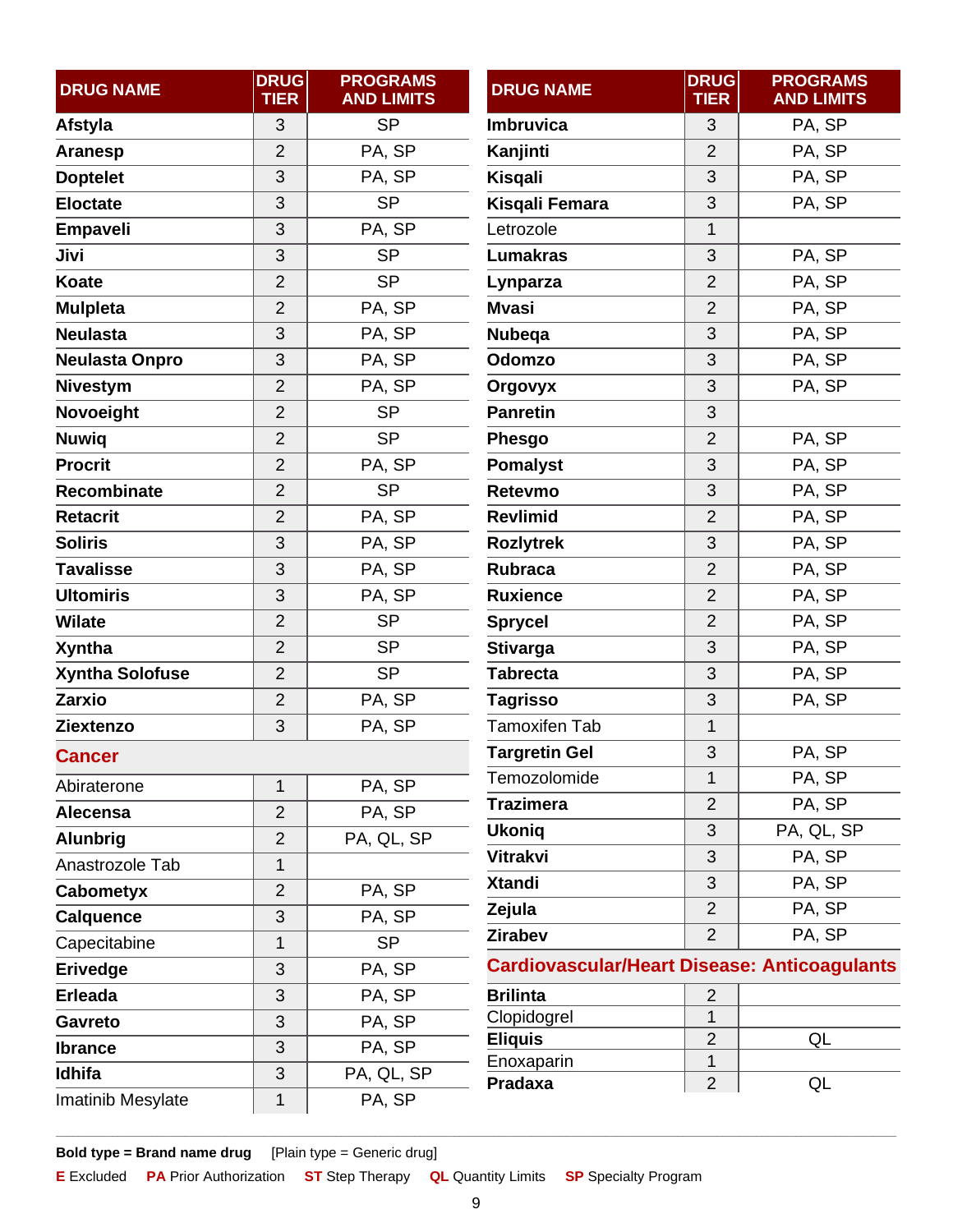<span id="page-9-1"></span><span id="page-9-0"></span>

| <b>DRUG NAME</b>                                | <b>DRUG</b><br><b>TIER</b> | <b>PROGRAMS</b><br><b>AND LIMITS</b> | <b>DRUG NAME</b>              | <b>DRUG</b><br><b>TIER</b>                                      | <b>PROGRAMS</b><br><b>AND LIMITS</b> |  |
|-------------------------------------------------|----------------------------|--------------------------------------|-------------------------------|-----------------------------------------------------------------|--------------------------------------|--|
| Prasugrel                                       | 1                          |                                      | Nifedipine ER                 | $\mathbf{1}$                                                    |                                      |  |
| Warfarin                                        | 1                          |                                      | Nifedipine ER Osmotic         | 1                                                               |                                      |  |
| <b>Xarelto</b>                                  | $\overline{2}$             | QL                                   | Olmesartan                    | 1                                                               |                                      |  |
| <b>Cardiovascular/Heart Disease: High Blood</b> |                            |                                      | Olmesartan/HCTZ               | $\mathbf{1}$                                                    |                                      |  |
| <b>Pressure</b>                                 |                            |                                      | Prazosin                      | $\overline{1}$                                                  |                                      |  |
| Amlodipine                                      | $\mathbf 1$                |                                      | Propranolol                   | $\mathbf{1}$                                                    |                                      |  |
| Amlodipine/Benazepril                           | $\overline{1}$             |                                      | Propranolol ER                | 1                                                               |                                      |  |
| Amlodipine/Olmesartan                           | $\mathbf 1$                |                                      | Ramipril                      | 1                                                               |                                      |  |
| Amlodipine/Olmesartan/<br><b>HCTZ</b>           | $\mathbf{1}$               |                                      | Spironolactone                | $\mathbf{1}$                                                    |                                      |  |
| Amlodipine/Valsartan                            | $\mathbf 1$                |                                      | <b>Tekturna</b>               | $\overline{2}$                                                  | <b>ST</b>                            |  |
| Atenolol                                        | $\mathbf{1}$               |                                      | <b>Tekturna HCT</b>           | $\overline{2}$                                                  | <b>ST</b>                            |  |
| Atenolol/Chlorthalidone                         | $\mathbf{1}$               |                                      | Telmisartan                   | 1                                                               |                                      |  |
| Benazepril<br>Bisoprolol                        | $\mathbf{1}$<br>1          |                                      | Telmisartan/HCTZ              | 1                                                               |                                      |  |
| Bisoprolol/HCTZ                                 | $\mathbf{1}$               |                                      | Torsemide                     | $\mathbf{1}$                                                    |                                      |  |
| <b>Bumetanide</b>                               | $\overline{1}$             |                                      | Triamterene/HCTZ              | $\mathbf{1}$                                                    |                                      |  |
| <b>Bystolic</b>                                 | 3                          | <b>ST</b>                            | <b>Valsartan Tab</b>          | $\mathbf{1}$                                                    |                                      |  |
| Candesartan                                     | 1                          |                                      | Valsartan/HCTZ                | $\mathbf{1}$                                                    |                                      |  |
| Carvedilol                                      | $\mathbf{1}$               |                                      | Verapamil ER                  | $\overline{1}$                                                  |                                      |  |
| Chlorthalidone                                  | $\mathbf 1$                |                                      |                               |                                                                 |                                      |  |
| <b>Clonidine Tab</b><br><b>Diltiazem ER</b>     | 1<br>$\mathbf{1}$          |                                      |                               | <b>Cardiovascular/Heart Disease: High</b><br><b>Cholesterol</b> |                                      |  |
| Doxazosin                                       | $\mathbf{1}$               |                                      |                               |                                                                 |                                      |  |
| <b>Edarbi</b>                                   | 3                          | <b>ST</b>                            | Atorvastatin                  | $\mathbf{1}$                                                    |                                      |  |
| Edarbyclor                                      | 3                          | <b>ST</b>                            | <b>Colestipol Tab</b>         | 1                                                               |                                      |  |
|                                                 | 1                          |                                      | Ezetimibe                     | $\mathbf{1}$                                                    |                                      |  |
| Enalapril<br>Furosemide                         | $\mathbf 1$                |                                      | Fenofibrate                   | $\mathbf{1}$                                                    |                                      |  |
|                                                 |                            |                                      | <b>Fenofibrate Micronized</b> | $\mathbf{1}$                                                    |                                      |  |
| Guanfacine                                      | $\mathbf 1$                |                                      | Fenofibric Acid               | 1                                                               |                                      |  |
| Hydralazine                                     | $\mathbf 1$                |                                      | Gemfibrozil                   | 1                                                               |                                      |  |
| Hydrochlorothiazide                             | $\mathbf 1$                |                                      | <b>Icosapent Ethyl</b>        | $\mathbf 1$                                                     |                                      |  |
| Irbesartan                                      | $\mathbf 1$                |                                      | Livalo                        | 3                                                               | <b>ST</b>                            |  |
| Irbesartan/HCTZ                                 | $\overline{1}$             |                                      | Lovastatin                    | $\mathbf{1}$                                                    |                                      |  |
| Labetalol                                       | $\mathbf{1}$               |                                      | <b>Nexletol</b>               | $\overline{2}$                                                  | PA, QL                               |  |
| Lisinopril                                      | $\mathbf 1$                |                                      | <b>Nexlizet</b>               | $\overline{2}$                                                  | PA, QL                               |  |
| Lisinopril/HCTZ                                 | $\mathbf 1$                |                                      | Omega-3 Acid                  | $\mathbf 1$                                                     |                                      |  |
| Losartan                                        | $\mathbf 1$                |                                      | Pravastatin                   | $\mathbf{1}$                                                    |                                      |  |
| Losartan/HCTZ                                   | $\overline{1}$             |                                      | Repatha                       | $\overline{2}$                                                  | PA, QL                               |  |
| <b>Metoprolol Succinate ER</b>                  | $\mathbf{1}$               |                                      | Rosuvastatin                  | $\mathbf{1}$                                                    |                                      |  |
| Metoprolol Tartrate                             | $\mathbf{1}$               |                                      | Simvastatin                   | $\mathbf 1$                                                     |                                      |  |
| Nebivolol                                       | 1                          |                                      | Vascepa                       | $\overline{2}$                                                  |                                      |  |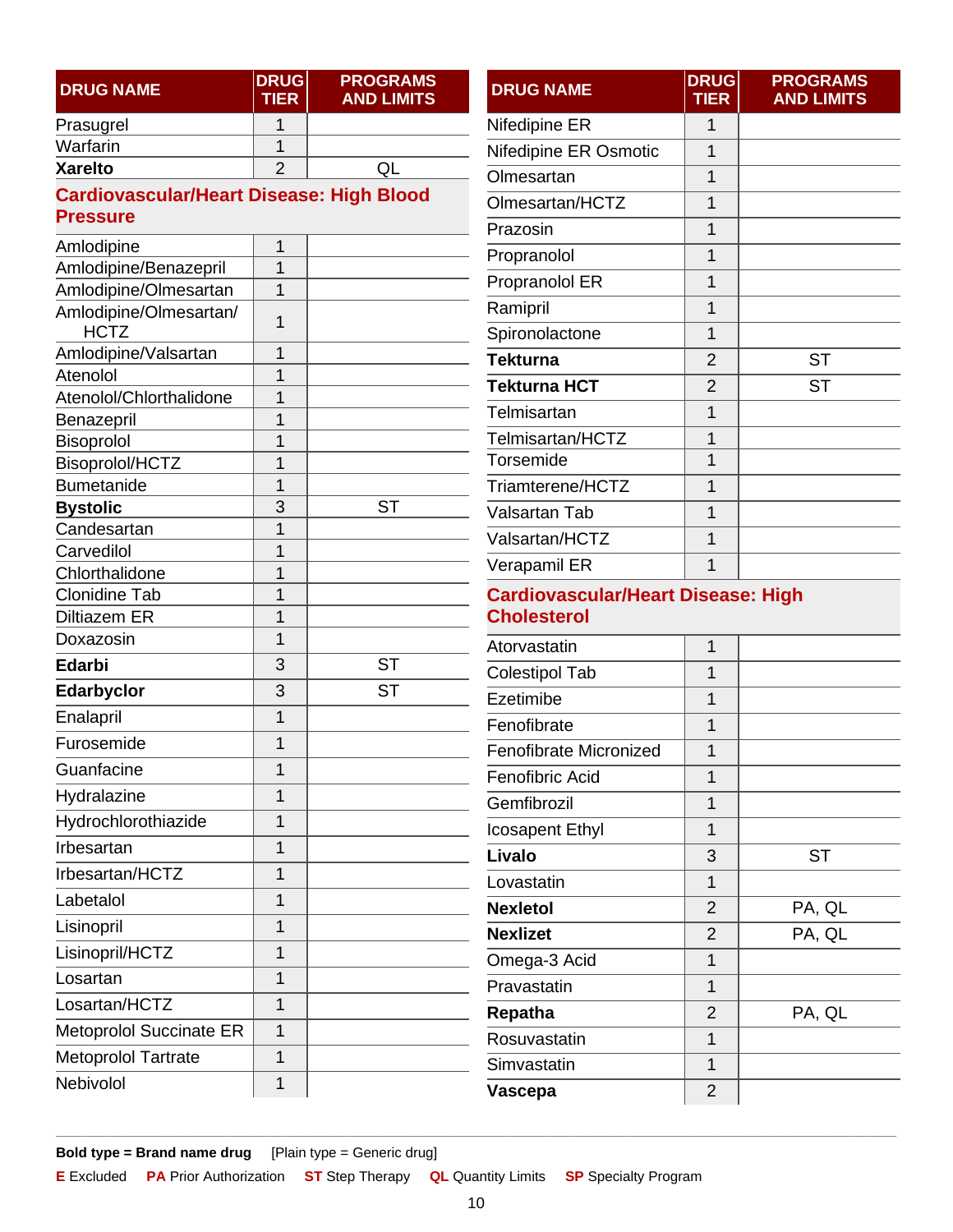| <b>DRUG NAME</b> | <b>DRUG</b><br><b>TIER</b> | <b>PROGRAMS</b><br><b>AND LIMITS</b> |
|------------------|----------------------------|--------------------------------------|
|------------------|----------------------------|--------------------------------------|

### <span id="page-10-0"></span>**Cardiovascular/Heart Disease: Other**

| Amiodarone                          | 1              |        |
|-------------------------------------|----------------|--------|
| <b>BiDil</b>                        | 3              |        |
| <b>Corlanor</b>                     | 3              | PA, QL |
| Digoxin                             | 1              |        |
| <b>Entresto</b>                     | $\overline{2}$ | OL     |
| Flecainide                          | 1              |        |
| <b>Isosorbide Mononitrate</b><br>ER | 1              |        |
| <b>Multaq</b>                       | 3              |        |
| Nitroglycerin SL                    | 1              |        |
| <b>Ranolazine ER</b>                | 1              |        |
| Verquvo                             | 3              | PA, QL |

### <span id="page-10-1"></span>**Cardiovascular/Heart Disease: Pulmonary Arterial Hypertension**

| <b>Adempas</b>      | 2 | PA, QL, SP |
|---------------------|---|------------|
| <b>Opsumit</b>      | 2 | PA, QL, SP |
| Orenitram           | 3 | PA, SP     |
| Sildenafil Tab 20mg |   | PA. QL     |

#### <span id="page-10-2"></span>**Central Nervous System: Alzheimer's/Dementia**

| Donepezil       |  |
|-----------------|--|
| Memantine       |  |
| <b>Namzaric</b> |  |

### <span id="page-10-3"></span>**Central Nervous System: Antipsychotics**

|                         |   |    | <b>DUPIONI</b>     |
|-------------------------|---|----|--------------------|
| <b>Abilify Maintena</b> | 3 |    | <b>Bupropion</b>   |
| Aripiprazole            | 1 | QL | <b>Bupropion</b>   |
| <b>Aristada</b>         | 3 |    | 300 <sub>mg</sub>  |
| Aristada Initio         | 3 |    |                    |
| <b>Invega Sustenna</b>  | 3 |    | Citalopram         |
|                         |   |    | Desvenlafa         |
| <b>Invega Trinza</b>    | 3 |    | Doxepin            |
| Latuda                  | 3 | QL |                    |
|                         |   |    | <b>Duloxetine</b>  |
| Olanzapine              | 1 |    | Escitalopra        |
| <b>Perseris</b>         | 3 |    |                    |
|                         |   |    | Fluoxetine         |
| Quetiapine              | 1 |    | Fluvoxamir         |
| Quetiapine ER           | 1 | QL |                    |
|                         |   |    | <b>Mirtazapine</b> |
| <b>Rexulti</b>          | 3 | QL | Nortriptylin       |

<span id="page-10-4"></span>

| <b>DRUG NAME</b>                                                    | <b>DRUG</b><br><b>TIER</b> | <b>PROGRAMS</b><br><b>AND LIMITS</b> |
|---------------------------------------------------------------------|----------------------------|--------------------------------------|
| Risperidone                                                         | 1                          |                                      |
| <b>Vraylar</b>                                                      | 3                          | QL                                   |
| Ziprasidone                                                         | 1                          |                                      |
| <b>Central Nervous System: Attention Deficit</b><br><b>Disorder</b> |                            |                                      |
| <b>Adderall XR</b>                                                  | 3                          | <b>ST</b>                            |
| Amphetamine/<br>Dextroamphetamine                                   | 1                          |                                      |
| Amphetamine/<br>Dextroamphetamine<br>ER                             | 1                          |                                      |
| Atomoxetine                                                         | 1                          |                                      |
| <b>Azstarys</b>                                                     | 3                          | <b>ST</b>                            |
| Dexmethylphenidate                                                  | $\overline{1}$             |                                      |
| Dexmethylphenidate ER                                               | 1                          |                                      |
| <b>Guanfacine ER</b>                                                | 1                          |                                      |
| <b>Jornay PM</b>                                                    | 3                          | <b>ST</b>                            |
| Methylphenidate CD                                                  | $\overline{1}$             |                                      |
| Methylphenidate ER                                                  | 1                          |                                      |
| Methylphenidate LA                                                  | 1                          |                                      |
| Methylphenidate Tab                                                 | 1                          |                                      |
| Methylphenidate XR                                                  | 1                          |                                      |
| <b>Vyvanse</b>                                                      | 2                          |                                      |
| <b>Central Nervous System: Depression</b>                           |                            |                                      |
| Amitriptyline                                                       | 1                          |                                      |
| Bupropion                                                           | 1                          |                                      |
| <b>Bupropion SR</b>                                                 | $\overline{1}$             | QL                                   |
| Bupropion XL 150mg,<br>300mg                                        | 1                          | QL                                   |
| Citalopram Tab                                                      | $\overline{1}$             |                                      |
| Desvenlafaxine ER                                                   | 1                          | QL                                   |
| Doxepin                                                             | 1                          |                                      |

 $QL$ 

 $\mathbf{1}$ 

 $\mathbf{1}$ 

 $\mathbf{1}$ 

 $\overline{1}$ 

 $\mathbf{1}$ 

 $\mathbf{1}$ 

Bold type = Brand name drug [Plain type = Generic drug]

**E** Excluded **PA** Prior Authorization **ST** Step Therapy **QL** Quantity Limits **SP** Specialty Program

Fluvoxamine

Mirtazapine

Nortriptyline

<span id="page-10-5"></span>Escitalopram Tab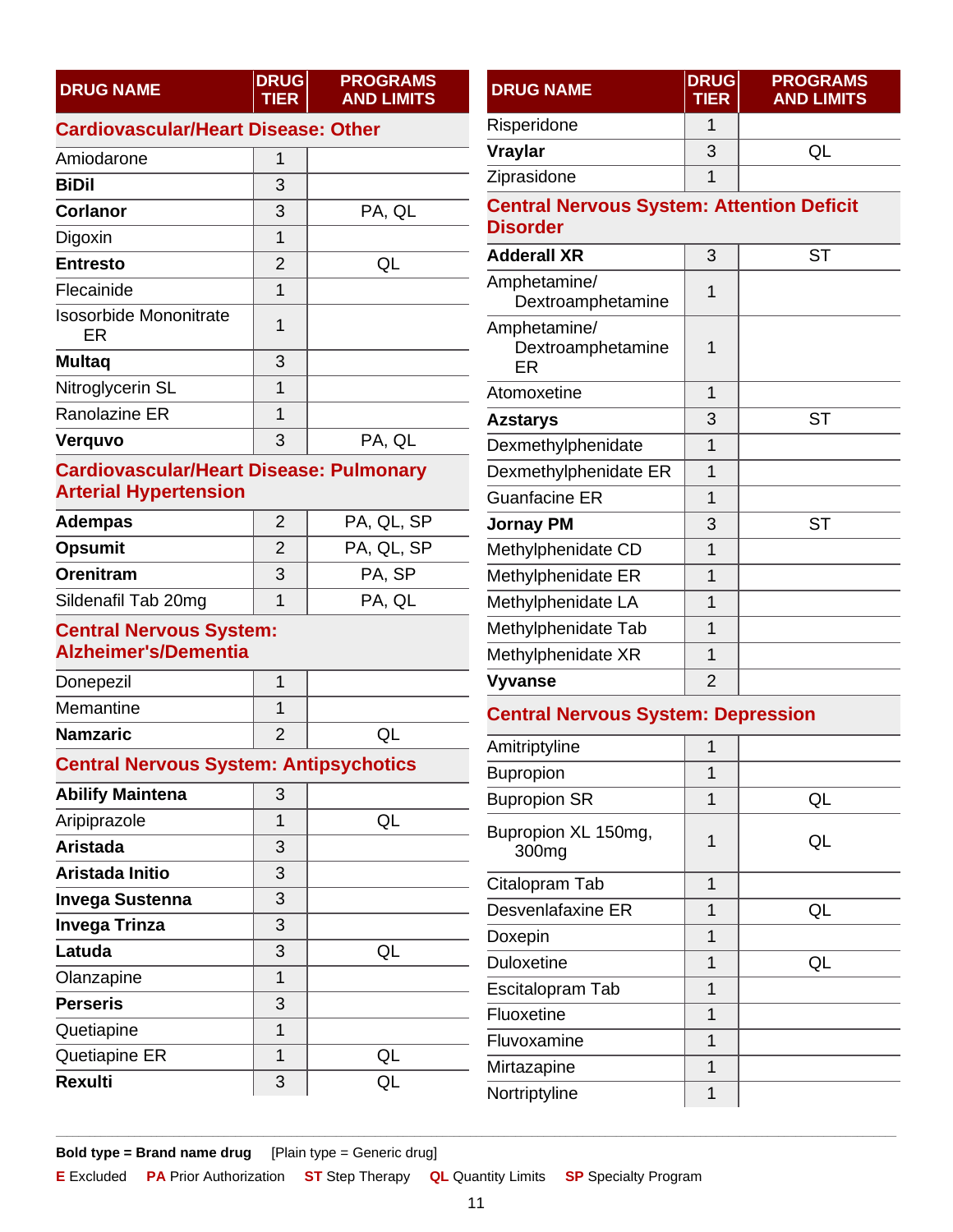| <b>DRUG NAME</b>  | <b>DRUG</b><br><b>TIER</b> | <b>PROGRAMS</b><br><b>AND LIMITS</b> |
|-------------------|----------------------------|--------------------------------------|
| Paroxetine Tab    | 1                          |                                      |
| Sertraline Tab    | 1                          |                                      |
| <b>Spravato</b>   | 3                          | PA, SP                               |
| Trazodone         | 1                          |                                      |
| <b>Trintellix</b> | 3                          | QL, ST                               |
| Venlafaxine       | 1                          |                                      |
| Venlafaxine ER    | 1                          |                                      |
| Viibryd           | 3                          |                                      |

### <span id="page-11-0"></span>**Central Nervous System: Migraine**

| Aimovig                                   | $\overline{2}$ | PA, QL |
|-------------------------------------------|----------------|--------|
| Ajovy                                     | $\overline{2}$ | PA, QL |
| Butalbital/<br>Acetaminophen/<br>Caffeine | 1              |        |
| Eletriptan                                | 1              | QL     |
| <b>Emgality 100mg/mL</b>                  | 2              | PA, QL |
| <b>Emgality 120mg/mL</b>                  | 3              | PA, QL |
| <b>Nurtec</b>                             | $\overline{2}$ | PA, QL |
| Rizatriptan                               | 1              | QL     |
| Sumatriptan Tab                           | 1              | QL     |
| <b>Ubrelvy</b>                            | 2              | PA, QL |

### <span id="page-11-1"></span>**Central Nervous System: Multiple Sclerosis**

| Ampyra             | 3              | PA, QL, SP |
|--------------------|----------------|------------|
| Aubagio            | 3              | PA, QL, SP |
| Avonex             | $\overline{2}$ | PA, QL, SP |
| <b>Bafiertam</b>   | $\overline{2}$ | PA, QL, SP |
| <b>Betaseron</b>   | $\overline{2}$ | PA, QL, SP |
| Copaxone           | $\overline{2}$ | PA, QL, SP |
| Dimethyl Fumarate  | 1              | PA, QL, SP |
| Gilenya            | 3              | PA, QL, SP |
| Glatiramer Acetate | 1              | PA, QL, SP |
| Kesimpta           | $\overline{2}$ | PA, QL, SP |
| <b>Mavenclad</b>   | 3              | PA, SP     |
| <b>Mayzent</b>     | 3              | PA, QL, SP |
| Rebif              | 3              | PA, QL, SP |
| <b>Vumerity</b>    | $\overline{2}$ | PA, QL, SP |
| Zeposia            | 3              | PA, QL, SP |
|                    |                |            |

<span id="page-11-2"></span>

| <b>DRUG NAME</b>                     | <b>DRUG</b><br><b>TIER</b> | <b>PROGRAMS</b><br><b>AND LIMITS</b> |
|--------------------------------------|----------------------------|--------------------------------------|
| <b>Central Nervous System: Other</b> |                            |                                      |
| Alprazolam Tab                       | 1                          | QL                                   |
| Armodafinil                          | 1                          |                                      |
| <b>Austedo</b>                       | 3                          | PA, QL, SP                           |
| <b>Buspirone</b>                     | 1                          |                                      |
| Diazepam Tab                         | 1                          |                                      |
| <b>Gralise</b>                       | 3                          | PA, QL, ST                           |
| <b>Horizant</b>                      | 3                          | PA, QL                               |
| <b>Hydroxyzine HCL</b>               | 1                          |                                      |
| <b>Hydroxyzine Pamoate</b>           | $\overline{1}$             |                                      |
| Lithium                              | $\overline{1}$             |                                      |
| Lithium ER                           | 1                          |                                      |
| Lorazepam Tab                        | 1                          |                                      |
| Modafinil                            | 1                          |                                      |
| <b>Sunosi</b>                        | $\overline{2}$             | PA, QL                               |
| <b>Tegsedi</b>                       | 3                          | PA, SP                               |
| <b>Tiglutik</b>                      | 3                          | PA, QL                               |
| Wakix                                | 3                          | PA, QL, SP                           |
| Xyrem                                | 3                          | PA, QL, SP                           |
| Xywav                                | 3                          | PA, QL, SP                           |

### <span id="page-11-3"></span>**Central Nervous System: Parkinson's Disease**

| <b>Benztropine</b> | 1 |            |
|--------------------|---|------------|
| Carbidopa/Levodopa | 1 |            |
| Inbrija            | 3 | PA, SP     |
| Kynmobi            | 3 | PA, QL, SP |
| <b>Neupro</b>      | 3 | <b>ST</b>  |
| <b>Nourianz</b>    | 3 |            |
| <b>Ongentys</b>    | 3 | QL, ST     |
| Pramipexole        | 1 |            |
| Ropinirole         | 1 |            |
| <b>Rytary</b>      | 3 |            |

### <span id="page-11-4"></span>**Central Nervous System: Sedatives/Hypnotics**

| Belsomra    |   | QL, ST |
|-------------|---|--------|
| Dayvigo     | 3 | QL, ST |
| Eszopiclone |   |        |
| Silenor     | 3 |        |

**Bold type = Brand name drug** [Plain type = Generic drug]

**E** Excluded **PA** Prior Authorization **ST** Step Therapy **QL** Quantity Limits **SP** Specialty Program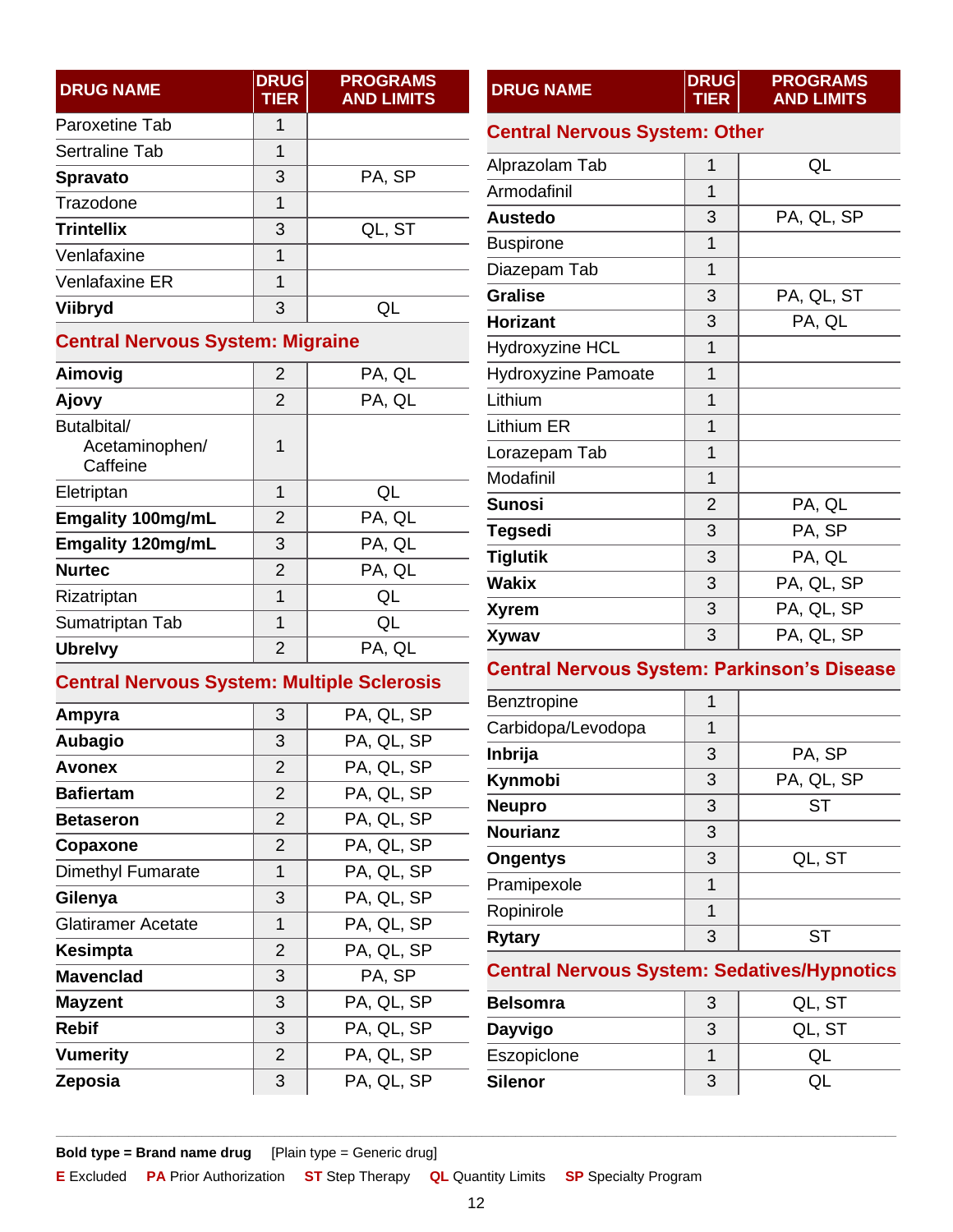| <b>DRUG NAME</b> | <b>DRUG</b><br><b>TIER</b> | <b>PROGRAMS</b><br><b>AND LIMITS</b> |
|------------------|----------------------------|--------------------------------------|
| Temazepam        |                            |                                      |
| Triazolam        |                            | QL                                   |
| Zolpidem         |                            | UC)                                  |
| Zolpidem ER      |                            |                                      |

### <span id="page-12-0"></span>**Central Nervous System: Seizure Disorders**

| <b>Aptiom</b>           | 3              |           |
|-------------------------|----------------|-----------|
| <b>Briviact</b>         | 3              | <b>ST</b> |
| Carbamazepine           | 1              |           |
| Clonazepam              | 1              | QL        |
| Divalproex DR           | 1              |           |
| Divalproex ER           | $\overline{1}$ |           |
| <b>Epidiolex</b>        | 3              | PA, SP    |
| Fycompa                 | 3              |           |
| Gabapentin              | $\overline{1}$ |           |
| Lamotrigine             | 1              |           |
| Lamotrigine ER          | 1              |           |
| Levetiracetam           | 1              |           |
| <b>Nayzilam</b>         | 3              | QL        |
| Oxcarbazepine           | $\overline{1}$ |           |
| Pregabalin              | $\overline{1}$ | QL        |
| Primidone               | 1              |           |
| Sympazan                | 3              | PA        |
| Topamax                 | 3              | <b>ST</b> |
| <b>Topamax Sprinkle</b> | 3              | <b>ST</b> |
| Topiramate              | 1              |           |
| <b>Trokendi XR</b>      | 3              | <b>ST</b> |
| <b>Valtoco</b>          | 3              | QL        |
| Vimpat                  | 3              |           |
| <b>Xcopri</b>           | 3              | <b>ST</b> |
| Zonisamide              | 1              |           |
|                         |                |           |

| Clindamycin Lotion,<br>Solution, Swab    | 1              |           |
|------------------------------------------|----------------|-----------|
| Clindamycin Gel                          | 1              |           |
| Clindamycin/Benzoyl<br>Peroxide Gel 1-5% | 1              |           |
| Clobetasol Cream,<br>Ointment, Solution  | 1              |           |
| Clotrimazole/<br>Betamethasone<br>Cream  | 1              |           |
| <b>Clotrimazole Cream</b>                | 1              |           |
| <b>Enstilar</b>                          | 3              | QL        |
| <b>Epiduo Forte</b>                      | 3              |           |
| <b>Eucrisa</b>                           | $\overline{2}$ | <b>ST</b> |
| <b>Finacea</b>                           | 3              | <b>ST</b> |
| <b>Fluocinonide Solution</b>             | 1              |           |
| <b>Fluoroplex</b>                        | 3              |           |
| <b>Fluorouracil Cream</b><br>0.5%        | $\overline{2}$ |           |
| Fluorouracil Cream 5%                    | $\overline{1}$ |           |
| Hydrocortisone Cream,<br>Ointment        | 1              |           |
| <b>Imiquimod Cream</b>                   | 1              |           |
| Ketoconazole Cream,<br>Shampoo           | 1              |           |
| Klisyri                                  | 3              | <b>ST</b> |
| Lidocaine/Prilocaine<br>Cream            | $\overline{1}$ |           |
| Metronidazole Cream,<br>Gel              | 1              |           |
| <b>Mirvaso</b>                           | 3              |           |
| Mometasone Cream                         | 1              |           |
| Mupirocin Cream,<br>Ointment             | 1              |           |
| Nystatin Cream, Ointment                 | 1              |           |
| Onexton                                  | 3              |           |
| Retin-A Micro 0.06%,<br>0.08%            | $\overline{2}$ | <b>PA</b> |
| <b>Rhofade</b>                           | 3              | PA        |
| <b>Soolantra</b>                         | 3              |           |
| <b>Taclonex</b>                          | 3              | QL        |

**DRUG NAME DRUG**

**TIER**

**PROGRAMS AND LIMITS**

### <span id="page-12-1"></span>**Dermatology**

| <b>Aczone Gel 7.5%</b>     | 2 |  |
|----------------------------|---|--|
| Amzeeq                     | 3 |  |
| <b>Azelaic Acid Gel</b>    |   |  |
| <b>Betamethasone Cream</b> |   |  |
| <b>Bryhali</b>             | 3 |  |
| <b>Ciclopirox Solution</b> |   |  |

**Bold type = Brand name drug** [Plain type = Generic drug]

**E** Excluded **PA** Prior Authorization **ST** Step Therapy **QL** Quantity Limits **SP** Specialty Program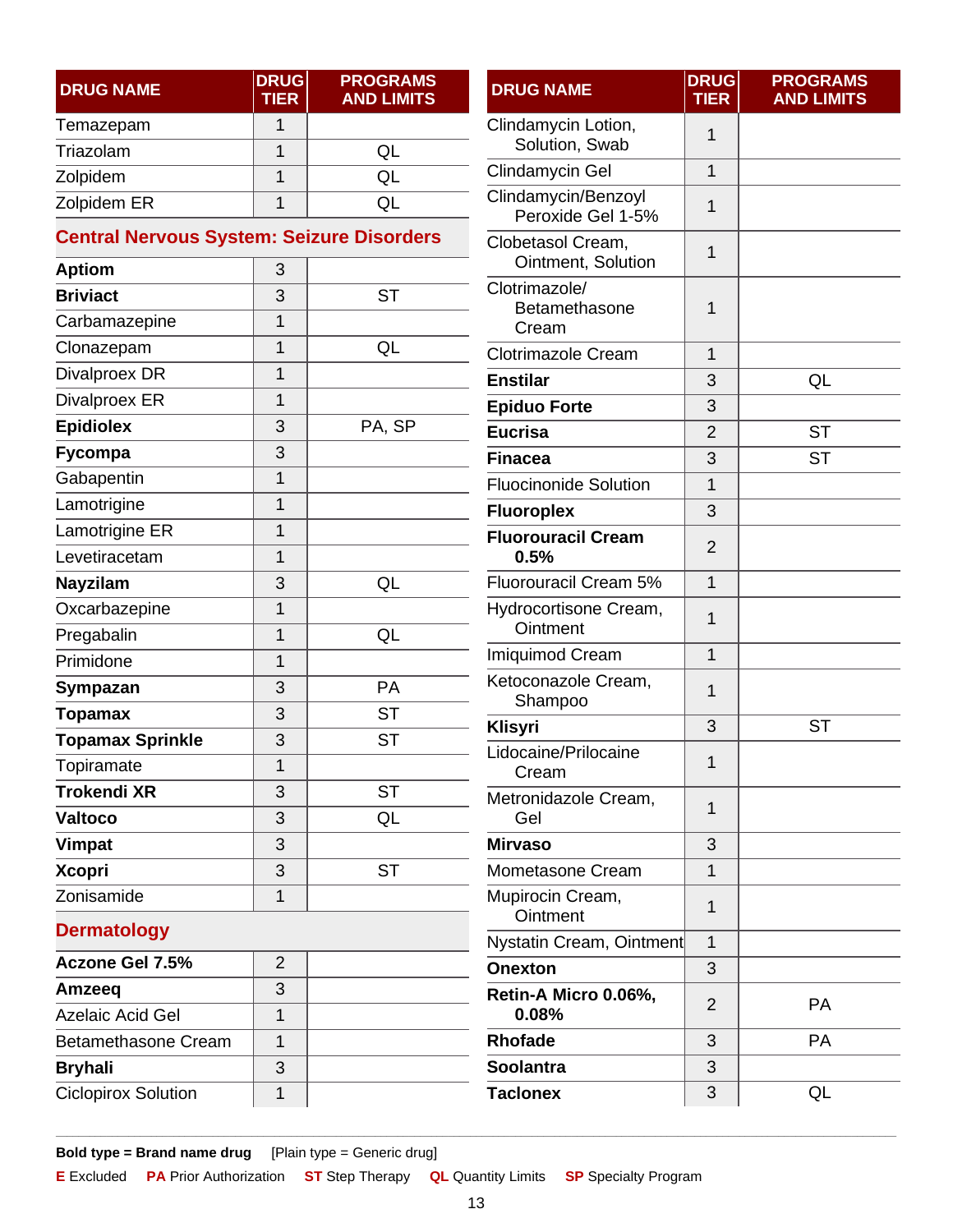| <b>DRUG NAME</b>                 | <b>DRUG</b><br><b>TIER</b> | <b>PROGRAMS</b><br><b>AND LIMITS</b> |
|----------------------------------|----------------------------|--------------------------------------|
| <b>Tacrolimus Ointment</b>       | 1                          |                                      |
| <b>Tretinoin Cream</b>           | 1                          | РA                                   |
| Triamcinolone Cream,<br>Ointment | 1                          |                                      |
| Wynzora                          | 3                          | PA, QL                               |
| <b>Xepi</b>                      | 3                          |                                      |
| <b>Ximino</b>                    | 3                          |                                      |
| <b>Zilxi</b>                     | 3                          |                                      |

### <span id="page-13-0"></span>**Diabetes/Endocrine Blood: Glucose Monitoring**

| <b>Accu-Chek FastClix</b><br><b>Lancet Kit</b>                                  | $\overline{2}$ |  |
|---------------------------------------------------------------------------------|----------------|--|
| <b>Accu-Chek Softclix</b><br><b>Lancet Device Kit</b>                           | 2              |  |
| <b>BD Autoshield Duo Pen</b><br><b>Needles</b>                                  | $\overline{2}$ |  |
| <b>BD Ultra-Fine Insulin</b><br><b>Syringes</b>                                 | $\overline{2}$ |  |
| <b>BD Ultra-Fine Pen</b><br><b>Needles</b>                                      | 2              |  |
| <b>Contour Monitor Kit w/</b><br><b>Device</b>                                  | $\overline{2}$ |  |
| <b>Contour Next EZ Kit w/</b><br><b>Device</b>                                  | 2              |  |
| <b>Contour Next Link Kit</b><br>w/Device                                        | 2              |  |
| <b>Contour Next Monitor</b><br><b>Kit w/ Device</b>                             | $\overline{2}$ |  |
| <b>Contour Next One Kit</b>                                                     | $\overline{2}$ |  |
| <b>Contour Next Test</b><br><b>Strips</b>                                       | $\overline{2}$ |  |
| <b>Contour Test Strips</b>                                                      | $\mathfrak{p}$ |  |
| <b>Dexcom G5 Receiver</b><br>Kit, Mobile Receiver,<br><b>Mobile Transmitter</b> | $\overline{2}$ |  |
| <b>Dexcom G6 Receiver,</b><br><b>Sensor, Transmitter</b>                        | $\overline{2}$ |  |
| <b>FreeStyle Libre 2</b><br>Reader, Sensor                                      | 2              |  |
| <b>FreeStyle Libre 14 Day</b><br><b>Reader, Sensor</b>                          | 2              |  |

| <b>DRUG NAME</b>                                     | <b>DRUG</b><br><b>TIER</b> | <b>PROGRAMS</b><br><b>AND LIMITS</b> |
|------------------------------------------------------|----------------------------|--------------------------------------|
| <b>GHT Blood Glucose</b><br><b>Monitor</b>           | 3                          | ST                                   |
| <b>Guardian Link 3</b><br><b>Transmitter</b>         | 3                          |                                      |
| <b>Guardian Sensor (3)</b>                           | 3                          |                                      |
| <b>Novofine Autocover</b><br><b>Pen Needles</b>      | $\overline{2}$             |                                      |
| <b>Novofine Pen Needles</b>                          | 2                          |                                      |
| <b>Novofine Plus Pen</b><br><b>Needles</b>           | 2                          |                                      |
| <b>Novotwist Pen Needles</b>                         | $\overline{2}$             |                                      |
| <b>OneTouch Ultra Test</b><br><b>Strips</b>          | $\overline{2}$             |                                      |
| <b>OneTouch Ultra 2 Kit w/</b><br><b>Device</b>      | $\overline{2}$             |                                      |
| <b>OneTouch Ultra Mini Kit</b><br>w/Device           | $\overline{2}$             |                                      |
| <b>OneTouch Verio Flex</b><br><b>System</b>          | 2                          |                                      |
| <b>OneTouch Verio IQ</b><br><b>System</b>            | $\overline{2}$             |                                      |
| <b>OneTouch Verio Reflect</b><br><b>Kit w/Device</b> | $\overline{2}$             |                                      |
| <b>OneTouch Verio Test</b><br><b>Strips</b>          | 2                          |                                      |
| <b>V-Go 20</b>                                       | $\overline{2}$             | PA, QL                               |
| $V-Go30$                                             | $\overline{2}$             | PA, QL                               |
| <b>V-Go 40</b>                                       | $\overline{2}$             | PA, QL                               |
|                                                      |                            |                                      |

#### <span id="page-13-1"></span>**Diabetes/Endocrine: Insulin**

| Humalog Mix 50/50<br><b>Vials and KwikPen</b> | 2             |  |
|-----------------------------------------------|---------------|--|
| Humalog Mix 75/25<br><b>Vials and KwikPen</b> | 2             |  |
| <b>Humalog U-100 Junior</b><br><b>KwikPen</b> | 2             |  |
| <b>Humalog Vials and</b><br><b>KwikPen</b>    | 2             |  |
| Humulin 70/30 Vials and<br><b>KwikPen</b>     | $\mathcal{P}$ |  |
| <b>Humulin N Vials and</b><br><b>KwikPen</b>  | $\mathcal{P}$ |  |

**Bold type = Brand name drug** [Plain type = Generic drug]

**E** Excluded **PA** Prior Authorization **ST** Step Therapy **QL** Quantity Limits **SP** Specialty Program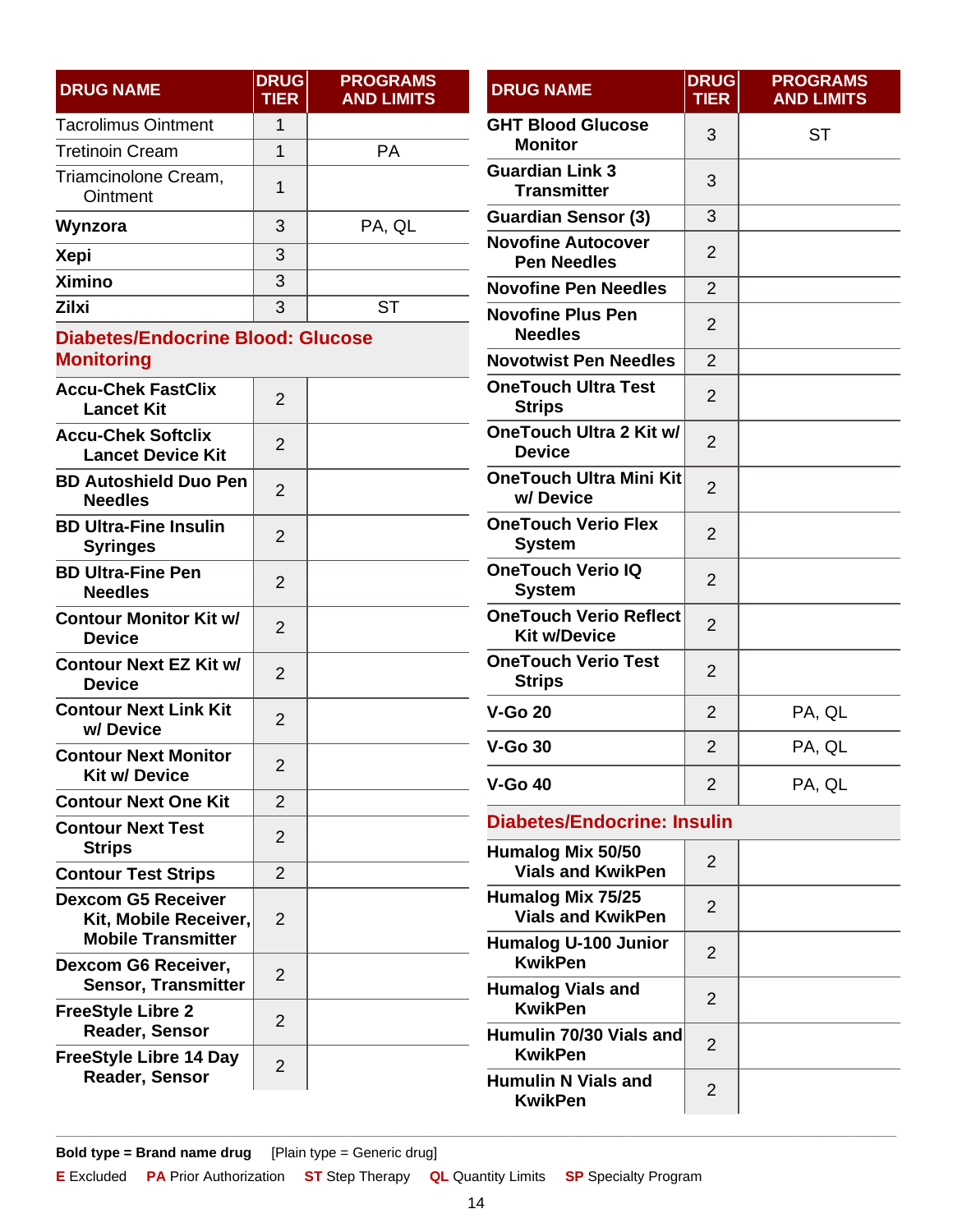<span id="page-14-0"></span>

| <b>DRUG NAME</b>                                          | <b>DRUG</b><br><b>TIER</b> | <b>PROGRAMS</b><br><b>AND LIMITS</b> | <b>DRUG NAME</b>                                                    | <b>DRUG</b><br><b>TIER</b> | <b>PROGRAMS</b><br><b>AND LIMITS</b> |
|-----------------------------------------------------------|----------------------------|--------------------------------------|---------------------------------------------------------------------|----------------------------|--------------------------------------|
| <b>Humulin R U-500 Vials</b>                              | $\overline{2}$             |                                      | <b>Novolog Flexpen</b>                                              | $\overline{2}$             |                                      |
| and KwikPen<br><b>Humulin R Vials</b>                     | $\overline{2}$             |                                      | Novolog Mix 70/30 Vials<br>and Flexpen                              | $\overline{2}$             |                                      |
| <b>Insulin Aspart (Novolog</b>                            |                            |                                      | <b>Novolog Penfill</b>                                              | $\overline{2}$             |                                      |
| ABA)<br><b>Insulin Aspart Flexpen</b><br>(Novolog FlexPen | E<br>E                     |                                      | <b>Novolog Relion Mix</b><br>70/30 Vials and<br><b>Flexpen</b>      | E                          |                                      |
| ABA)<br>Insulin Aspart Mix 70/30                          |                            |                                      | <b>Novolog Relion Vials</b><br>and Flexpen                          | E                          |                                      |
| (Novolog Mix 70/30                                        | E                          |                                      | <b>Novolog U-100 Vials</b>                                          | $\overline{2}$             |                                      |
| ABA)                                                      |                            |                                      | Soliqua                                                             | $\overline{2}$             | QL, ST                               |
| Insulin Aspart Mix 70/30<br><b>FlexPen (Novolog</b>       |                            |                                      | <b>Toujeo Max SoloStar</b>                                          | $\overline{2}$             |                                      |
| Mix 70/30 FlexPen                                         | E                          |                                      | <b>Toujeo SoloStar</b>                                              | 2                          |                                      |
| ABA)                                                      |                            |                                      | <b>Tresiba</b>                                                      | $\overline{2}$             |                                      |
| <b>Insulin Aspart Penfill</b>                             |                            |                                      | <b>Tresiba FlexTouch</b>                                            | $\overline{2}$             |                                      |
| (Novolog Penfill<br>ABA)                                  | E                          |                                      | <b>Diabetes/Endocrine: Non-Insulin</b>                              |                            |                                      |
| <b>Insulin Lispro (Humalog)</b>                           |                            |                                      | <b>Baqsimi</b>                                                      | 2                          |                                      |
| ABA)                                                      | E                          |                                      | <b>Bydureon BCise</b>                                               | $\overline{2}$             | QL, ST                               |
| <b>Insulin Lispro Junior</b>                              |                            |                                      | <b>Byetta</b>                                                       | $\overline{2}$             | QL, ST                               |
| <b>KwikPen (Humalog</b>                                   |                            | Farxiga                              |                                                                     | $\overline{2}$             | <b>ST</b>                            |
| <b>Junior KwikPen</b>                                     | E                          |                                      | Glimepiride                                                         | 1                          |                                      |
| ABA)                                                      |                            |                                      | Glipizide                                                           | 1                          |                                      |
| <b>Insulin Lispro KwikPen</b><br>(Humalog KwikPen         | E                          |                                      | Glipizide ER                                                        | $\mathbf 1$                |                                      |
| ABA)<br><b>Insulin Lispro Mix 75/25</b>                   |                            |                                      | <b>Glucagon Emergency</b><br><b>Kit (Fresenius</b><br>manufacturer) | $\overline{2}$             |                                      |
| <b>KwikPen (Humalog</b><br>Mix 75/25 KwikPen              | E                          |                                      | Glyburide                                                           | $\ddot{\textbf{1}}$        |                                      |
| ABA)                                                      |                            |                                      | Glyxambi                                                            | $\overline{2}$             | <b>ST</b>                            |
| <b>Lantus Solostar</b>                                    | $\overline{2}$             |                                      | Invokana                                                            | 3                          | <b>ST</b>                            |
| <b>Lantus U-100 Vials</b>                                 | $\overline{2}$             |                                      | <b>Janumet</b>                                                      | $\overline{2}$             | <b>ST</b>                            |
| Levemir U-100                                             | $\overline{2}$             |                                      | <b>Janumet XR</b>                                                   | $\overline{2}$             | <b>ST</b>                            |
| <b>FlexTouch</b>                                          |                            |                                      | Januvia                                                             | $\overline{2}$             | <b>ST</b>                            |
| <b>Levemir U-100 Vials</b>                                | $\overline{2}$             |                                      | <b>Jardiance</b>                                                    | $\overline{2}$             | <b>ST</b>                            |
| <b>Lyumjev Vials and</b><br><b>KwikPen</b>                | $\overline{2}$             |                                      | <b>Jentadueto</b>                                                   | $\overline{2}$             | <b>ST</b>                            |
| Novolin 70/30 Vials and                                   |                            |                                      | <b>Jentadueto XR</b>                                                | $\overline{2}$             | <b>ST</b>                            |
| <b>Flexpen</b>                                            | $\overline{2}$             |                                      | Metformin                                                           | $\mathbf{1}$               |                                      |
| <b>Novolin N Vials and</b><br><b>Flexpen</b>              | $\overline{2}$             |                                      | <b>Metformin ER</b><br><b>Metformin ER Modified</b>                 | 1                          |                                      |
| <b>Novolin R Vials and</b><br><b>Flexpen</b>              | $\overline{2}$             |                                      | Release (generic<br>Glumetza)                                       | 1                          | PA                                   |

**E** Excluded **PA** Prior Authorization **ST** Step Therapy **QL** Quantity Limits **SP** Specialty Program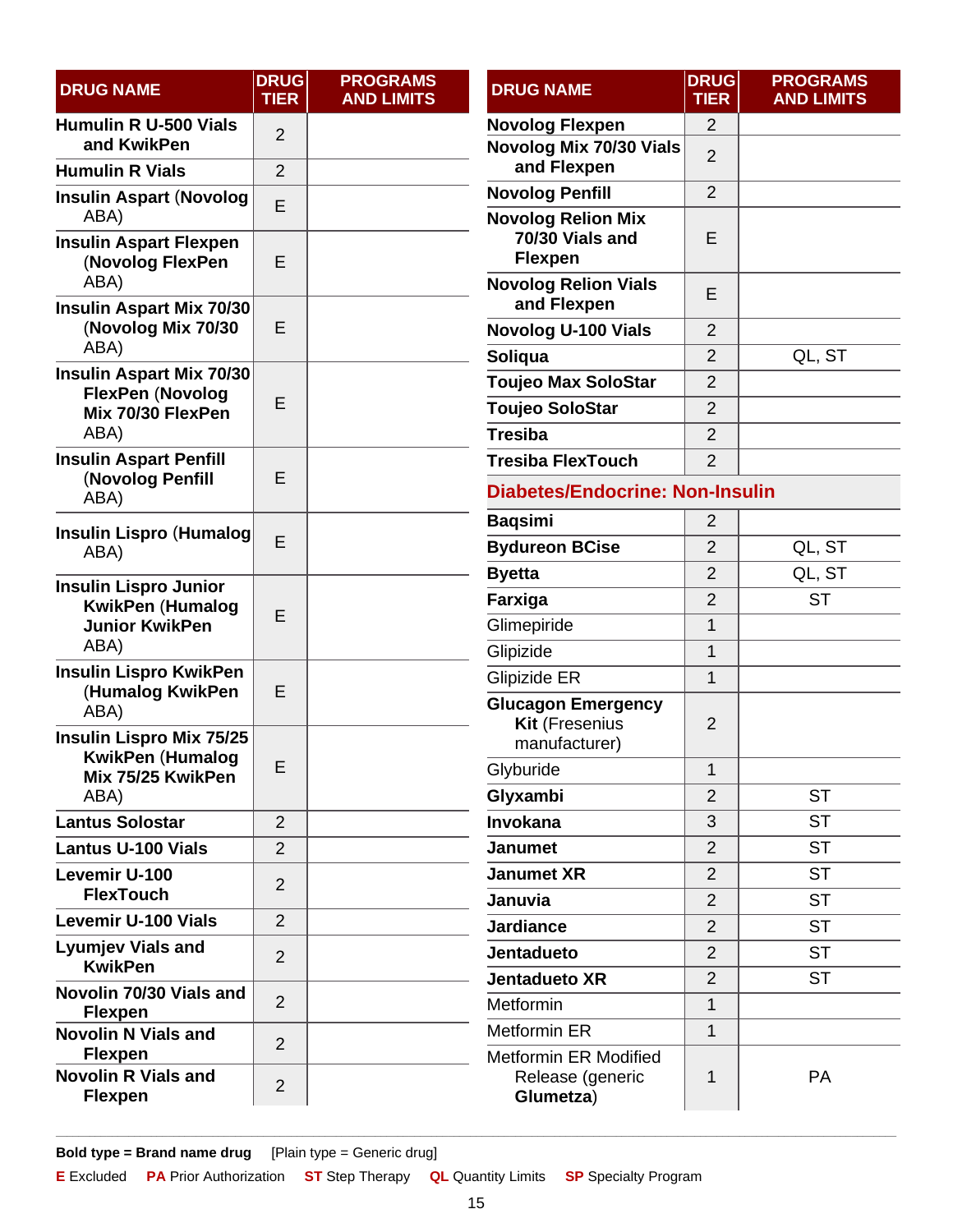<span id="page-15-3"></span><span id="page-15-2"></span><span id="page-15-1"></span><span id="page-15-0"></span>

| <b>DRUG NAME</b>                     | <b>DRUG</b><br><b>TIER</b> | <b>PROGRAMS</b><br><b>AND LIMITS</b> | <b>DRUG NAME</b>                              | <b>DRUG</b><br><b>TIER</b> | <b>PROGRAMS</b><br><b>AND LIMITS</b> |  |
|--------------------------------------|----------------------------|--------------------------------------|-----------------------------------------------|----------------------------|--------------------------------------|--|
| <b>Metformin ER Osmotic</b>          | 1                          |                                      | <b>Triptodur</b>                              | 3                          | PA, QL, SP                           |  |
| (generic Fortamet)<br><b>Ozempic</b> | $\overline{2}$             | QL, ST                               | <b>Endocrine: Thyroid Hormone Replacement</b> |                            |                                      |  |
| Pioglitazone                         | $\mathbf{1}$               |                                      | <b>Armour Thyroid</b>                         | 3                          | <b>ST</b>                            |  |
| <b>Rybelsus</b>                      | 2                          | QL, ST                               | Euthyrox                                      | 1                          |                                      |  |
| <b>SymlinPen</b>                     | 3                          |                                      | Levothyroxine Tab                             | $\mathbf{1}$               |                                      |  |
| Synjardy                             | $\overline{2}$             | <b>ST</b>                            | Levoxyl                                       | 1                          |                                      |  |
| <b>Synjardy XR</b>                   | 2                          | <b>ST</b>                            | Liothyronine                                  | 1                          |                                      |  |
| <b>Tradjenta</b>                     | $\overline{2}$             | <b>ST</b>                            | Methimazole                                   | 1                          |                                      |  |
| <b>Trijardy XR</b>                   | 2                          | <b>ST</b>                            | <b>NP Thyroid</b>                             | 1                          |                                      |  |
| <b>Trulicity</b>                     | $\overline{2}$             | QL, ST                               | Synthroid                                     | 3                          | <b>ST</b>                            |  |
| Victoza                              | $\overline{2}$             | QL, ST                               | <b>Tirosint</b>                               | 3                          | <b>ST</b>                            |  |
| Xigduo XR                            | 2                          | <b>ST</b>                            | <b>Eye Conditions: Antibiotics</b>            |                            |                                      |  |
| Zegalogue                            | $\overline{2}$             |                                      |                                               |                            |                                      |  |
| <b>Endocrine: Growth Hormone</b>     |                            |                                      | <b>Besivance</b>                              | 3                          |                                      |  |
| <b>Norditropin FlexPro</b>           | $\overline{2}$             | PA, SP                               | Ciprofloxacin Ophthalmic                      | 1                          |                                      |  |
| <b>Nutropin AQ NuSpin</b>            | $\overline{2}$             | PA, SP                               | Erythromycin Ophthalmic                       | 1                          |                                      |  |
| <b>Endocrine: Other</b>              |                            |                                      | <b>Moxeza</b>                                 | $\overline{2}$             |                                      |  |
| <b>Acthar</b>                        | $\overline{2}$             | PA, SP                               | Moxifloxacin Ophthalmic                       | 1                          |                                      |  |
| Cabergoline                          | 1                          |                                      | <b>Ofloxacin Ophthalmic</b>                   | $\mathbf{1}$               |                                      |  |
| <b>Calcitriol Cap</b>                | 1                          |                                      | Polymyxin B/                                  |                            |                                      |  |
| Dexamethasone Tab                    | $\mathbf{1}$               |                                      | Trimethoprim<br>Ophthalmic                    | 1                          |                                      |  |
| Fensolvi                             | 3                          | PA, QL, SP                           | Tobramycin/                                   |                            |                                      |  |
| Hydrocortisone Tab                   | 1                          |                                      | Dexamethasone                                 | 1                          |                                      |  |
| <b>Lupron Depot</b>                  |                            |                                      | Ophthalmic                                    |                            |                                      |  |
| 7.5mg, 22.5mg,<br>30mg, 45mg         | $\overline{2}$             | PA, SP                               | <b>Zylet</b>                                  | 3                          |                                      |  |
| Methylprednisolone Tab               | 1                          |                                      | <b>Eye Conditions: Glaucoma</b>               |                            |                                      |  |
| Osphena                              | 3                          |                                      | <b>Alphagan P</b>                             | $\overline{2}$             |                                      |  |
| Prednisone                           | 1                          |                                      | <b>Betimol</b>                                | 3                          |                                      |  |
| Prednisolone Tab                     | 1                          |                                      | <b>Brimonidine Ophthalmic</b>                 | 1                          |                                      |  |
| Prednisolone Sodium                  |                            |                                      | Combigan                                      | $\overline{2}$             |                                      |  |
| <b>Phosphate Solution</b>            | 1                          |                                      | Dorzolamide/Timolol<br>Ophthalmic             | 1                          |                                      |  |
| <b>Somatuline Depot</b>              | 3                          | PA, SP                               | Latanoprost Ophthalmic                        | 1                          | QL                                   |  |
| <b>Supprelin LA</b>                  | $\overline{2}$             | PA, QL, SP                           | Lumigan                                       | $\overline{2}$             | QL                                   |  |
| TaperDex 6-Day                       | 3                          |                                      | Rhopressa                                     | 3                          |                                      |  |
| TaperDex 7-Day                       | 3                          |                                      | <b>Rocklatan</b>                              | 3                          | QL                                   |  |
| <b>TaperDex 12-Day</b>               | 3                          |                                      | <b>Simbrinza</b>                              | $\overline{2}$             |                                      |  |

<span id="page-15-4"></span>**E** Excluded **PA** Prior Authorization **ST** Step Therapy **QL** Quantity Limits **SP** Specialty Program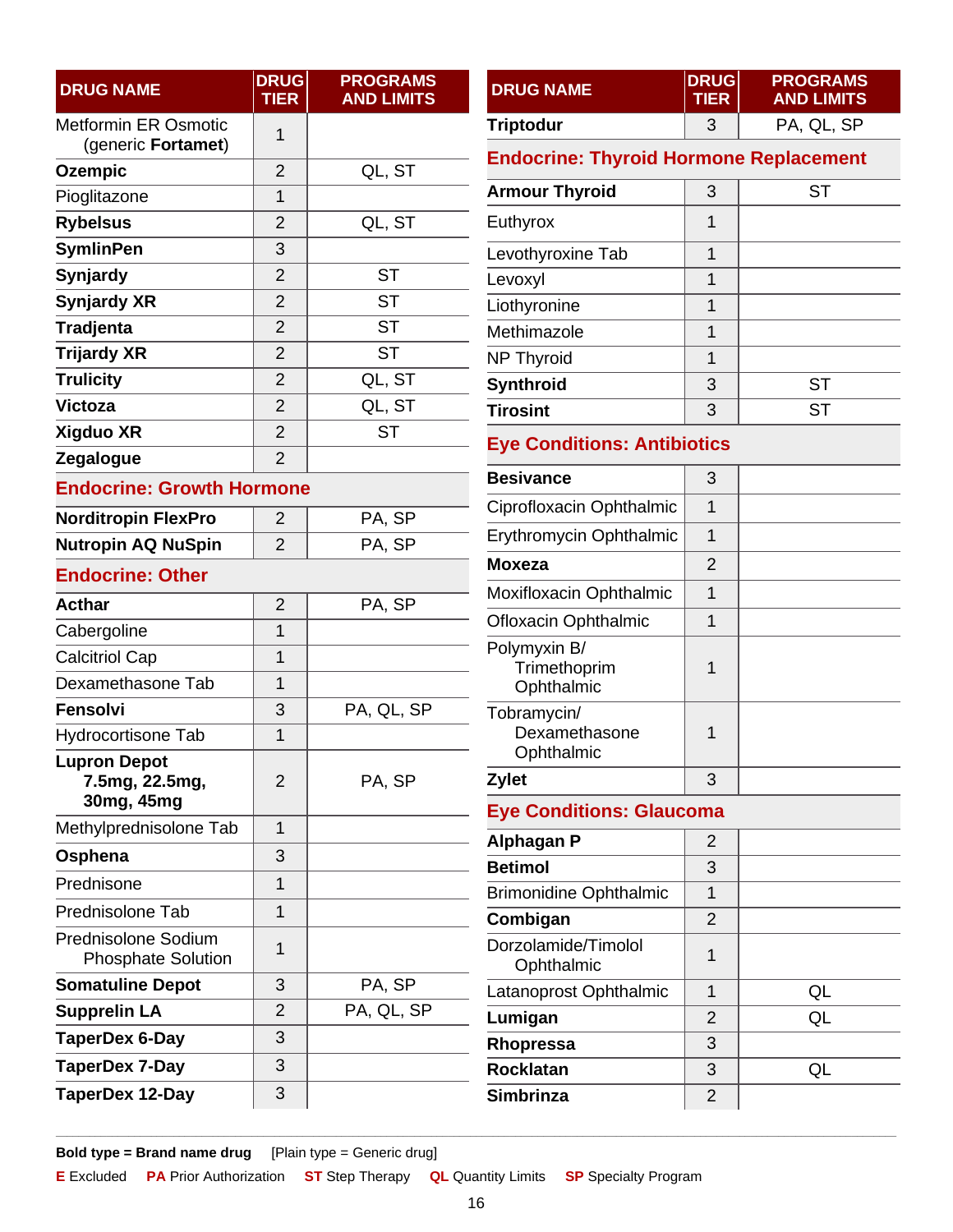<span id="page-16-4"></span><span id="page-16-3"></span><span id="page-16-2"></span><span id="page-16-1"></span><span id="page-16-0"></span>

| <b>DRUG NAME</b>                                    | <b>DRUG</b><br><b>TIER</b> | <b>PROGRAMS</b><br><b>AND LIMITS</b> | <b>DRUG NAME</b>                         | <b>DRUG</b><br><b>TIER</b> | <b>PROGRAMS</b><br><b>AND LIMITS</b> |
|-----------------------------------------------------|----------------------------|--------------------------------------|------------------------------------------|----------------------------|--------------------------------------|
| <b>Timolol Ophthalmic</b>                           | 1                          |                                      | Lialda                                   | 3                          | <b>ST</b>                            |
| Zioptan                                             | 3                          | QL                                   | Mesalamine DR                            | 3                          |                                      |
| <b>Eye Conditions: Other</b>                        |                            |                                      | Mesalamine ER 0.375gm                    | 3                          |                                      |
| <b>Cyclosporine Ophthalmic</b>                      | $\mathbf{1}$               | PA                                   | <b>Pentasa</b>                           | 3                          |                                      |
| <b>Eysuvis</b>                                      | 3                          | PA, QL                               | Proctofoam-HC                            | $\overline{2}$             |                                      |
| <b>Flarex</b>                                       | 3                          |                                      | Sulfasalazine                            | 1                          |                                      |
| <b>Inveltys</b>                                     | 3                          |                                      | <b>Uceris Rectal</b>                     | 3                          |                                      |
| Ketorolac Ophthalmic                                | 1                          |                                      | <b>Gastrointestinal: Nausea/Vomiting</b> |                            |                                      |
| <b>Lotemax Ophthalmic</b><br><b>Gel, Ointment</b>   | 3                          |                                      | Meclizine                                | 1                          |                                      |
| <b>Lotemax SM</b>                                   | 3                          |                                      | Metoclopramide                           | 1                          |                                      |
| Neomycin/Polymyxin/                                 |                            |                                      | Ondansetron ODT                          | $\mathbf 1$                |                                      |
| Dexamethasone<br>Ophthalmic Ointment,               | 1                          |                                      | <b>Ondansetron Tab</b><br>4mg, 8mg       | 1                          |                                      |
| Suspension                                          |                            |                                      | Prochlorperazine                         | 1                          |                                      |
| Olopatadine Ophthalmic                              | $\mathbf{1}$               |                                      | Scopolamine                              | $\overline{1}$             |                                      |
| Prednisolone Ophthalmic                             | $\mathbf{1}$               |                                      | Varubi                                   | 3                          | QL                                   |
| <b>Prolensa</b>                                     | $\overline{2}$             | QL                                   | <b>Gastrointestinal: Other</b>           |                            |                                      |
| <b>Restasis</b>                                     | $\overline{2}$             | PA                                   | <b>Clenpiq</b>                           | 3                          |                                      |
| <b>Restasis Multidose</b>                           | $\overline{2}$             | PA                                   | <b>Creon</b>                             | $\overline{2}$             |                                      |
| <b>Tobradex ST</b>                                  | 3                          |                                      | Dicyclomine                              | $\mathbf 1$                |                                      |
| <b>Xiidra</b>                                       | $\overline{2}$             | PA                                   | Diphenoxylate/Atropine                   | $\mathbf{1}$               |                                      |
| <b>Gastrointestinal: Acid Suppression</b>           |                            |                                      | Glycopyrrolate Tab<br>1mg, 2mg           | 1                          |                                      |
| <b>Dexilant</b>                                     | 3                          | QL                                   | Hyoscyamine Sulfate SL                   | 1                          |                                      |
| Esomeprazole<br>Magnesium (Rx only)                 | 1                          | QL                                   | Lactulose                                | $\mathbf 1$                |                                      |
| Famotidine (Rx only)                                | $\mathbf{1}$               |                                      | <b>Linzess</b>                           | $\overline{2}$             | QL, ST                               |
| Lansoprazole (Rx only)                              | 1                          | QL                                   | <b>Motegrity</b>                         | 3                          | QL, ST                               |
| Misoprostol                                         | 1                          |                                      | <b>Movantik</b>                          | $\overline{2}$             | QL, ST                               |
| Omeprazole (Rx only)                                | 1                          | QL                                   | <b>Omeclamox-Pak</b>                     | $\overline{2}$             |                                      |
| Pantoprazole                                        | $\overline{1}$             | QL                                   | PEG 3350-KCI-Na                          | 1                          |                                      |
| Rabeprazole                                         | 1                          | QL                                   | <b>Bicarb-NaCl</b><br>Pylera             | $\overline{2}$             |                                      |
| Sucralfate Tab                                      | 1                          |                                      | <b>Suprep Bowel Prep</b>                 | 3                          |                                      |
| <b>Gastrointestinal: Inflammatory Bowel Disease</b> |                            |                                      | <b>Sutab</b>                             | 3                          |                                      |
| <b>Apriso</b>                                       | $\overline{2}$             |                                      | <b>Symproic</b>                          | $\overline{2}$             | QL, ST                               |
| Cortifoam                                           | 3                          |                                      | <b>Talicia</b>                           | 3                          |                                      |
| <b>Dipentum</b>                                     | 3                          |                                      | <b>Trulance</b>                          | 3                          | QL, ST                               |
| Hydrocortisone (Perianal)                           | $\mathbf{1}$               |                                      | <b>Viberzi</b>                           | 3                          | PA, QL                               |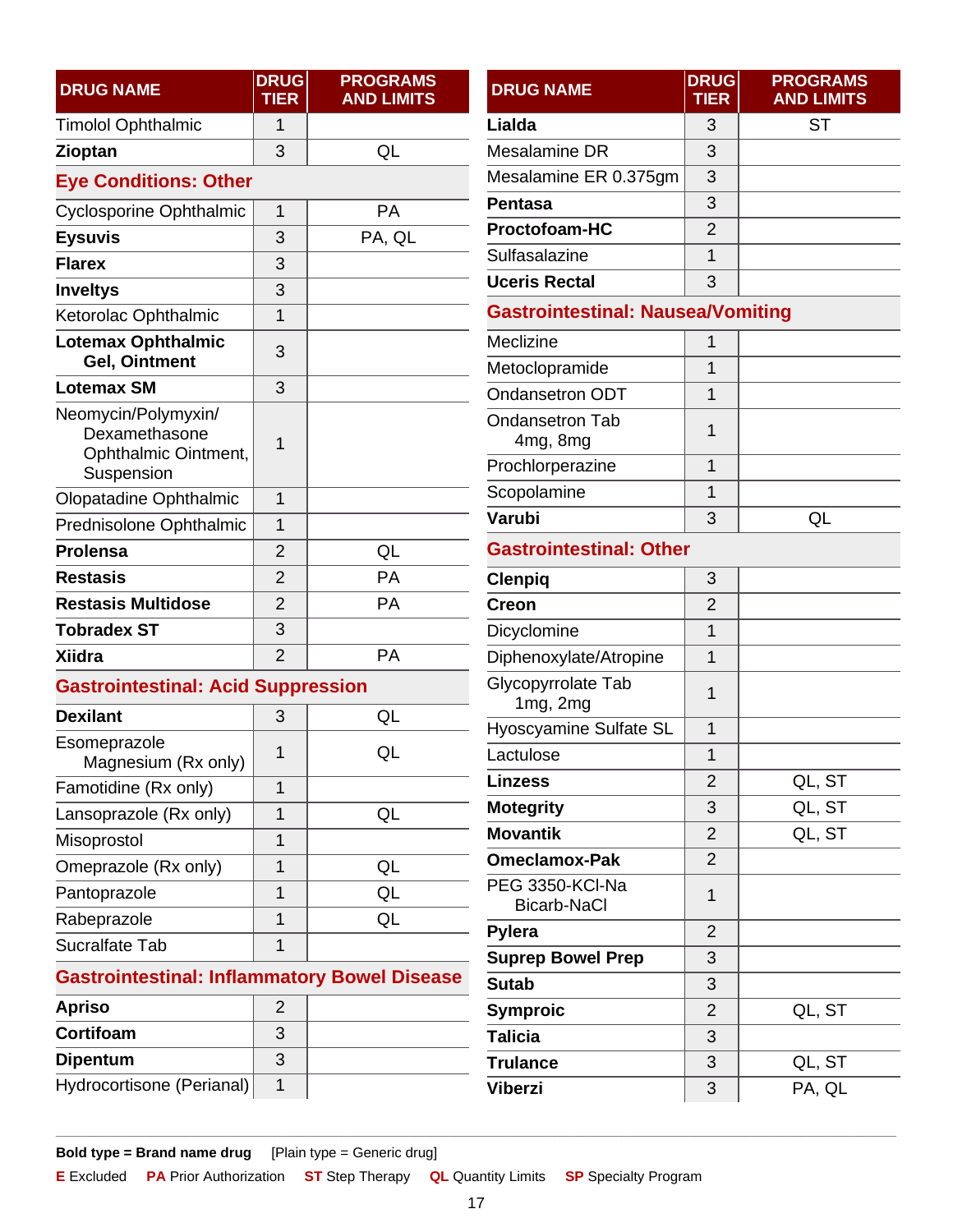<span id="page-17-7"></span><span id="page-17-6"></span><span id="page-17-5"></span><span id="page-17-4"></span><span id="page-17-3"></span><span id="page-17-2"></span><span id="page-17-1"></span><span id="page-17-0"></span>

| <b>DRUG NAME</b>                    | <b>DRUG</b><br><b>TIER</b> | <b>PROGRAMS</b><br><b>AND LIMITS</b> | <b>DRUG NAME</b>                                        | <b>DRUG</b><br><b>TIER</b> | <b>PROGRAMS</b><br><b>AND LIMITS</b> |  |  |
|-------------------------------------|----------------------------|--------------------------------------|---------------------------------------------------------|----------------------------|--------------------------------------|--|--|
| Zelnorm                             | 3                          | PA, QL                               | Methotrexate                                            | $\mathbf 1$                |                                      |  |  |
| Zenpep                              | $\overline{2}$             |                                      | Orencia <sup>+</sup>                                    | 3                          | PA, SP                               |  |  |
| <b>Gout</b>                         |                            |                                      | <b>Otezla</b>                                           | $\overline{2}$             | PA, SP                               |  |  |
| Allopurinol                         | 1                          |                                      | Rasuvo                                                  | $\overline{2}$             | PA, QL                               |  |  |
| <b>Colchicine Tab</b>               | $\overline{1}$             |                                      | <b>RediTrex</b>                                         | 3                          | PA, QL                               |  |  |
| Febuxostat                          | 1                          |                                      | Rinvoq                                                  | $\overline{2}$             | PA, SP                               |  |  |
| <b>HIV/AIDS</b>                     |                            |                                      | Simponi                                                 | $\overline{2}$             | PA, SP                               |  |  |
| <b>Biktarvy</b>                     | 3                          |                                      | <b>Skyrizi</b>                                          | $\overline{2}$             | PA, SP                               |  |  |
| <b>Cimduo</b>                       | $\overline{2}$             |                                      | <b>Stelara</b>                                          | $\overline{2}$             | PA, QL, SP                           |  |  |
| <b>Descovy</b>                      | 3                          |                                      | Taltz <sup>+</sup>                                      | 3                          | PA, SP                               |  |  |
| <b>Dovato</b>                       | $\overline{2}$             |                                      | <b>Tremfya</b>                                          | $\overline{2}$             | PA, SP                               |  |  |
| Emtricitabine/Tenofovir             |                            |                                      | <b>Trexall</b>                                          | 3                          |                                      |  |  |
| <b>Disoproxil Fumarate</b>          | 1                          |                                      | <b>Xeljanz</b>                                          | $\overline{2}$             | PA, SP                               |  |  |
| Genvoya                             | 3                          |                                      | <b>Xeljanz XR</b>                                       | $\overline{2}$             | PA, SP                               |  |  |
| Juluca                              | $\overline{2}$             |                                      | +Tier 3 Preferred                                       |                            |                                      |  |  |
| <b>Prezcobix</b>                    | $\overline{2}$             |                                      | <b>Men's Health: Erectile Dysfunction</b>               |                            |                                      |  |  |
| <b>Rukobia</b>                      | $\overline{2}$             |                                      | Sildenafil 25mg,<br>50mg, 100mg                         | 1                          | QL                                   |  |  |
| Symfi                               | $\overline{2}$             |                                      | <b>Stendra</b>                                          | 3                          | QL                                   |  |  |
| Symfi Lo                            | $\overline{2}$             |                                      | Tadalafil                                               | $\mathbf{1}$               | QL                                   |  |  |
| <b>Tivicay</b>                      | $\overline{2}$             |                                      |                                                         |                            |                                      |  |  |
| <b>Triumeq</b>                      | $\overline{2}$             |                                      | <b>Men's Health: Prostate</b>                           |                            |                                      |  |  |
| <b>Infertility</b>                  |                            |                                      | Alfuzosin ER                                            | $\mathbf{1}$               |                                      |  |  |
| <b>Clomiphene Citrate</b>           | 1                          |                                      | Dutasteride                                             | $\mathbf{1}$               |                                      |  |  |
| <b>Follistim AQ</b>                 | $\overline{2}$             | PA, SP                               | Finasteride 5mg                                         | $\mathbf 1$                |                                      |  |  |
| Ganirelix (Organon<br>manufacturer) | 1                          | <b>SP</b>                            | Tamsulosin<br><b>Men's Health: Testosterone Therapy</b> | 1                          |                                      |  |  |
| <b>Ovidrel</b>                      | 3                          | <b>SP</b>                            | Androderm                                               | $\overline{2}$             | <b>PA</b>                            |  |  |
| <b>Inflammatory Conditions</b>      |                            |                                      | <b>Testosterone Cypionate</b><br><b>IM Injection</b>    | 1                          | PA                                   |  |  |
| Actemra <sup>+</sup>                | 3                          | PA, SP                               | Testosterone Gel 1%,                                    |                            |                                      |  |  |
| Avsola                              | $\overline{2}$             | PA, SP                               | 1.62%, 2%                                               | 1                          | PA                                   |  |  |
| Cimzia                              | $\overline{2}$             | PA, SP                               | <b>Xyosted</b>                                          | 3                          | PA                                   |  |  |
| <b>Cosentyx</b>                     | 3                          | PA, SP                               | <b>Miscellaneous</b>                                    |                            |                                      |  |  |
| <b>Enbrel</b>                       | 3                          | PA, SP                               | Addyi                                                   | 3                          | PA, QL                               |  |  |
| <b>Humira</b>                       | $\overline{2}$             | PA, SP                               | Arakoda                                                 | 3                          |                                      |  |  |
| Hydroxychloroquine                  | 1                          |                                      | Auryxia                                                 | 3                          |                                      |  |  |
| <b>Inflectra</b>                    | $\overline{2}$             | PA, SP                               |                                                         |                            |                                      |  |  |
| Leflunomide                         | 1                          |                                      | <b>Benlysta</b>                                         | 3                          | PA, SP                               |  |  |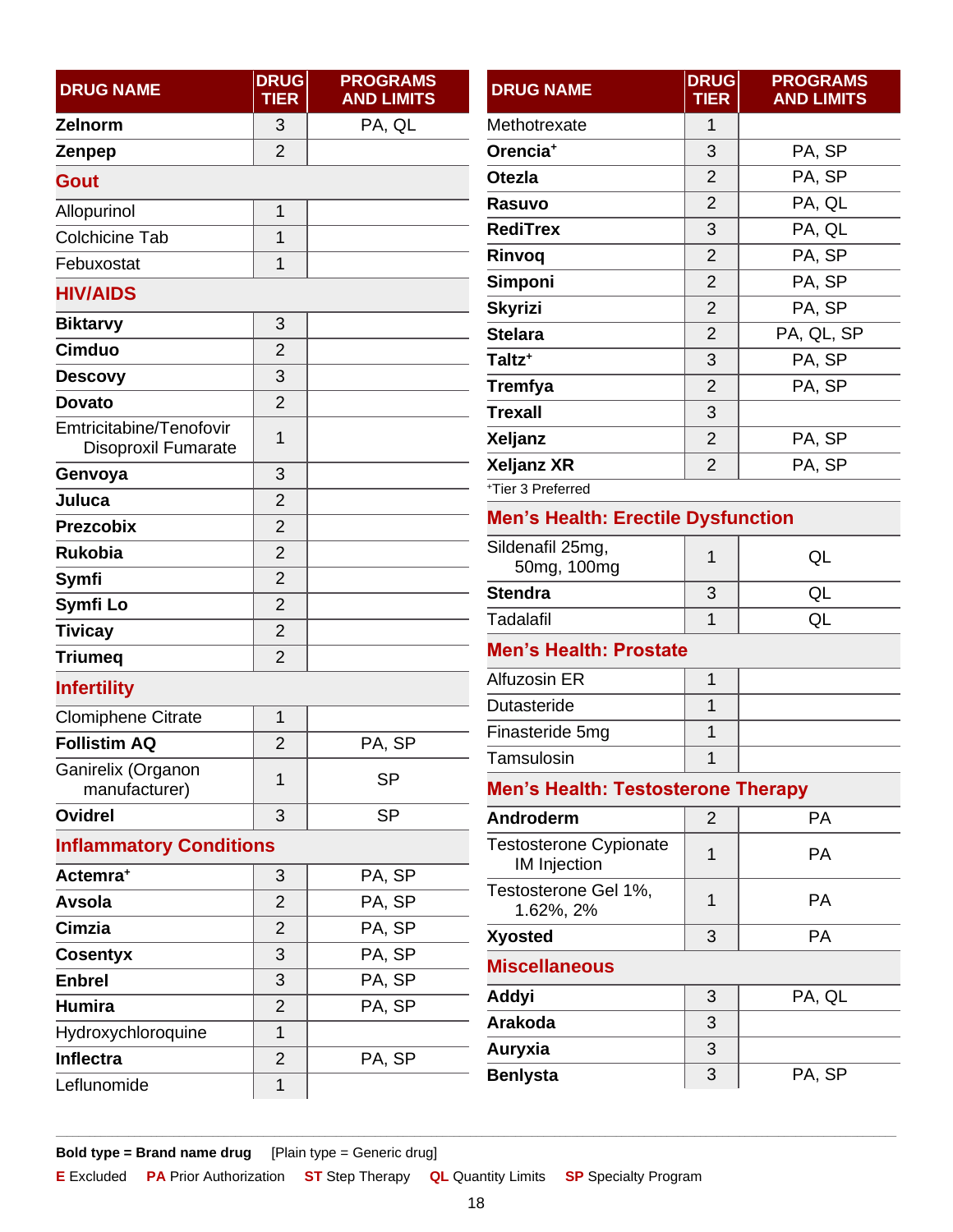<span id="page-18-3"></span><span id="page-18-2"></span><span id="page-18-1"></span><span id="page-18-0"></span>

| <b>DRUG NAME</b>                       | <b>DRUG</b><br><b>TIER</b> | <b>PROGRAMS</b><br><b>AND LIMITS</b> | <b>DRUG NAME</b>                       | <b>DRUG</b><br><b>TIER</b> | <b>PROGRAMS</b><br><b>AND LIMITS</b> |  |
|----------------------------------------|----------------------------|--------------------------------------|----------------------------------------|----------------------------|--------------------------------------|--|
| Benzonatate                            | 1                          |                                      | Qbrexza                                | 3                          | QL                                   |  |
| <b>Botox</b> (non-cosmetic)            | $\overline{2}$             | PA, SP                               | Rayaldee                               | 3                          | PA                                   |  |
| <b>Bronchitol</b>                      | 3                          | PA, QL                               | <b>Ruconest</b>                        | 3                          | PA, SP                               |  |
| Cerdelga                               | 3                          | PA, SP                               | <b>Strensig</b>                        | $\overline{2}$             | PA, SP                               |  |
| Chlorhexidine                          | 1                          |                                      | Symjepi                                | 3                          |                                      |  |
| Mouth/Throat                           |                            |                                      | <b>Takhzyro</b>                        | 3                          | PA, SP                               |  |
| <b>Depen Titratabs</b>                 | $\overline{2}$             | <b>SP</b>                            | <b>Thiola</b>                          | 3                          | <b>SP</b>                            |  |
| <b>Dupixent</b>                        | $\overline{2}$             | PA, QL, SP                           | <b>Thiola EC</b>                       | 3                          | <b>SP</b>                            |  |
| <b>Emverm</b>                          | $\overline{2}$             |                                      | <b>Trikafta</b>                        | 3                          | PA, QL, SP                           |  |
| Endari                                 | 3                          | PA                                   | Velphoro                               | 3                          |                                      |  |
| Epinephrine Auto-Injector              | 1                          |                                      | <b>Vyleesi</b>                         | 3                          | PA, QL                               |  |
| Epipen                                 | 3                          | <b>ST</b>                            | <b>Xembify</b>                         | 3                          | PA, SP                               |  |
| Epipen Jr                              | 3                          | <b>ST</b>                            | <b>Xhance</b>                          | 3                          | QL, ST                               |  |
| <b>Esbriet</b>                         | 3                          | PA, SP                               | Zolgensma                              | 3                          | <b>SP</b>                            |  |
| <b>Fasenra</b>                         | $\overline{2}$             | PA, SP                               | <b>Musculoskeletal: Osteoarthritis</b> |                            |                                      |  |
| Haegarda                               | 3                          | PA, SP                               | <b>Durolane</b>                        | $\overline{2}$             | PA, SP                               |  |
| Hemangeol                              | 3                          |                                      | <b>Euflexxa</b>                        | $\overline{2}$             | PA, SP                               |  |
| Ingrezza                               | 3                          | PA, QL, SP                           | Gelsyn-3                               | $\overline{2}$             | PA, SP                               |  |
| <b>Ivermectin Tab</b>                  | $\mathbf 1$                |                                      | <b>Musculoskeletal: Osteoporosis</b>   |                            |                                      |  |
| Kerendia                               | 3                          | PA, QL                               |                                        |                            |                                      |  |
| Lidocaine Viscous                      | 1                          |                                      | Alendronate Tab                        | 1                          | QL                                   |  |
| <b>Lupkynis</b>                        | 3                          | PA, QL, SP                           | <b>Binosto</b>                         | 3                          | QL                                   |  |
| <b>Makena</b>                          | $\overline{2}$             | PA, SP                               | Ibandronate                            | 1                          | QL                                   |  |
| <b>Nityr</b>                           | 3                          | PA, SP                               | Prolia                                 | $\overline{2}$             | PA, QL, SP                           |  |
| Nocdurna                               | 3                          |                                      | <b>Teriparatide</b><br>(Recombinant)   | $\overline{2}$             | PA, QL, SP                           |  |
| <b>Nucala</b>                          | 2                          | PA, QL, SP                           | <b>Tymlos</b>                          | $\overline{2}$             | PA, SP                               |  |
| Ofev                                   | 3                          | PA, SP                               |                                        |                            |                                      |  |
| <b>Orfadin</b>                         | 3                          | PA, SP                               | <b>Musculoskeletal: Other</b>          |                            |                                      |  |
| <b>Oriahnn</b>                         | $\overline{2}$             | PA, QL                               | <b>Baclofen Tab</b>                    | 1                          |                                      |  |
| <b>Orilissa</b>                        | $\overline{2}$             | PA, QL                               | Carisoprodol                           | 1                          |                                      |  |
| Orladeyo                               | 3                          | PA, QL, SP                           | Cyclobenzaprine Tab                    | 1                          |                                      |  |
| Phenazopyridine                        | 1                          |                                      | Lorzone                                | 3                          |                                      |  |
| (Rx only)                              |                            |                                      | Metaxalone                             | $\mathbf{1}$               |                                      |  |
| Promethazine                           | 1                          |                                      | Methocarbamol                          | 1                          |                                      |  |
| Promethazine/Codeine                   | $\overline{1}$             | PA, QL                               | <b>Tizanidine Tab</b>                  | 1                          |                                      |  |
| Promethazine DM                        | 1                          |                                      | <b>Musculoskeletal: Pain Relief</b>    |                            |                                      |  |
| Pseudoephedrine/<br>Brompheniramine/DM | 1                          |                                      | Acetaminophen<br>w/ Codeine            | 1                          | QL                                   |  |
| <b>Pulmozyme</b>                       | $\overline{2}$             | PA, SP                               |                                        |                            |                                      |  |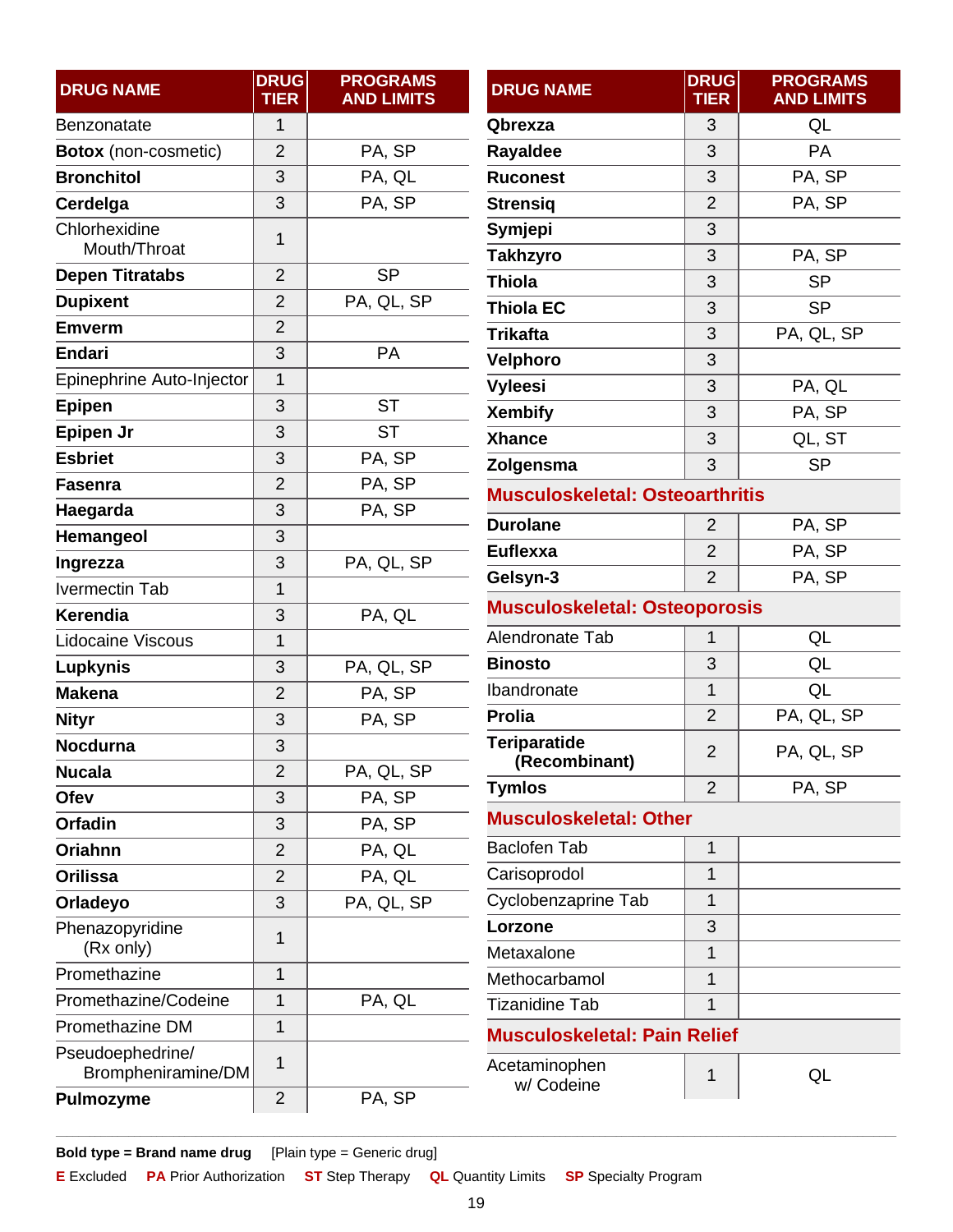| <b>DRUG NAME</b>                                                            | <b>DRUG</b><br><b>TIER</b> | <b>PROGRAMS</b><br><b>AND LIMITS</b> | <b>DRUG NAME</b>                                                             | <b>DRUG</b><br><b>TIER</b> | <b>PROGR</b><br><b>AND LII</b> |
|-----------------------------------------------------------------------------|----------------------------|--------------------------------------|------------------------------------------------------------------------------|----------------------------|--------------------------------|
| Acetaminophen                                                               | 1                          | QL                                   | <b>Overactive Bladder</b>                                                    |                            |                                |
| w/ Codeine #2, #3, #4                                                       |                            |                                      | <b>Myrbetriq</b>                                                             | $\overline{2}$             |                                |
| Acetaminophen/Caffeine/<br>Dihydrocodeine                                   | $\mathbf 1$                | QL                                   | Oxybutynin                                                                   | 1                          |                                |
| <b>Belbuca</b>                                                              | $\overline{2}$             | PA, QL                               | Oxybutynin ER                                                                | $\mathbf{1}$               |                                |
| Celecoxib                                                                   | $\mathbf 1$                | QL                                   | Solifenacin                                                                  | 1                          |                                |
| Diclofenac Gel 1%                                                           | 1                          | QL                                   | <b>Tolterodine ER</b>                                                        | $\mathbf{1}$               |                                |
| Diclofenac Tab                                                              | 1                          |                                      | <b>Toviaz</b>                                                                | 3                          |                                |
| Etodolac                                                                    | $\mathbf{1}$               |                                      | <b>Respiratory: Asthma/COPD</b>                                              |                            |                                |
| Fentanyl Patch                                                              | $\mathbf{1}$               | PA, QL                               | <b>Advair Diskus</b>                                                         | $\overline{2}$             | QL                             |
| Hydrocodone/                                                                | 1                          | QL                                   | <b>Advair HFA</b>                                                            | $\overline{2}$             | QL                             |
| Acetaminophen                                                               |                            |                                      | <b>Albuterol HFA</b>                                                         | 1                          | QL                             |
| Hydromorphone Tab                                                           | 1                          | QL                                   | <b>Albuterol HFA (Ventolin</b>                                               |                            |                                |
| <b>Hysingla ER</b>                                                          | $\overline{2}$             | PA, QL                               | <b>HFA ABA)</b>                                                              | E                          |                                |
| Ibuprofen Tab (Rx only)<br><b>Indomethacin Cap</b>                          | 1                          |                                      | <b>Albuterol Inhalation</b>                                                  | 1                          | QL                             |
| 20 <sub>mg</sub>                                                            | 3                          |                                      | Solution                                                                     |                            |                                |
| Indomethacin Cap 25mg,                                                      | $\mathbf{1}$               |                                      | <b>Alvesco</b>                                                               | 3<br>$\overline{2}$        | QL, S<br>QL                    |
| 50 <sub>mg</sub>                                                            |                            |                                      | <b>Anoro Ellipta</b><br><b>Arnuity Ellipta</b>                               | $\overline{2}$             | QL                             |
| Ketorolac Tab                                                               | $\overline{1}$             | QL                                   | <b>Atrovent HFA</b>                                                          | 3                          | QL                             |
| Lidocaine Patch                                                             | $\mathbf{1}$               |                                      | <b>Breo Ellipta</b>                                                          | $\overline{2}$             | QL                             |
| Meloxicam                                                                   | $\mathbf{1}$               |                                      | <b>Breztri Aerosphere</b>                                                    | $\overline{2}$             | QL                             |
| Morphine Sulfate ER                                                         | 1                          | PA, QL                               | <b>Budesonide Inhalation</b>                                                 |                            |                                |
| Nabumetone                                                                  | $\mathbf 1$                |                                      | Suspension                                                                   | 1                          | QL                             |
| <b>Naprelan</b>                                                             | 3                          |                                      | <b>Budesonide/Formoterol</b>                                                 |                            |                                |
| Naproxen (Rx only)                                                          | $\mathbf{1}$               |                                      | (Symbicort ABA)                                                              | E                          |                                |
| <b>Nucynta</b>                                                              | 3                          | QL                                   | <b>Combivent Respimat</b>                                                    | $\overline{2}$             | QL                             |
| Oxycodone<br>w/ Acetaminophen                                               |                            |                                      | <b>Flovent Diskus</b>                                                        | $\overline{2}$             | QL                             |
| Tab 2.5/325mg,                                                              | 1                          | QL                                   | <b>Flovent HFA</b>                                                           | $\overline{2}$             | QL                             |
| 5/325mg, 7.5/325mg,<br>10/325mg                                             |                            |                                      | Fluticasone/Salmeterol<br>100/50, 250/50,<br>500/50                          | 1                          | QL                             |
| Oxycodone w/<br><b>Acetaminophen Tab</b><br>2.5/300mg, 5/300mg,<br>10/300mg | 3                          | QL                                   | <b>Fluticasone/Salmeterol</b><br>55/14, 113/14, 232/14<br>(AirDuo RespiClick | 3                          | QL, S                          |
| Oxycodone Tab                                                               | $\mathbf{1}$               | QL                                   | ABA)                                                                         |                            |                                |
| Oxycontin                                                                   | $\overline{2}$             | PA, QL                               | Ipratropium/Albuterol                                                        | $\mathbf{1}$               | QL                             |
| Tramadol                                                                    | $\mathbf{1}$               | QL                                   | Lonhala Magnair                                                              | 3                          | QL                             |
| <b>Trezix</b>                                                               | 3                          | QL                                   | Montelukast                                                                  | 1                          |                                |
| <b>Xtampza ER</b>                                                           | $\overline{2}$             | PA, QL                               | <b>Perforomist</b>                                                           | 3                          | QL                             |

<span id="page-19-0"></span>**PROGRAMS AND LIMITS**

<span id="page-19-1"></span>**QL, ST** 

QL

QL, ST

**Bold type = Brand name drug** [Plain type = Generic drug]

**E** Excluded **PA** Prior Authorization **ST** Step Therapy **QL** Quantity Limits **SP** Specialty Program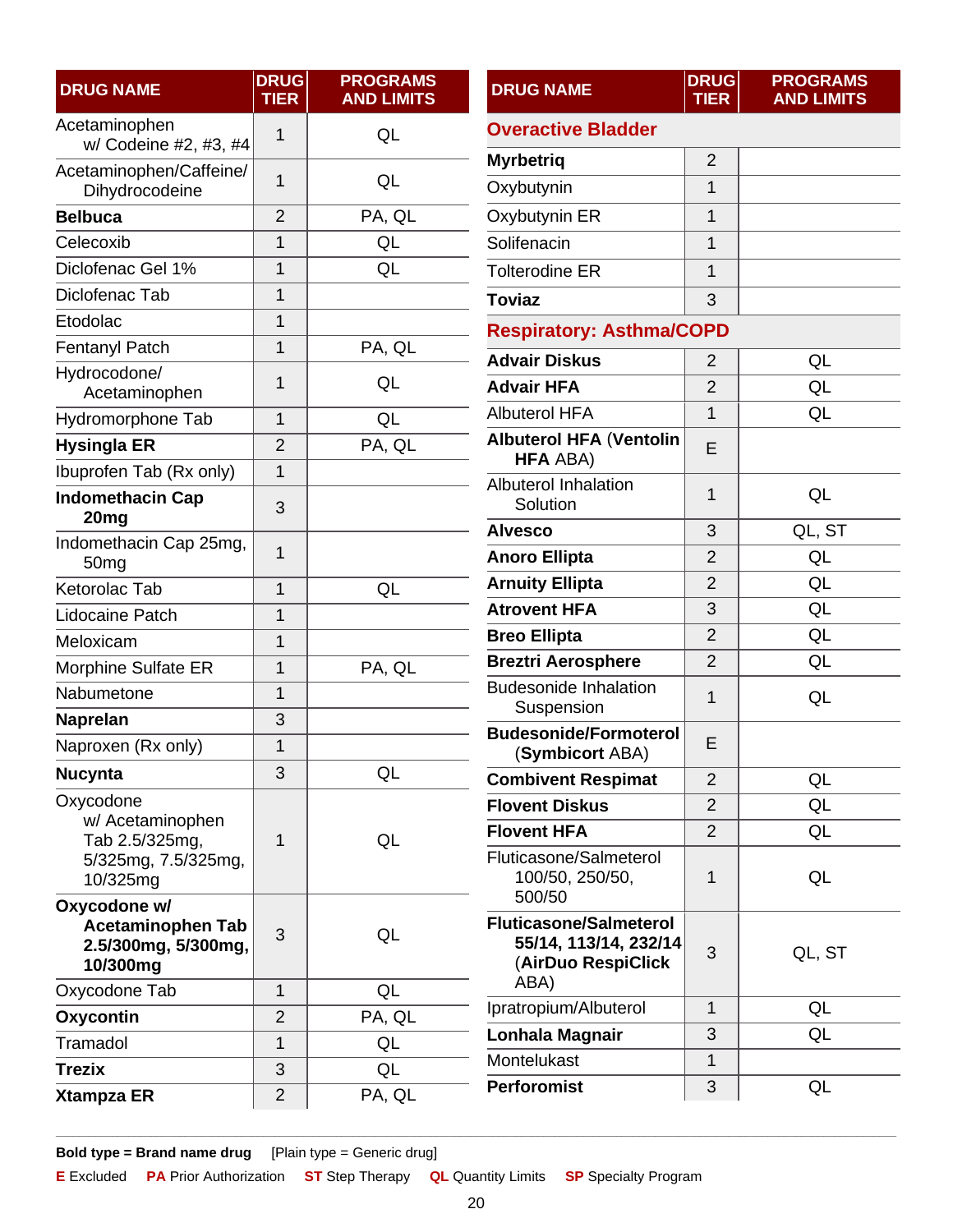<span id="page-20-4"></span><span id="page-20-3"></span><span id="page-20-0"></span>

| <b>DRUG NAME</b>                             | <b>DRUG</b><br><b>TIER</b> | <b>PROGRAMS</b><br><b>AND LIMITS</b> | <b>DRUG NAME</b>                        | <b>DRUG</b><br><b>TIER</b> | <b>PROGRAMS</b><br><b>AND LIMITS</b> |
|----------------------------------------------|----------------------------|--------------------------------------|-----------------------------------------|----------------------------|--------------------------------------|
| <b>ProAir HFA</b>                            | 3                          | QL, ST                               | <b>Tacrolimus Cap</b>                   | 1                          |                                      |
| <b>Pulmicort Flexhaler</b>                   | $\overline{2}$             | QL                                   | <b>Vitamins/Electrolytes</b>            |                            |                                      |
| <b>Qvar Redihaler</b>                        | $\overline{2}$             | QL                                   | <b>Accrufer</b>                         | 3                          | QL, ST                               |
| <b>Serevent Diskus</b>                       | $\overline{2}$             | QL                                   | Cyanocobalamin Injection                |                            |                                      |
| <b>Spiriva Handihaler</b>                    | $\overline{2}$             | QL                                   | 1000mcg/mL                              | 1                          |                                      |
| Spiriva Respimat                             | $\overline{2}$             | QL                                   | Folic Acid 1mg (Rx only)                | $\mathbf{1}$               |                                      |
| <b>Stiolto Respimat</b>                      | $\overline{2}$             | QL                                   | Klor-Con m20                            | 1                          |                                      |
| <b>Striverdi Respimat</b>                    | $\overline{2}$             | QL                                   | Lokelma                                 | 3                          |                                      |
| <b>Symbicort</b>                             | $\overline{2}$             | QL                                   | <b>Nascobal</b>                         | 3                          |                                      |
| <b>Trelegy Ellipta</b>                       | $\overline{2}$             | QL                                   | Potassium Chloride Crys                 | 1                          |                                      |
| <b>Ventolin HFA</b>                          | 3                          | QL, ST                               | ER                                      |                            |                                      |
| Wixela Inhub                                 | $\overline{1}$             | QL                                   | Potassium Chloride ER                   | 1                          |                                      |
| <b>Xolair</b>                                | $\overline{2}$             | PA, SP                               | <b>Potassium Citrate ER</b>             | $\mathbf{1}$               |                                      |
| Yupelri                                      | 3                          | QL                                   | <b>Veltassa</b>                         | 3                          |                                      |
| <b>Respiratory: Nasal Allergies</b>          |                            |                                      | Vitamin D (ergocalciferol)<br>(Rx only) | $\mathbf 1$                |                                      |
| <b>Azelastine Nasal Spray</b>                | 1                          | QL                                   | <b>Weight Loss Management</b>           |                            |                                      |
| Azelastine/Fluticasone<br><b>Nasal Spray</b> | 1                          | QL                                   | Phentermine                             | 1                          | <b>PA</b>                            |
| <b>Dymista</b>                               | $\overline{2}$             | QL                                   | Qsymia                                  | 3                          | <b>PA</b>                            |
| <b>Fluticasone Nasal Spray</b>               | $\mathbf{1}$               |                                      | <b>Saxenda</b>                          | 3                          | PA                                   |
| Ipratropium Nasal Spray                      | $\mathbf{1}$               |                                      | Wegovy                                  | 3                          | <b>PA</b>                            |
| Mometasone Nasal Spray                       | $\mathbf{1}$               | QL                                   | <b>Women's Health: Birth Control</b>    |                            |                                      |
| <b>Omnaris</b>                               | 3                          | QL                                   | Altavera                                | 1                          |                                      |
| QNasl                                        | 3                          | QL                                   | Annovera                                | 3                          |                                      |
| Zetonna                                      | 3                          | QL                                   | Apri                                    | $\overline{1}$             |                                      |
| <b>Respiratory: Oral Allergies</b>           |                            |                                      | Aurovela 24 Fe                          | 1                          |                                      |
| <b>Cetirizine Solution</b>                   | 1                          |                                      | Aurovela Fe 1/20                        | $\mathbf 1$                |                                      |
| Cyproheptadine Tab                           | $\mathbf{1}$               |                                      | Aviane                                  | 1                          |                                      |
| Levocetirizine Tab                           | 1                          |                                      | Blisovi 24 Fe                           | 1                          |                                      |
| <b>Transplant</b>                            |                            |                                      | Blisovi Fe 1/20                         | $\mathbf{1}$               |                                      |
| Azathioprine Tab                             | 1                          |                                      | Cryselle-28                             | $\mathbf 1$                |                                      |
| <b>Cyclosporine Modified</b><br>Cap          | $\mathbf{1}$               |                                      | Drospirenone/Ethinyl<br>Estradiol       | 1                          |                                      |
| <b>Envarsus XR</b>                           | 3                          |                                      | Eluryng                                 | 1                          |                                      |
| Mycophenolate Mofetil                        | 1                          |                                      | Enskyce                                 | $\mathbf 1$                |                                      |
| Mycophenolate Sodium                         | 1                          |                                      | Estarylla                               | $\mathbf{1}$               |                                      |
| Sirolimus Tab                                | 1                          |                                      | Estradiol/Norethindrone<br>Acetate      | $\mathbf{1}$               |                                      |

<span id="page-20-5"></span><span id="page-20-2"></span><span id="page-20-1"></span>**Bold type = Brand name drug** [Plain type = Generic drug]

**E** Excluded **PA** Prior Authorization **ST** Step Therapy **QL** Quantity Limits **SP** Specialty Program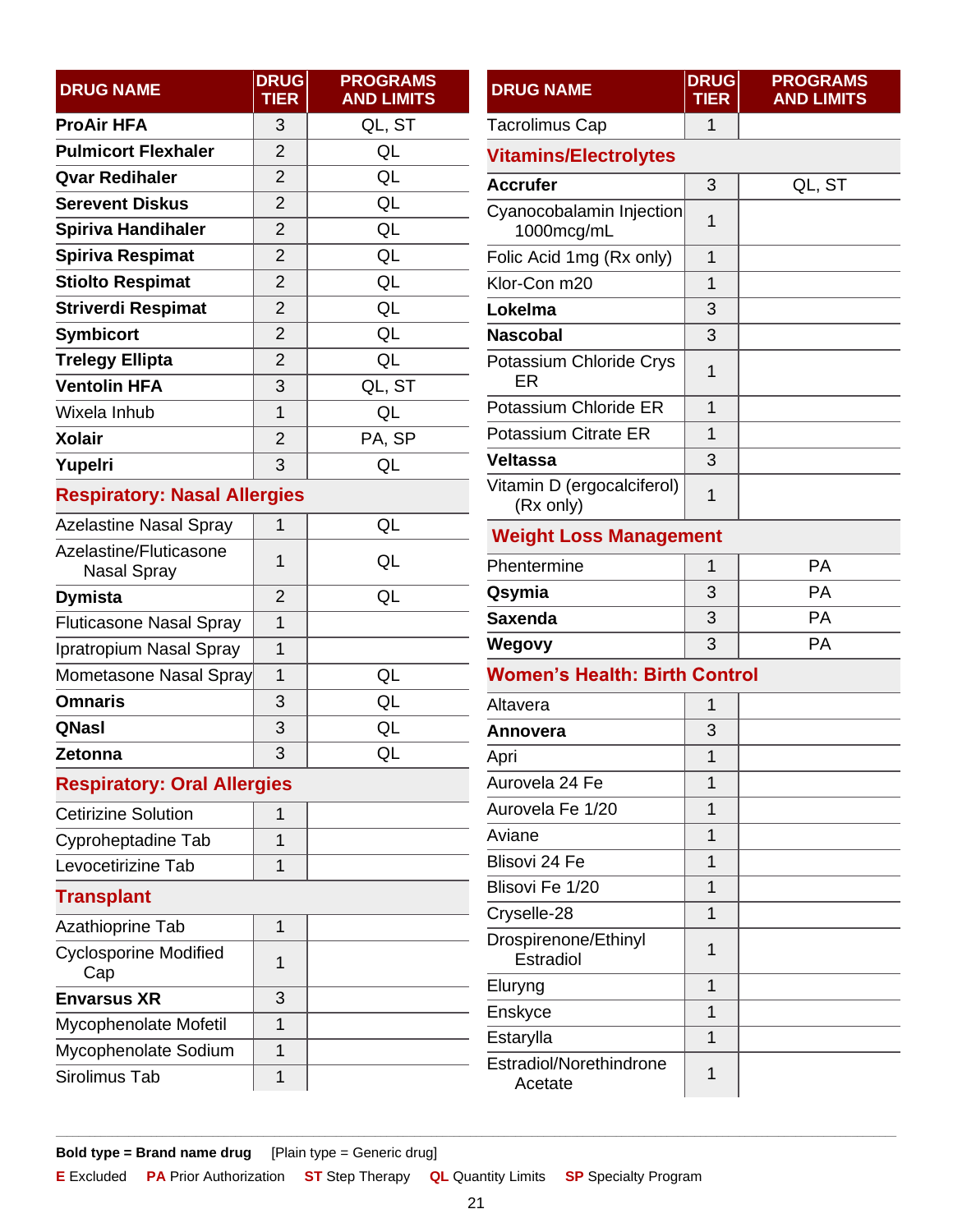| <b>DRUG NAME</b>                            | <b>DRUG</b><br><b>TIER</b> | <b>PROGRAMS</b><br><b>AND LIMITS</b> | <b>DRUG NAME</b>                               | <b>DRUG</b><br><b>TIER</b> | <b>PROGRAMS</b><br><b>AND LIMITS</b> |
|---------------------------------------------|----------------------------|--------------------------------------|------------------------------------------------|----------------------------|--------------------------------------|
| Etonogestrel/Ethinyl                        | 1                          |                                      | Tri-Lo-Mili                                    | 1                          |                                      |
| Estradiol                                   |                            |                                      | Tri-Lo-Sprintec                                | 1                          |                                      |
| Isibloom                                    | $\mathbf{1}$               |                                      | <b>Tri-Sprintec</b>                            | 1                          |                                      |
| Junel 1/20                                  | $\mathbf 1$                |                                      | Vestura                                        | 1                          |                                      |
| Junel Fe 1/20                               | 1                          |                                      | Vienva                                         | 1                          |                                      |
| Junel Fe 1.5/30                             | 1                          |                                      | Xulane                                         | 1                          |                                      |
| Larin Fe 1/20                               | 1                          |                                      | Zafemy                                         | 1                          |                                      |
| Larissia                                    | $\mathbf 1$                |                                      | <b>Women's Health: Hormone Replacement</b>     |                            |                                      |
| Lessina                                     | $\mathbf 1$                |                                      | <b>Bijuva</b>                                  | 3                          |                                      |
| Levonorgestrel/Ethinyl<br>Estradiol         | 1                          |                                      | <b>Climara Pro</b>                             | $\overline{2}$             |                                      |
| Levonorgestrel/Ethinyl                      |                            |                                      | <b>Divigel</b>                                 | 3                          |                                      |
| <b>Estradiol and Ethinyl</b>                | 1                          |                                      | Dotti                                          | 1                          |                                      |
| Estradiol                                   |                            |                                      | <b>Duavee</b>                                  | $\overline{2}$             |                                      |
| <b>Lo Loestrin Fe</b>                       | 3                          |                                      | <b>Elestrin</b>                                | 3                          |                                      |
| Loryna                                      | 1                          |                                      | <b>Endometrin</b>                              | $\overline{2}$             |                                      |
| Low-ogestrel                                | $\mathbf 1$                |                                      | Estradiol Patch, Tab,                          | 1                          |                                      |
| Medroxyprogesterone<br>Acetate IM Injection | 1                          | QL                                   | Vaginal Cream<br><b>EstroGel</b>               | 3                          |                                      |
| Mili                                        | 1                          |                                      | <b>Evamist</b>                                 | 3                          |                                      |
| <b>Mirena</b>                               | 3                          |                                      | Imvexxy                                        | $\overline{2}$             |                                      |
| Mono-Linyah                                 | $\mathbf 1$                |                                      | Medroxyprogesterone                            |                            |                                      |
| <b>Natazia</b>                              | $\overline{2}$             |                                      | <b>Acetate Tab</b>                             | 1                          |                                      |
| <b>Nextstellis</b>                          | 3                          |                                      | <b>Myfembree</b>                               | $\overline{2}$             | PA, QL                               |
| Nikki                                       | $\mathbf 1$                |                                      | <b>Premarin Tab</b>                            | $\overline{2}$             |                                      |
| Norethindrone                               | 1                          |                                      | <b>Premarin Vaginal</b><br><b>Cream</b>        | $\overline{2}$             |                                      |
| Norethindrone Acetate                       | 1                          |                                      | Premphase                                      | $\overline{2}$             |                                      |
| Norethindrone<br>Acetate/Ethinyl            | 1                          |                                      | <b>Prempro</b>                                 | $\overline{2}$             |                                      |
| Estradiol                                   |                            |                                      | Progesterone Cap                               | 1                          |                                      |
| Norethindrone                               |                            |                                      | Yuvafem                                        | 1                          |                                      |
| Acetate/Ethinyl<br>Estradiol/Fe             | 1                          |                                      | <b>Women's Health: Vaginal Anti-Infectives</b> |                            |                                      |
| Norgestimate/Ethinyl                        | 1                          |                                      | <b>Clindesse</b>                               | 3                          |                                      |
| <b>Estradiol Triphasic</b><br>Nortrel 1/35  | $\mathbf 1$                |                                      | <b>Gynazole-1 Vaginal</b>                      | 3                          |                                      |
| Sprintec 28                                 | 1                          |                                      | <b>Cream</b>                                   |                            |                                      |
|                                             | $\mathbf 1$                |                                      | Metronidazole<br>Vaginal Gel                   | 1                          |                                      |
| Tri Femynor                                 |                            |                                      | Terconazole                                    |                            |                                      |
| Tri-Estarylla                               | 1                          |                                      | Vaginal Cream                                  | 1                          |                                      |
| Tri-Lo-Marzia                               | $\mathbf 1$                |                                      |                                                |                            |                                      |

<span id="page-21-0"></span> $\equiv$  $\overline{\phantom{a}}$ 

<span id="page-21-1"></span>Bold type = Brand name drug [Plain type = Generic drug]

E Excluded PA Prior Authorization ST Step Therapy **QL** Quantity Limits **SP** Specialty Program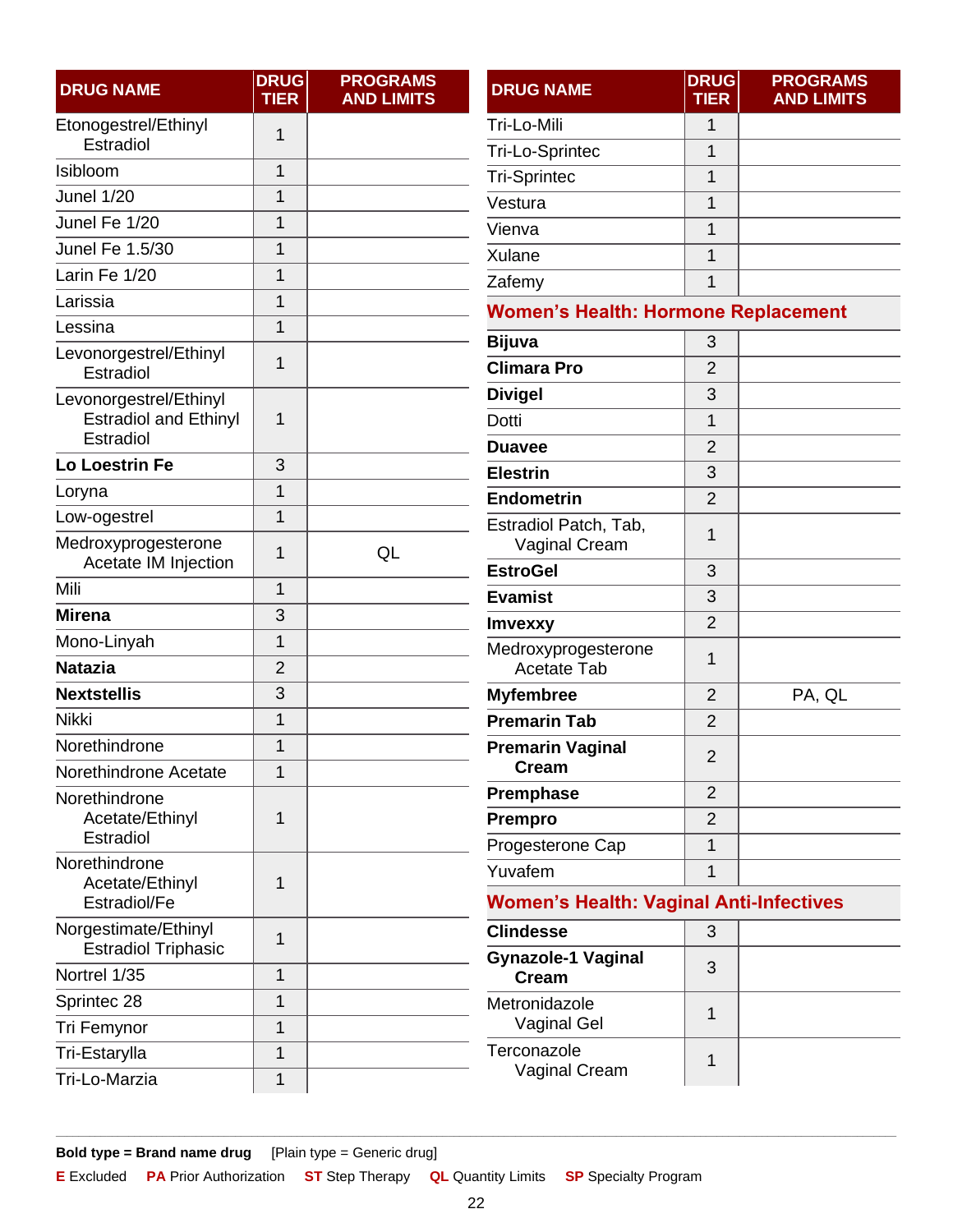## **Index**

### $\overline{A}$

| Abilify Maintena11                 |  |
|------------------------------------|--|
|                                    |  |
|                                    |  |
|                                    |  |
| Accu-Chek FastClix Lancet Kit 14   |  |
| Accu-Chek Softclix Lancet Device   |  |
|                                    |  |
| Acetaminophen w/ Codeine 19        |  |
| Acetaminophen w/ Codeine #2,       |  |
|                                    |  |
| Acetaminophen/Caffeine/            |  |
| Dihydrocodeine 20                  |  |
|                                    |  |
|                                    |  |
|                                    |  |
| Aczone Gel 7.5% 13                 |  |
|                                    |  |
|                                    |  |
|                                    |  |
|                                    |  |
|                                    |  |
|                                    |  |
|                                    |  |
|                                    |  |
|                                    |  |
|                                    |  |
|                                    |  |
| Albuterol HFA (Ventolin HFA ABA)20 |  |
| Albuterol Inhalation Solution20    |  |
|                                    |  |
| Alendronate Tab 19                 |  |
|                                    |  |
|                                    |  |
|                                    |  |
| Alprazolam Tab 12                  |  |
|                                    |  |
|                                    |  |
|                                    |  |
|                                    |  |
|                                    |  |
|                                    |  |
| Amlodipine/Benazepril 10           |  |
| Amlodipine/Olmesartan 10           |  |
| Amlodipine/Olmesartan/HCTZ 10      |  |

| Amlodipine/Valsartan10                |  |
|---------------------------------------|--|
|                                       |  |
| Amoxicillin/Clavulanate8              |  |
| Amphetamine/                          |  |
| Dextroamphetamine 11                  |  |
| Amphetamine/Dextroamphetamine         |  |
|                                       |  |
|                                       |  |
|                                       |  |
|                                       |  |
|                                       |  |
|                                       |  |
|                                       |  |
|                                       |  |
|                                       |  |
|                                       |  |
|                                       |  |
|                                       |  |
|                                       |  |
|                                       |  |
| Aristada Initio 11                    |  |
|                                       |  |
| Armour Thyroid 16                     |  |
|                                       |  |
|                                       |  |
| Atenolol/Chlorthalidone10             |  |
|                                       |  |
|                                       |  |
|                                       |  |
|                                       |  |
| Aurovela 24 Fe 21                     |  |
| Aurovela Fe 1/20 21                   |  |
|                                       |  |
|                                       |  |
|                                       |  |
|                                       |  |
|                                       |  |
|                                       |  |
| Azathioprine Tab21                    |  |
| Azelaic Acid Gel13                    |  |
| Azelastine Nasal Spray21              |  |
| Azelastine/Fluticasone Nasal Spray.21 |  |
|                                       |  |
|                                       |  |
|                                       |  |

### B

| BD Autoshield Duo Pen Needles 14          |  |
|-------------------------------------------|--|
| BD Ultra-Fine Insulin Syringes  14        |  |
| BD Ultra-Fine Pen Needles  14             |  |
|                                           |  |
|                                           |  |
|                                           |  |
|                                           |  |
|                                           |  |
|                                           |  |
|                                           |  |
| Betamethasone Cream  13                   |  |
|                                           |  |
|                                           |  |
|                                           |  |
|                                           |  |
|                                           |  |
|                                           |  |
|                                           |  |
| Bisoprolol/HCTZ 10                        |  |
|                                           |  |
| Blisovi Fe 1/20  21                       |  |
| Botox (non-cosmetic)  19                  |  |
|                                           |  |
| Breztri Aerosphere  20                    |  |
|                                           |  |
| Brimonidine Ophthalmic 16                 |  |
|                                           |  |
|                                           |  |
|                                           |  |
| <b>Budesonide Inhalation Suspension20</b> |  |
| Budesonide/Formoterol (Symbicort          |  |
|                                           |  |
|                                           |  |
| Buprenorphine SL8                         |  |
| Buprenorphine/Naloxone8                   |  |
|                                           |  |
|                                           |  |
| Bupropion XL 150mg, 300mg  11             |  |
|                                           |  |
| Butalbital/Acetaminophen/Caffeine12       |  |
| Bydureon BCise 15                         |  |
|                                           |  |

Bold type = Brand name drug [Plain type = Generic drug]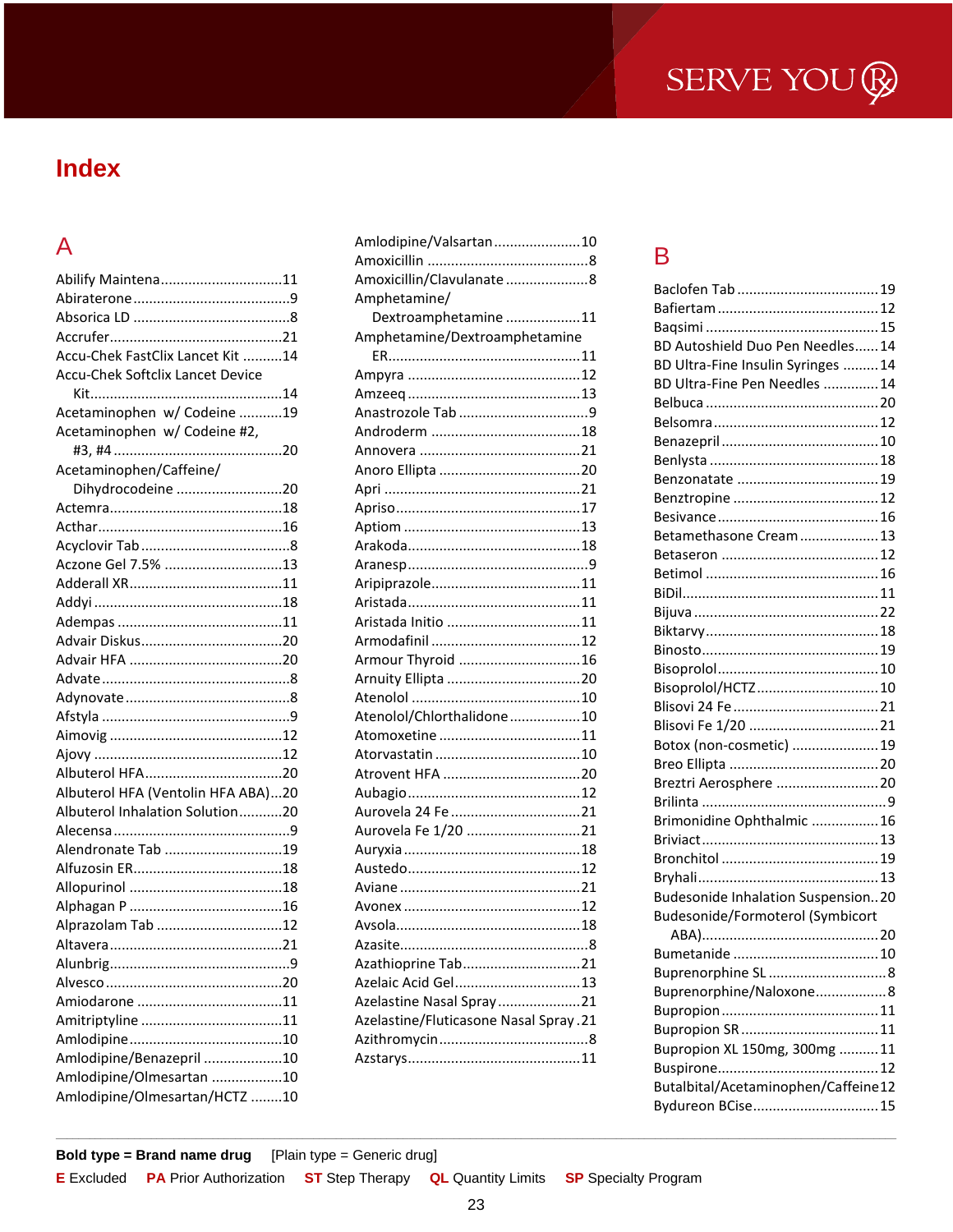## C

| Carbamazepine 13                      |   |
|---------------------------------------|---|
| Carbidopa/Levodopa 12                 |   |
|                                       |   |
|                                       |   |
|                                       |   |
|                                       |   |
|                                       |   |
|                                       |   |
|                                       |   |
|                                       |   |
| Cetirizine Solution21                 |   |
| Chlorhexidine Mouth/Throat19          |   |
| Chlorthalidone 10                     |   |
| Ciclopirox Solution 13                |   |
|                                       |   |
|                                       |   |
| Ciprofloxacin Ophthalmic 16           |   |
|                                       |   |
| Ciprofloxacin/Dexamethasone Otic8     |   |
| Citalopram Tab11                      |   |
|                                       |   |
| Clarithromycin Tab8                   |   |
|                                       |   |
|                                       |   |
|                                       |   |
| Clindamycin Gel 13                    |   |
| Clindamycin Lotion, Solution, Swab.13 |   |
| Clindamycin/Benzoyl Peroxide Gel      |   |
|                                       |   |
|                                       |   |
| Clobetasol Cream, Ointment,           |   |
|                                       |   |
| Clomiphene Citrate18                  |   |
|                                       |   |
|                                       |   |
|                                       | 9 |
| Clotrimazole Cream 13                 |   |
| Clotrimazole/Betamethasone            |   |
|                                       |   |
|                                       |   |
|                                       |   |

| Combivent Respimat20              |  |
|-----------------------------------|--|
| Contour Monitor Kit w/ Device14   |  |
| Contour Next EZ Kit w/ Device14   |  |
| Contour Next Link Kit w/ Device14 |  |
| Contour Next Monitor Kit w/       |  |
|                                   |  |
| Contour Next One KIt14            |  |
| Contour Next Test Strips14        |  |
| Contour Test Strips 14            |  |
|                                   |  |
|                                   |  |
|                                   |  |
|                                   |  |
|                                   |  |
|                                   |  |
|                                   |  |
| Cyanocobalamin Injection          |  |
| 1000mcg/mL21                      |  |
| Cyclobenzaprine Tab19             |  |
| Cyclosporine Modified Cap 21      |  |
| Cyclosporine Ophthalmic17         |  |
| Cyproheptadine Tab 21             |  |

## D

| Depen Titratabs 19             |  |
|--------------------------------|--|
|                                |  |
| Desvenlafaxine ER11            |  |
| Dexamethasone Tab 16           |  |
| Dexcom G5 Receiver Kit, Mobile |  |
| Receiver, Mobile Transmitter14 |  |
| Dexcom G6 Receiver, Sensor,    |  |
| Transmitter14                  |  |
|                                |  |
| Dexmethylphenidate 11          |  |
| Dexmethylphenidate ER 11       |  |
| Diazepam Tab 12                |  |
| Diclofenac Gel 1% 20           |  |
|                                |  |
|                                |  |
|                                |  |
|                                |  |
|                                |  |
| Dimethyl Fumarate 12           |  |
|                                |  |
| Diphenoxylate/Atropine17       |  |
|                                |  |
|                                |  |
|                                |  |

| Dorzolamide/Timolol Ophthalmic  16 |  |
|------------------------------------|--|
|                                    |  |
|                                    |  |
|                                    |  |
|                                    |  |
| Doxycycline Hyclate8               |  |
| Doxycycline Monohydrate8           |  |
| Drospirenone/Ethinyl Estradiol 21  |  |
|                                    |  |
|                                    |  |
|                                    |  |
|                                    |  |
|                                    |  |
|                                    |  |
|                                    |  |

## E

| Emgality 100mg/mL 12               |  |
|------------------------------------|--|
| Emgality 120mg/mL 12               |  |
|                                    |  |
| Emtricitabine/Tenofovir Disoproxil |  |
|                                    |  |
|                                    |  |
|                                    |  |
|                                    |  |
|                                    |  |
|                                    |  |
|                                    |  |
|                                    |  |
|                                    |  |
|                                    |  |
|                                    |  |
|                                    |  |
|                                    |  |
|                                    |  |
|                                    |  |
| Epinephrine Auto-Injector  19      |  |
|                                    |  |
|                                    |  |
|                                    |  |
|                                    |  |
|                                    |  |

**Bold type = Brand name drug** [Plain type = Generic drug]

| <b>E</b> Excluded PA Prior Authorization ST Step Therapy QL Quantity Limits SP Specialty Program |  |  |
|--------------------------------------------------------------------------------------------------|--|--|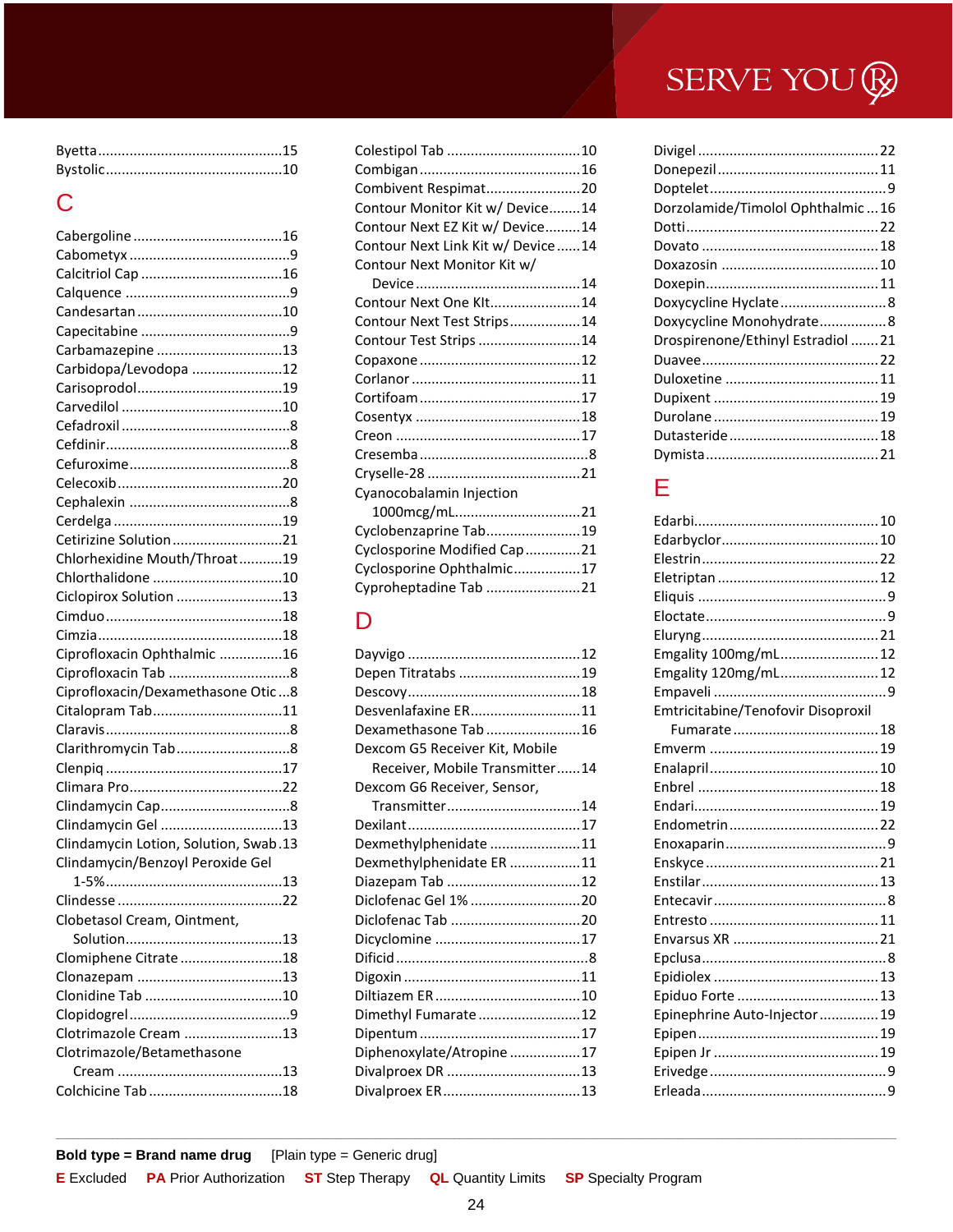| Erythromycin Ophthalmic16              |
|----------------------------------------|
|                                        |
| Escitalopram Tab11                     |
| Esomeprazole Magnesium (Rx only) 17    |
|                                        |
| Estradiol Patch, Tab, Vaginal Cream 22 |
| Estradiol/Norethindrone Acetate 21     |
|                                        |
|                                        |
|                                        |
| Etonogestrel/Ethinyl Estradiol 22      |
|                                        |
|                                        |
|                                        |
|                                        |
|                                        |
|                                        |
|                                        |

## F

| Famotidine (Rx only) 17           |  |
|-----------------------------------|--|
|                                   |  |
|                                   |  |
|                                   |  |
|                                   |  |
| Fenofibrate Micronized 10         |  |
| Fenofibric Acid 10                |  |
|                                   |  |
| Fentanyl Patch 20                 |  |
|                                   |  |
| Finasteride 5mg 18                |  |
|                                   |  |
|                                   |  |
|                                   |  |
|                                   |  |
|                                   |  |
| Fluocinonide Solution 13          |  |
|                                   |  |
| Fluorouracil Cream 0.5%13         |  |
| Fluorouracil Cream 5%13           |  |
|                                   |  |
| Fluticasone Nasal Spray 21        |  |
| Fluticasone/Salmeterol 100/50,    |  |
| 250/50, 500/5020                  |  |
| Fluticasone/Salmeterol 55/14,     |  |
| 113/14, 232/14 (AirDuo RespiClick |  |
|                                   |  |
|                                   |  |
| Folic Acid 1mg (Rx only) 21       |  |
|                                   |  |
|                                   |  |

FreeStyle Libre 14 Day Reader,

| FreeStyle Libre 2 Reader, Sensor 14 |  |
|-------------------------------------|--|
|                                     |  |
|                                     |  |
|                                     |  |

### G

| Ganirelix (Organon manufacturer) 18 |  |
|-------------------------------------|--|
|                                     |  |
|                                     |  |
|                                     |  |
|                                     |  |
| GHT Blood Glucose Monitor 14        |  |
|                                     |  |
| Glatiramer Acetate 12               |  |
|                                     |  |
|                                     |  |
|                                     |  |
| Glucagon Emergency Kit (Fresenius   |  |
| manufacturer) 15                    |  |
|                                     |  |
| Glycopyrrolate Tab 1mg, 2mg17       |  |
|                                     |  |
|                                     |  |
|                                     |  |
| Guanfacine ER11                     |  |
| Guardian Link 3 Transmitter 14      |  |
| Guardian Sensor (3) 14              |  |
| Gynazole-1 Vaginal Cream22          |  |

## H

| Humalog KwikPen15                   |
|-------------------------------------|
| Humalog Mix 50/50 Vials and         |
|                                     |
| Humalog Mix 75/25 Vials and         |
|                                     |
| Humalog U-100 Junior KwikPen14      |
| Humalog Vials and KwikPen14         |
|                                     |
| Humulin 70/30 Vials and KwikPen14   |
| Humulin N Vials and KwikPen14       |
| Humulin R U-500 Vials and KwikPen15 |
| Humulin R Vials15                   |
|                                     |
| Hydrochlorothiazide 10              |

| Hydrocodone/Acetaminophen20      |  |
|----------------------------------|--|
| Hydrocortisone (Perianal)17      |  |
| Hydrocortisone Cream, Ointment13 |  |
| Hydrocortisone Tab  16           |  |
| Hydromorphone Tab  20            |  |
| Hydroxychloroquine 18            |  |
| Hydroxyzine HCL 12               |  |
| Hydroxyzine Pamoate 12           |  |
| Hyoscyamine Sulfate SL17         |  |
|                                  |  |

### I

| Ibuprofen Tab (Rx only)  20             |  |
|-----------------------------------------|--|
| Icosapent Ethyl  10                     |  |
|                                         |  |
| Imatinib Mesylate9                      |  |
|                                         |  |
| Imiquimod Cream13                       |  |
|                                         |  |
|                                         |  |
| Indomethacin Cap 20mg 20                |  |
| Indomethacin Cap 25mg, 50mg 20          |  |
|                                         |  |
|                                         |  |
| Insulin Aspart (Novolog ABA) 15         |  |
| Insulin Aspart Flexpen (Novolog         |  |
| FlexPen ABA)  15                        |  |
| Insulin Aspart Mix 70/30 (Novolog Mix   |  |
|                                         |  |
| Insulin Aspart Mix 70/30 FlexPen        |  |
| (Novolog Mix 70/30 FlexPen              |  |
|                                         |  |
| Insulin Aspart Penfill (Novolog Penfill |  |
|                                         |  |
| Insulin Lispro (Humalog ABA) 15         |  |
| Insulin Lispro Junior KwikPen           |  |
| (Humalog Junior KwikPen ABA)15          |  |
| Insulin Lispro KwikPen (Humalog         |  |
| KwikPen ABA)  15                        |  |
| Insulin Lispro Mix 75/25 KwikPen        |  |
| (Humalog Mix 75/25 KwikPen              |  |
|                                         |  |
| Invega Sustenna11                       |  |
|                                         |  |
|                                         |  |
|                                         |  |
| Ipratropium Nasal Spray 21              |  |
| Ipratropium/Albuterol 20                |  |
|                                         |  |

**Bold type = Brand name drug** [Plain type = Generic drug]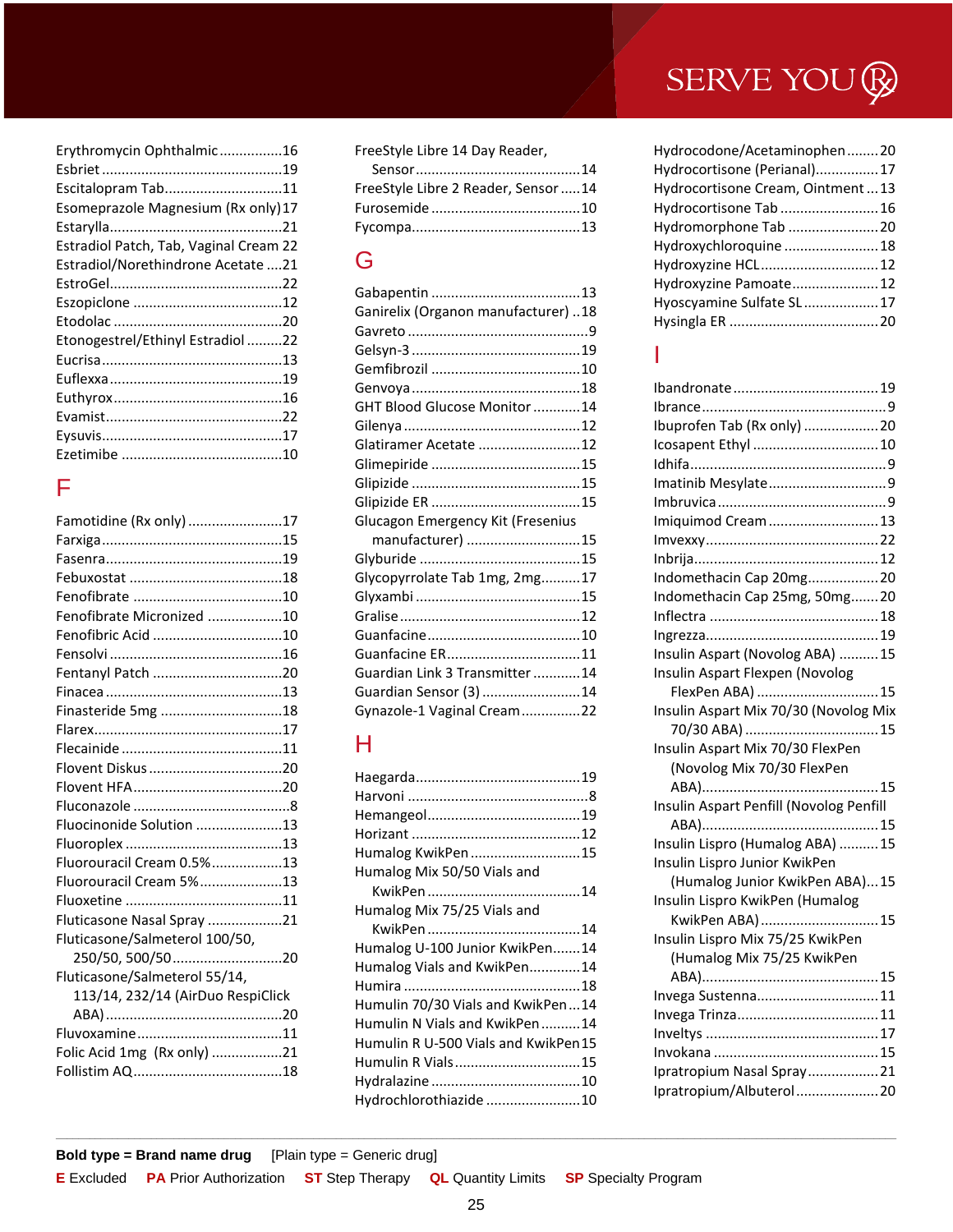| Irbesartan/HCTZ10           |  |
|-----------------------------|--|
|                             |  |
| Isosorbide Mononitrate ER11 |  |
|                             |  |

### J

## K

| Ketoconazole Cream, Shampoo 13 |  |
|--------------------------------|--|
| Ketorolac Ophthalmic17         |  |
|                                |  |
|                                |  |
|                                |  |
|                                |  |
|                                |  |
|                                |  |
|                                |  |
|                                |  |

## L

| Lamotrigine ER13          |  |
|---------------------------|--|
| Lansoprazole (Rx only) 17 |  |
|                           |  |
| Lantus U-100 Vials15      |  |
|                           |  |
|                           |  |
| Latanoprost Ophthalmic16  |  |
|                           |  |

| Ledipasvir/Sofosbuvir (Harvoni ABA).8 |  |
|---------------------------------------|--|
|                                       |  |
|                                       |  |
|                                       |  |
| Levemir U-100 FlexTouch 15            |  |
| Levemir U-100 Vials 15                |  |
| Levetiracetam 13                      |  |
| Levocetirizine Tab 21                 |  |
|                                       |  |
| Levonorgestrel/Ethinyl Estradiol 22   |  |
| Levonorgestrel/Ethinyl Estradiol      |  |
| and Ethinyl Estradiol22               |  |
| Levothyroxine Tab 16                  |  |
|                                       |  |
|                                       |  |
| Lidocaine Patch20                     |  |
| Lidocaine Viscous19                   |  |
| Lidocaine/Prilocaine Cream13          |  |
|                                       |  |
|                                       |  |
|                                       |  |
| Lisinopril/HCTZ10                     |  |
|                                       |  |
|                                       |  |
|                                       |  |
|                                       |  |
|                                       |  |
| Lonhala Magnair 20                    |  |
| Lorazepam Tab 12                      |  |
|                                       |  |
|                                       |  |
|                                       |  |
| Losartan/HCTZ 10                      |  |
| Lotemax Ophthalmic Gel, Ointment 17   |  |
|                                       |  |
|                                       |  |
|                                       |  |
|                                       |  |
|                                       |  |
|                                       |  |
| Lupron Depot 7.5mg, 22.5mg,           |  |
| 30mg, 45mg16                          |  |
|                                       |  |
| Lyumjev Vials and KwikPen15           |  |
|                                       |  |

## M

## SERVE YOU ®

| Medroxyprogesterone Acetate IM       |
|--------------------------------------|
|                                      |
| Medroxyprogesterone Acetate Tab 22   |
|                                      |
|                                      |
| Mesalamine DR17                      |
| Mesalamine ER 0.375gm 17             |
|                                      |
|                                      |
| Metformin ER  15                     |
| <b>Metformin ER Modified Release</b> |
| (generic Glumetza) 15                |
| Metformin ER Osmotic (generic        |
|                                      |
|                                      |
| Methocarbamol 19                     |
| Methotrexate  18                     |
| Methylphenidate CD 11                |
| Methylphenidate ER 11                |
| Methylphenidate LA  11               |
| Methylphenidate Tab 11               |
| Methylphenidate XR 11                |
| Methylprednisolone Tab  16           |
| Metoclopramide 17                    |
| Metoprolol Succinate ER  10          |
| Metoprolol Tartrate 10               |
| Metronidazole Vaginal Gel 22         |
| Metronidazole Cream, Gel  13         |
| Metronidazole Tab  8                 |
|                                      |
|                                      |
|                                      |
|                                      |
|                                      |
|                                      |
| Modafinil                            |
| Mometasone Cream 13                  |
| Mometasone Nasal Spray 21            |
|                                      |
|                                      |
| Morphine Sulfate ER 20               |
|                                      |
|                                      |
|                                      |
| Moxifloxacin Ophthalmic 16           |
|                                      |
|                                      |
| Mupirocin Cream, Ointment  13        |
|                                      |
| Mycophenolate Mofetil21              |

**Bold type = Brand name drug** [Plain type = Generic drug]

| <b>E</b> Excluded PA Prior Authorization ST Step Therapy QL Quantity Limits SP Specialty Program |  |  |
|--------------------------------------------------------------------------------------------------|--|--|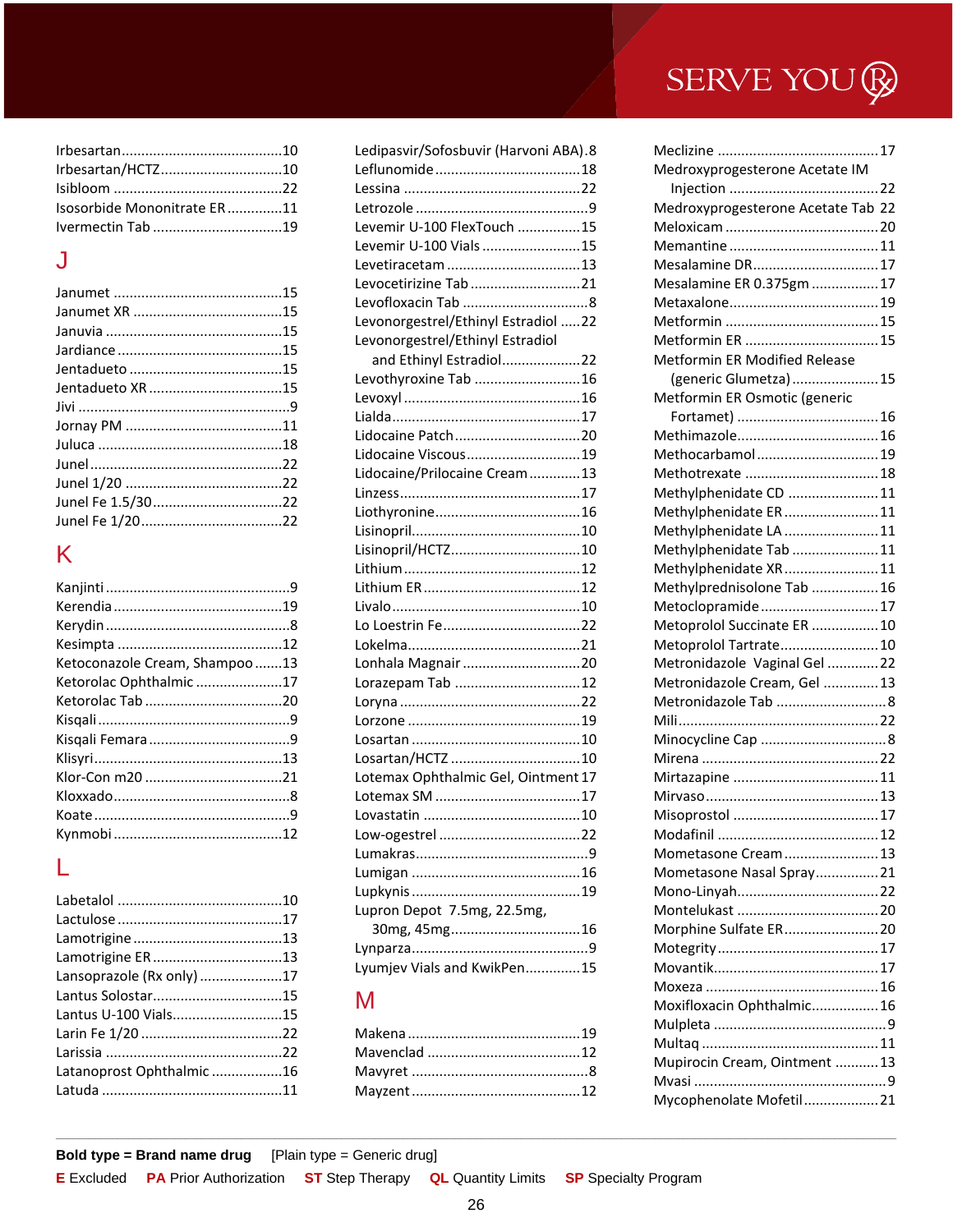| Mycophenolate Sodium21 |  |
|------------------------|--|
|                        |  |
|                        |  |

### N

| Naproxen (Rx only) 20             |  |
|-----------------------------------|--|
|                                   |  |
|                                   |  |
|                                   |  |
|                                   |  |
|                                   |  |
| Neomycin/Polymyxin/               |  |
| Dexamethasone Ophthalmic          |  |
| Ointment, Suspension 17           |  |
| Neomycin/Polymyxin/HC Otic 8      |  |
|                                   |  |
|                                   |  |
|                                   |  |
|                                   |  |
|                                   |  |
|                                   |  |
|                                   |  |
| Nifedipine ER Osmotic 10          |  |
|                                   |  |
| Nitrofurantoin Macrocrystals 8    |  |
| Nitrofurantoin Monohydrate        |  |
|                                   |  |
| Nitroglycerin SL11                |  |
|                                   |  |
|                                   |  |
|                                   |  |
| Norditropin FlexPro 16            |  |
| Norethindrone 22                  |  |
| Norethindrone Acetate22           |  |
| Norethindrone Acetate/Ethinyl     |  |
|                                   |  |
| Norethindrone Acetate/Ethinyl     |  |
| Estradiol/Fe 22                   |  |
| Norgestimate/Ethinyl Estradiol    |  |
|                                   |  |
|                                   |  |
|                                   |  |
|                                   |  |
|                                   |  |
| Novofine Autocover Pen Needles 14 |  |
| Novofine Pen Needles14            |  |

| Novofine Plus Pen Needles14        |
|------------------------------------|
| Novolin 70/30 Vials and Flexpen 15 |
| Novolin N Vials and Flexpen 15     |
| Novolin R Vials and Flexpen15      |
| Novolog Flexpen 15                 |
| Novolog Mix 70/30 Vials and        |
|                                    |
| Novolog Penfill15                  |
| Novolog Relion Mix 70/30 Vials and |
|                                    |
| Novolog Relion Vials and Flexpen15 |
| Novolog U-100 Vials15              |
| Novotwist Pen Needles14            |
|                                    |
|                                    |
|                                    |
|                                    |
|                                    |
| Nutropin AQ NuSpin 16              |
|                                    |
|                                    |
| Nystatin Cream, Ointment13         |
| Nystatin Mouth/Throat 8            |

## O

| Ofloxacin Ophthalmic 16               |  |
|---------------------------------------|--|
|                                       |  |
|                                       |  |
|                                       |  |
| Olmesartan/HCTZ 10                    |  |
| Olopatadine Ophthalmic 17             |  |
| Omeclamox-Pak17                       |  |
| Omega-3 Acid 10                       |  |
| Omeprazole (Rx only) 17               |  |
|                                       |  |
| Ondansetron ODT17                     |  |
| Ondansetron Tab 4mg, 8mg 17           |  |
| OneTouch Ultra 2 Kit w/ Device 14     |  |
| OneTouch Ultra Mini Kit w/ Device .14 |  |
| OneTouch Ultra Test Strips14          |  |
| OneTouch Verio Flex System 14         |  |
| OneTouch Verio IQ System14            |  |
| OneTouch Verio Reflect Kit w/         |  |
|                                       |  |
| OneTouch Verio Test Strips 14         |  |
|                                       |  |
|                                       |  |
|                                       |  |

| Oseltamivir Phosphate Cap 8     |
|---------------------------------|
|                                 |
|                                 |
|                                 |
|                                 |
| Oxcarbazepine  13               |
|                                 |
|                                 |
|                                 |
|                                 |
|                                 |
| Oxycodone Tab  20               |
|                                 |
| 2.5/300mg, 5/300mg, 10/300mg 20 |
|                                 |
|                                 |
|                                 |

## P

| Pantoprazole  17               |  |
|--------------------------------|--|
| Paroxetine Tab 12              |  |
| PEG 3350-KCl-Na Bicarb-NaCl17  |  |
|                                |  |
|                                |  |
|                                |  |
|                                |  |
| Phenazopyridine (Rx only)19    |  |
|                                |  |
|                                |  |
|                                |  |
| Polymyxin B/ Trimethoprim      |  |
| Ophthalmic 16                  |  |
|                                |  |
| Potassium Chloride Crys ER  21 |  |
| Potassium Chloride ER 21       |  |
| Potassium Citrate ER  21       |  |
|                                |  |
|                                |  |
|                                |  |
|                                |  |
|                                |  |
| Prednisolone Ophthalmic 17     |  |
|                                |  |

**Bold type = Brand name drug** [Plain type = Generic drug]

| <b>E</b> Excluded PA Prior Authorization ST Step Therapy QL Quantity Limits SP Specialty Program |  |  |
|--------------------------------------------------------------------------------------------------|--|--|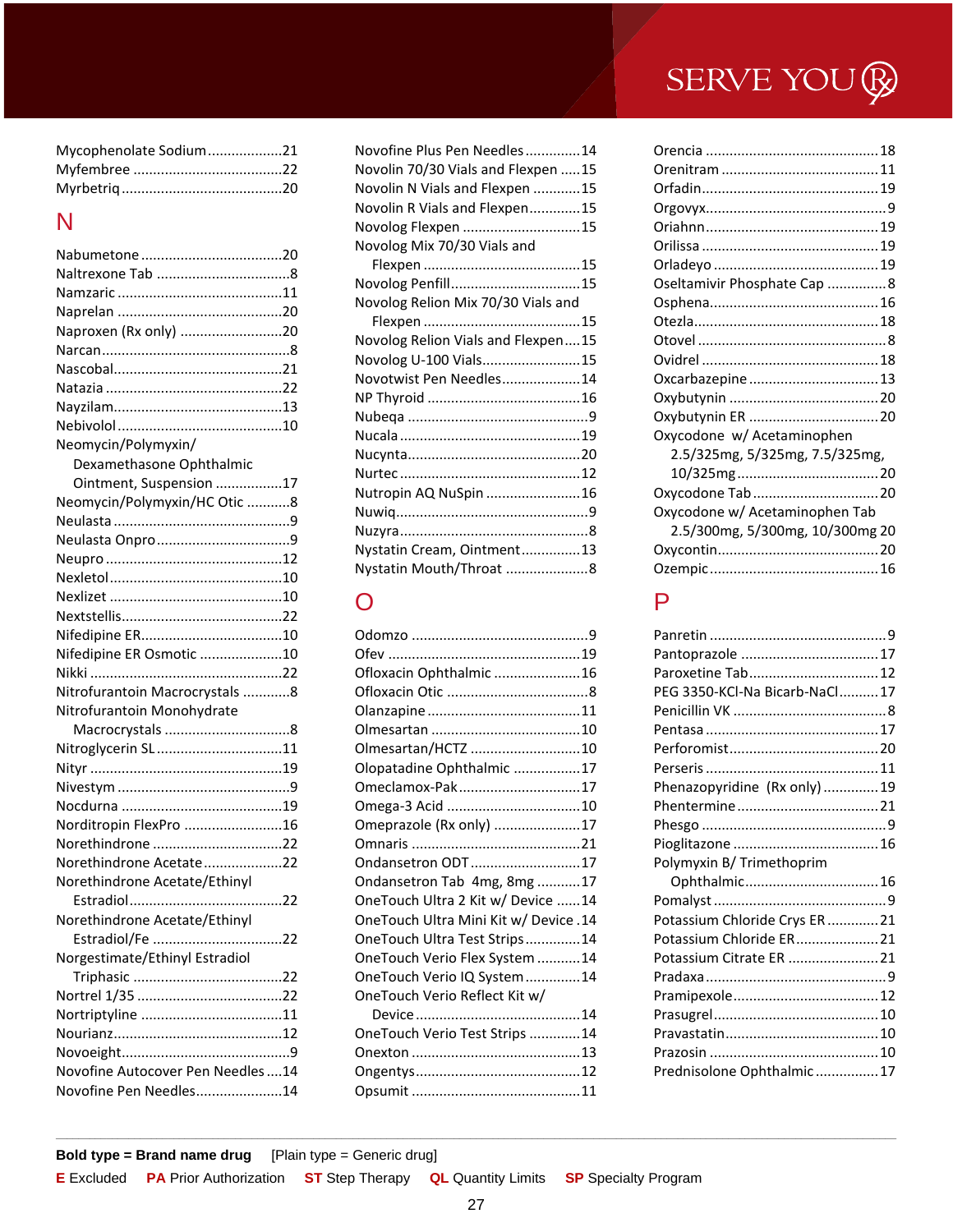#### Prednisolone Sodium Phosphate

| Prednisolone Tab 16       |
|---------------------------|
|                           |
|                           |
|                           |
| Premarin Vaginal Cream 22 |
|                           |
|                           |
|                           |
|                           |
|                           |
| Prochlorperazine17        |
|                           |
| Proctofoam-HC 17          |
| Progesterone Cap 22       |
|                           |
|                           |
|                           |
| Promethazine DM 19        |
| Promethazine/Codeine19    |
|                           |
| Propranolol ER 10         |
| Pseudoephedrine/          |
| Brompheniramine/DM 19     |
| Pulmicort Flexhaler 20    |
|                           |
|                           |

## $\mathsf Q$

| Ovar Redibaler<br>$\sim$ 21 |  |
|-----------------------------|--|

### $\overline{\mathsf{R}}$

| Restasis Multidose 17         |  |
|-------------------------------|--|
|                               |  |
|                               |  |
| Retin-A Micro 0.06%, 0.08% 13 |  |
|                               |  |
|                               |  |
|                               |  |
|                               |  |
|                               |  |
|                               |  |
|                               |  |
|                               |  |
|                               |  |
|                               |  |
|                               |  |
|                               |  |
|                               |  |
|                               |  |
|                               |  |
|                               |  |
|                               |  |

## S

| Serevent Diskus 21                    |  |
|---------------------------------------|--|
| Sertraline Tab12                      |  |
|                                       |  |
| Sildenafil 25mg, 50mg, 100mg18        |  |
| Sildenafil Tab 20mg11                 |  |
|                                       |  |
|                                       |  |
|                                       |  |
|                                       |  |
|                                       |  |
|                                       |  |
| Sofosbuvir/Velpatasvir (Epclusa ABA)8 |  |
|                                       |  |
|                                       |  |
|                                       |  |
|                                       |  |
| Somatuline Depot 16                   |  |
|                                       |  |
| Spiriva Handihaler21                  |  |
| Spiriva Respimat 21                   |  |
| Spironolactone10                      |  |
|                                       |  |
|                                       |  |
|                                       |  |
|                                       |  |

| Stiolto Respimat 21              |  |
|----------------------------------|--|
|                                  |  |
|                                  |  |
| Striverdi Respimat  21           |  |
|                                  |  |
| Sucralfate Tab 17                |  |
| Sulfamethoxazole/Trimethoprim  8 |  |
|                                  |  |
| Sumatriptan Tab  12              |  |
|                                  |  |
|                                  |  |
| Suprep Bowel Prep  17            |  |
|                                  |  |
|                                  |  |
|                                  |  |
|                                  |  |
|                                  |  |
|                                  |  |
|                                  |  |
|                                  |  |
|                                  |  |
|                                  |  |
|                                  |  |
|                                  |  |

## T

| Tacrolimus Cap 21             |  |
|-------------------------------|--|
| Tacrolimus Ointment 14        |  |
|                               |  |
|                               |  |
|                               |  |
|                               |  |
|                               |  |
|                               |  |
|                               |  |
| TaperDex 12-Day  16           |  |
| TaperDex 6-Day  16            |  |
| TaperDex 7-Day  16            |  |
|                               |  |
|                               |  |
|                               |  |
|                               |  |
|                               |  |
|                               |  |
| Telmisartan/HCTZ 10           |  |
|                               |  |
|                               |  |
|                               |  |
| Terconazole Vaginal Cream  22 |  |

#### Bold type = Brand name drug [Plain type = Generic drug]

**E** Excluded **PA** Prior Authorization

**QL** Quantity Limits **ST** Step Therapy **SP** Specialty Program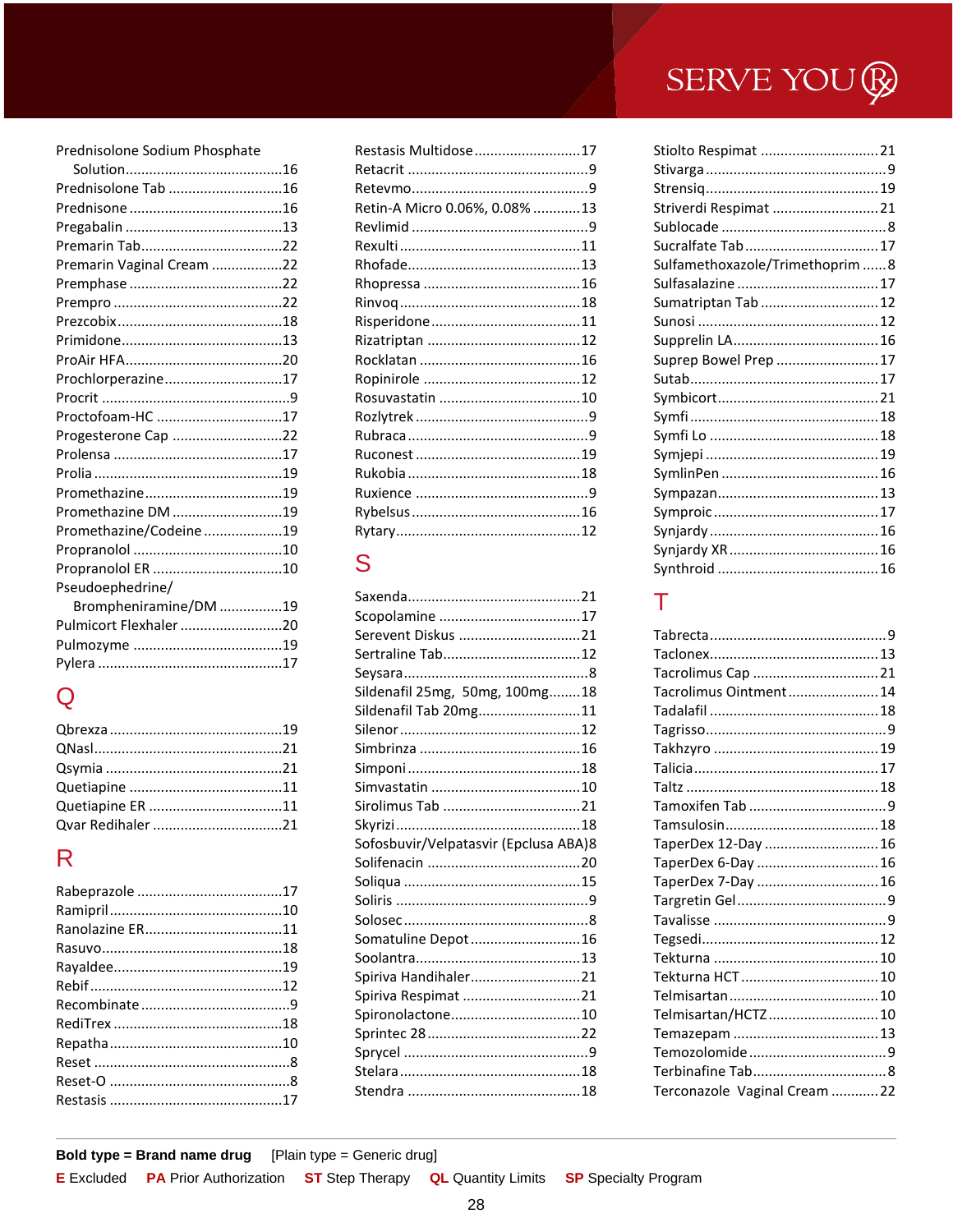| Teriparatide (Recombinant)19      |
|-----------------------------------|
| Testosterone Cypionate IM         |
|                                   |
| Testosterone Gel 1%, 1.62%, 2% 18 |
|                                   |
|                                   |
|                                   |
| Timolol Ophthalmic17              |
|                                   |
|                                   |
|                                   |
|                                   |
|                                   |
| Tobramycin/ Dexamethasone         |
| Ophthalmic16                      |
|                                   |
|                                   |
| Topamax Sprinkle13                |
|                                   |
|                                   |
| Toujeo Max SoloStar 15            |
| Toujeo SoloStar 15                |
|                                   |
|                                   |
|                                   |
|                                   |
|                                   |
|                                   |
|                                   |
|                                   |
| Tresiba FlexTouch 15              |
| Tretinoin Cream 14                |
|                                   |
|                                   |
|                                   |
| Triamcinolone Cream, Ointment 14  |
| Triamterene/HCTZ                  |
|                                   |
|                                   |
|                                   |
|                                   |
|                                   |
|                                   |
|                                   |
|                                   |
|                                   |
|                                   |
|                                   |
|                                   |
|                                   |

## $\bigcup$

### $\overline{\mathsf{V}}$

| Valsartan/HCTZ10                        |  |
|-----------------------------------------|--|
|                                         |  |
|                                         |  |
|                                         |  |
|                                         |  |
|                                         |  |
|                                         |  |
|                                         |  |
| Venlafaxine ER 12                       |  |
|                                         |  |
|                                         |  |
|                                         |  |
|                                         |  |
|                                         |  |
|                                         |  |
|                                         |  |
|                                         |  |
|                                         |  |
|                                         |  |
|                                         |  |
|                                         |  |
| Vitamin D (ergocalciferol) (Rx only).21 |  |
|                                         |  |
|                                         |  |
|                                         |  |
|                                         |  |
|                                         |  |
|                                         |  |

### W

**ST** Step Therapy

## $\mathsf{X}$

## Y

## $\overline{Z}$

**E** Excluded **PA** Prior Authorization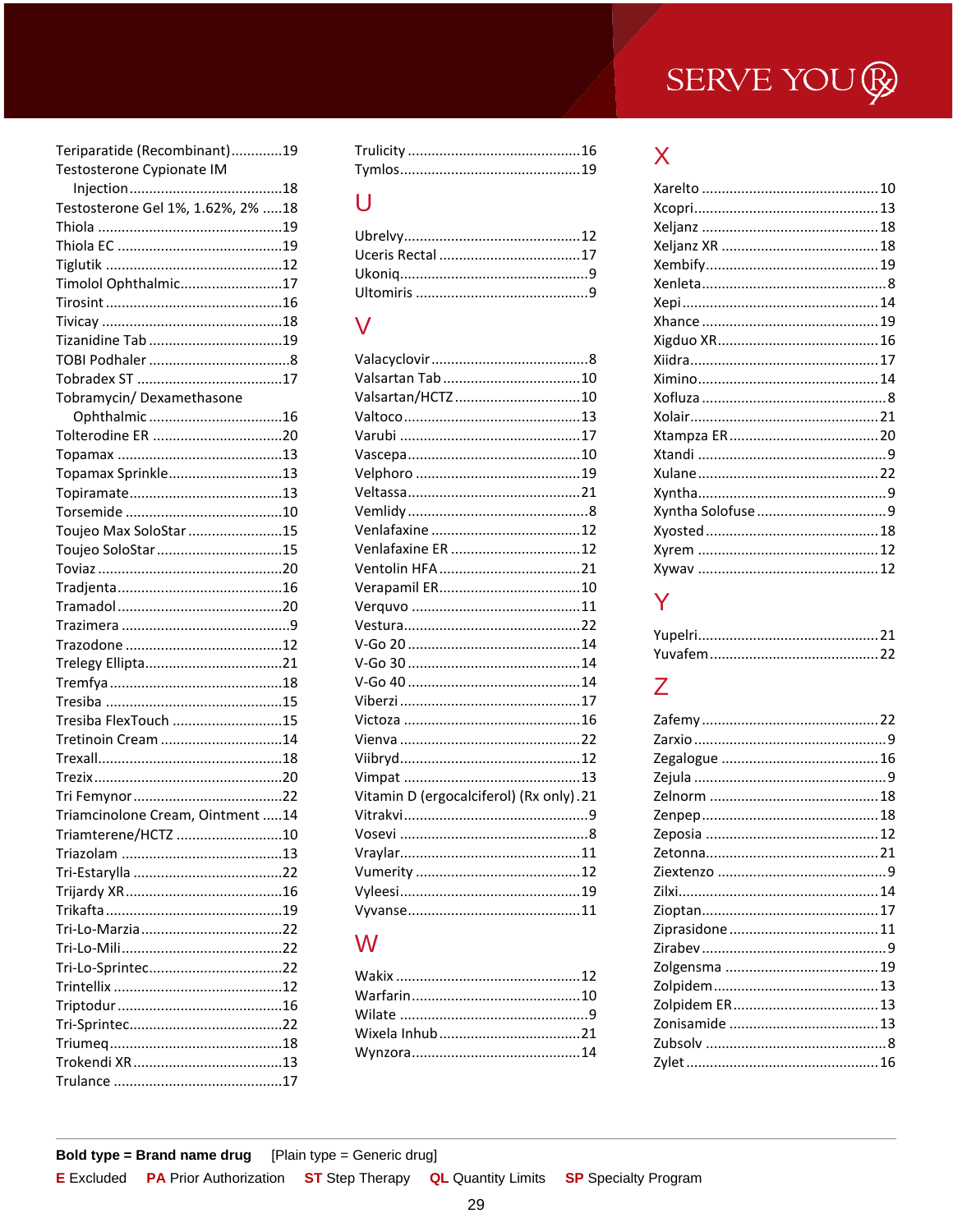### *"My Medications" worksheet*

Take this worksheet with you each time you visit a doctor. Each of your doctors should be aware of every drug you take and you should have a list as well.

| <b>Name of Medicine</b><br>and Strength | <b>Drug</b><br><b>Tier</b> | <b>I Take This</b><br><b>Medicine For</b> | <b>Directions</b> | <b>Doctor</b> |
|-----------------------------------------|----------------------------|-------------------------------------------|-------------------|---------------|
| Example: Lisinopril, 20 mg              | Tier 1                     | High blood<br>pressure                    | One tablet daily  | Dr. Johnson   |
|                                         |                            |                                           |                   |               |
|                                         |                            |                                           |                   |               |
|                                         |                            |                                           |                   |               |
|                                         |                            |                                           |                   |               |
|                                         |                            |                                           |                   |               |
|                                         |                            |                                           |                   |               |
|                                         |                            |                                           |                   |               |
|                                         |                            |                                           |                   |               |
|                                         |                            |                                           |                   |               |